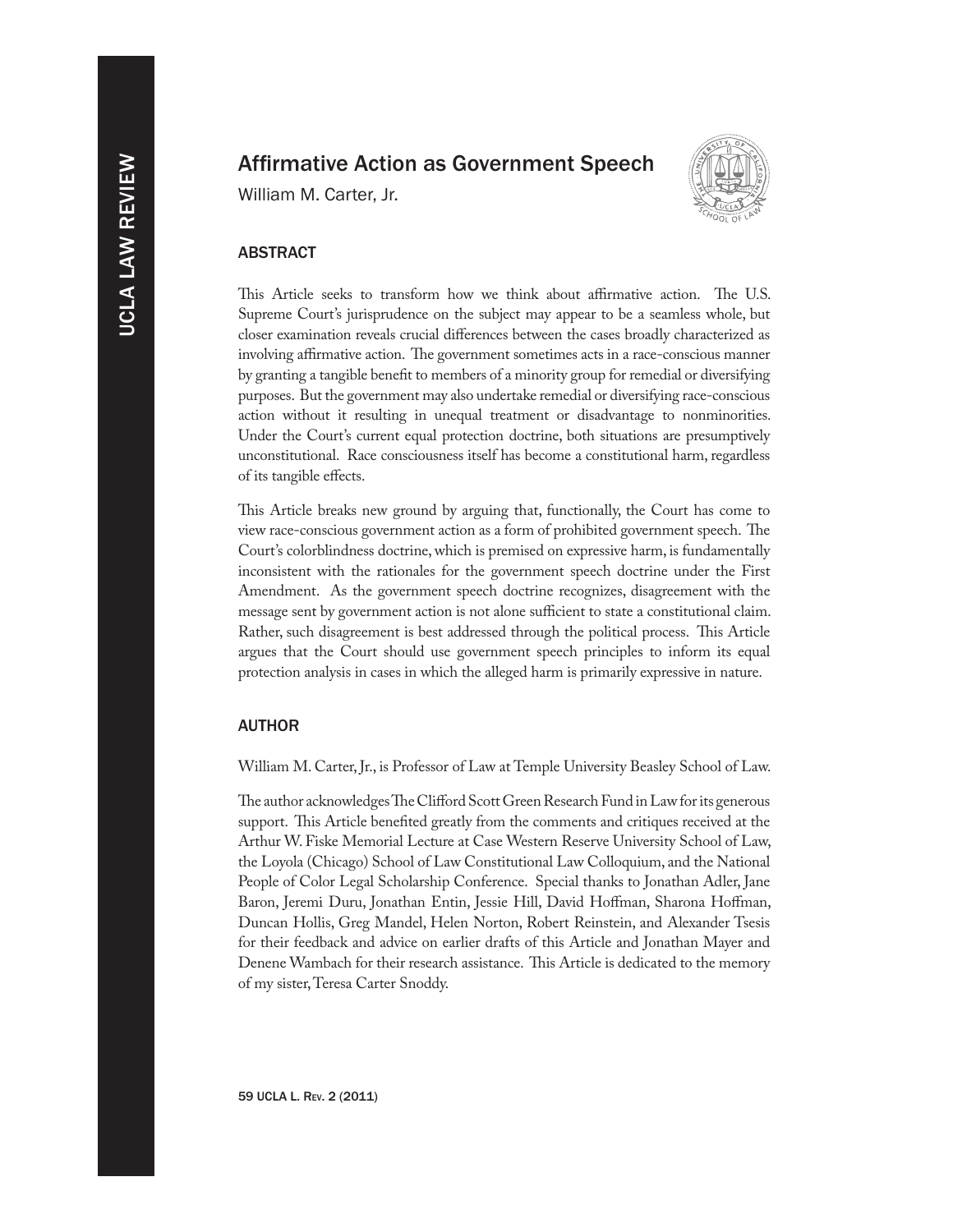# TABLE OF CONTENTS

| L.  | THE EXPRESSIVE HARM THEORY OF THE COLORBLINDNESS DOCTRINE  9     |    |                                                                  |  |
|-----|------------------------------------------------------------------|----|------------------------------------------------------------------|--|
| II. | EXPRESSIVE HARMS TO RACIAL MINORITIES (OR UNEQUAL PROTECTION) 19 |    |                                                                  |  |
|     |                                                                  |    |                                                                  |  |
|     |                                                                  |    |                                                                  |  |
|     | B.                                                               |    | Applying the Speech Paradigm to Government Race Consciousness 36 |  |
|     |                                                                  | 1. |                                                                  |  |
|     |                                                                  |    | 2. Race Consciousness as Government Speech: Application 43       |  |
|     |                                                                  |    | 3. Race Consciousness as Government Speech: Limitations 48       |  |
|     | IV. BENEFITS OF THE SPEECH PARADIGM IN ANALYZING RACE-CONSCIOUS  |    |                                                                  |  |
|     |                                                                  |    |                                                                  |  |
|     |                                                                  |    |                                                                  |  |
|     |                                                                  |    |                                                                  |  |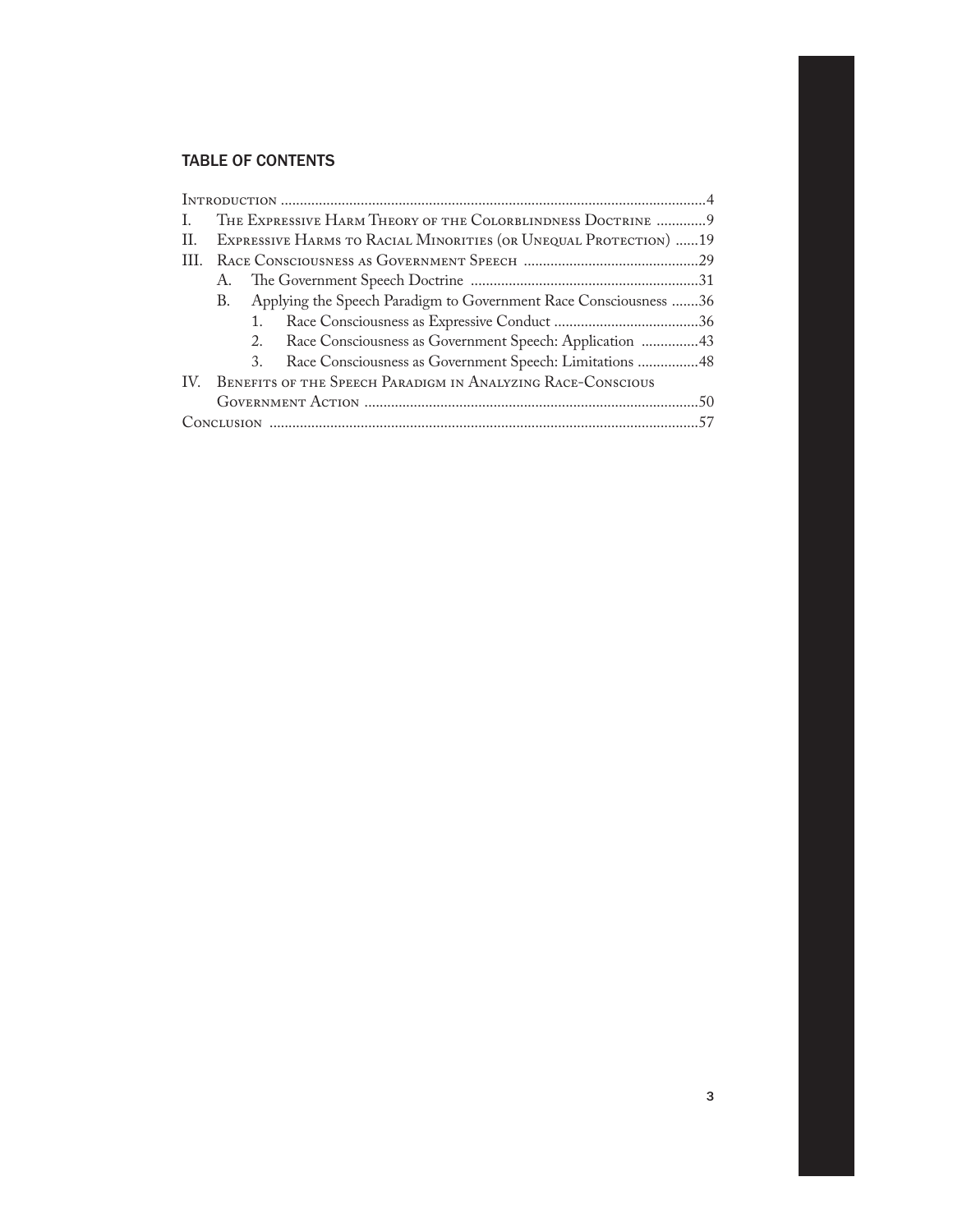A government entity has the right to speak for itself. It is entitled . . . to select the views that it wants to express. Indeed, it is not easy to imagine how government could function if it lacked this freedom.<sup>1</sup>

Government action dividing us by race . . . promote[s] notions of racial inferiority[,] reinforce[s] the belief . . . that individuals should be judged by the color of their skin, endorse[s] race-based reasoning [and] demeans the dignity and worth of a person  $\dots$ .

#### **INTRODUCTION**

America is no longer legally divided by race. But Americans remain divided about race. Many believe that we have entered a postracial<sup>3</sup> era in which discrimination against racial minorities is largely a thing of the past.<sup>4</sup> The continued subordinate status<sup>5</sup> of racial minorities is therefore commonly attributed to other factors, such as class disparities, differences in culture, or lack of individual effort.<sup>6</sup> Conversely, others believe that a significant portion

<sup>1</sup>. Pleasant Grove City, Utah v. Summum, 129 S. Ct. 1125, 1131, 555 U.S. 460 (2009) (alteration in original) (citations omitted) (internal quotation marks omitted).

<sup>2</sup>. Parents Involved in Cmty. Schs. v. Seattle Sch. Dist. No. 1, 551 U.S. 701, 746 (2007) (plurality opinion) (citations omitted) (internal quotation marks omitted).

<sup>3</sup>. *See, e.g.*, Mario L. Barnes, Erwin Chemerinsky & Trina Jones, *A Post-Racial Equal Protection?*, 98 GEO. L.J. 967, 968 (2010) (describing "post-racialism" as "a set of beliefs that coalesce to posit that racial discrimination is rare and aberrant behavior as evidenced by America's and Americans' pronounced racial progress"); Sumi Cho, *Post-Racialism*, 94 IOWA L. REV. 1589, 1594 (2009) (describing postracialism as the "belief that due to the significant racial progress that has been made, the state need not engage in race-based decision-making or adopt racebased remedies, and that civil society should eschew race as a central organizing principle of social action").

<sup>4</sup>. *See* Darren Lenard Hutchinson, *Racial Exhaustion*, 86 WASH. U. L. REV. 917, 919 (2009) (citing polling data to show that "an abundance of statistical data consistently demonstrates that persons of color tend to believe that racism remains a substantial barrier to their social and economic advancement, while whites tend to dismiss racial status as a contemporary marker of disadvantage and privilege"). Indeed, many Americans also believe that discrimination against whites is now as significant a problem as discrimination against racial minorities. *See, e.g.*, Charles M. Blow, *Let's Rescue the Race Debate*, N.Y. TIMES, Nov. 20, 2010, graph at A19 (citing polling data from a survey by the Public Religion Research Institute in which 48 percent of whites, but only 30 percent of blacks and 32 percent of Hispanics, agreed with the statement that "discrimination against whites has become as big a problem as discrimination against blacks and other minorities").

<sup>5</sup>. *See, e.g.*, Barnes, Chemerinsky & Jones, *supra* note 3, at 982–92 (surveying the statistical data showing continued racial disparities in the areas of income, wealth, education, housing, employment, and the criminal justice system); R.A. Lenhardt, *Understanding the Mark: Race, Stigma, and Equality in Context*, 79 N.Y.U. L. REV. 803, 806–07 (2004) (same).

<sup>6</sup>. Hutchinson, *supra* note 4, at 919.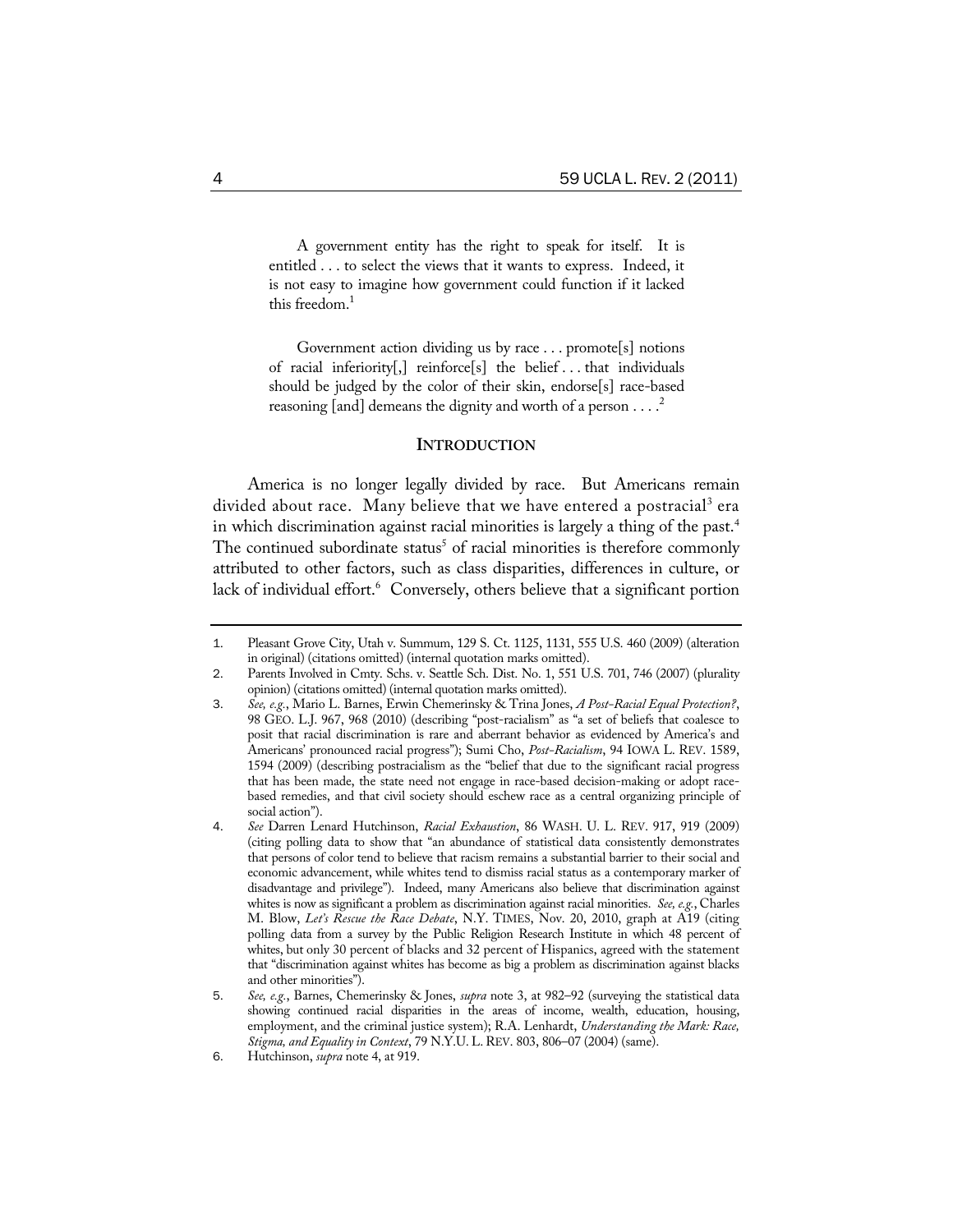of racial inequality is due to contemporary racial discrimination and the present effects of official and unofficial past discrimination.<sup>7</sup> These individuals, therefore, tend to be substantially less sanguine that we have achieved a postracial society.

Recent U.S. Supreme Court decisions embrace the philosophy of postracialism, which carries the doctrinal corollary of government colorblindness as the primary command of the Fourteenth Amendment's Equal Protection Clause.8 If race is no longer the problem, then race-conscious government action can no longer be the solution. Such action, adherents of the colorblind Constitution suggest, both punishes "innocent whites" and addresses the wrong problem.<sup>9</sup> Under this doctrine, race-conscious government action is presumptively unconstitutional regardless of whether it aims to aid or injure historically subordinated minority groups.<sup>10</sup> The Court has accordingly struck down a variety of programs broadly characterized as affirmative action because such programs are race conscious.<sup>11</sup>

Characterizing all instances of government race consciousness as affirmative action, however, elides the difference between government action having redistributive purposes and effects and that which does not. Certain government programs consider minority status to be a positive factor in allocating a limited

<sup>7</sup>. *Id.*

U.S. CONST. amend. XIV, § 1.

<sup>9</sup>*. See, e.g.,* Derrick Bell, *Racial Equality: Progressives' Passion for the Unattainable*, 94 VA. L. REV. 495, 516 (2008) ("The [Supreme] Court's treatment of affirmative action policies designed to remedy past employment discrimination is a striking illustration of the judicial determination—shared by much of society—to protect innocent whites from any loss in the race remediation process." (internal quotation marks omitted)).

<sup>10</sup>. *See, e.g.*,Johnson v. California, 543 U.S. 499, 505 (2005) ("We have insisted on strict scrutiny in every context, even for so-called 'benign' racial classifications, such as race-conscious university admissions policies, race-based preferences in government contracts, and race-based districting intended to improve minority representation." (citations omitted)).

<sup>11</sup>. *See, e.g.*, Ricci v. DeStefano, 129 S. Ct. 2658 (2009) (incorporating equal protection doctrine to find that a city's efforts to avoid racially disparate impact in promotions violated Title VII of the Civil Rights Act of 1964); Parents Involved in Cmty. Schs. v. Seattle Sch. Dist. No. 1, 551 U.S. 701 (2007) (striking down school districts' race-conscious efforts to prevent resegregation of public schools); Gratz v. Bollinger, 539 U.S. 244, 275 (2003) (holding that an undergraduate university violated equal protection because it considered applicants' race mechanistically, rather than as an "individualized" factor, in admissions decisions); Adarand Constructors, Inc. v. Pena, 515 U.S. 200, 227 (1995) (holding that strict scrutiny applied to a federal program designed to increase participation of underrepresented minority businesses in federal contracts); Shaw v. Reno, 509 U.S. 630, 657–58 (1993) (holding that strict scrutiny applied to a state redistricting plan that created a majority black voting district in order to avoid dilution of black voting strength); City of Richmond v. J.A. Croson Co., 488 U.S. 469, 511 (1989) (declaring unconstitutional a city's program that designated a portion of the city's construction funds for minority-owned firms); Regents of the Univ. of Cal. v. Bakke, 438 U.S. 265, 319–20 (1978) (plurality opinion) (striking down University of California–Davis Medical School's admissions program under which a set number of slots were reserved for applicants from underrepresented minority groups).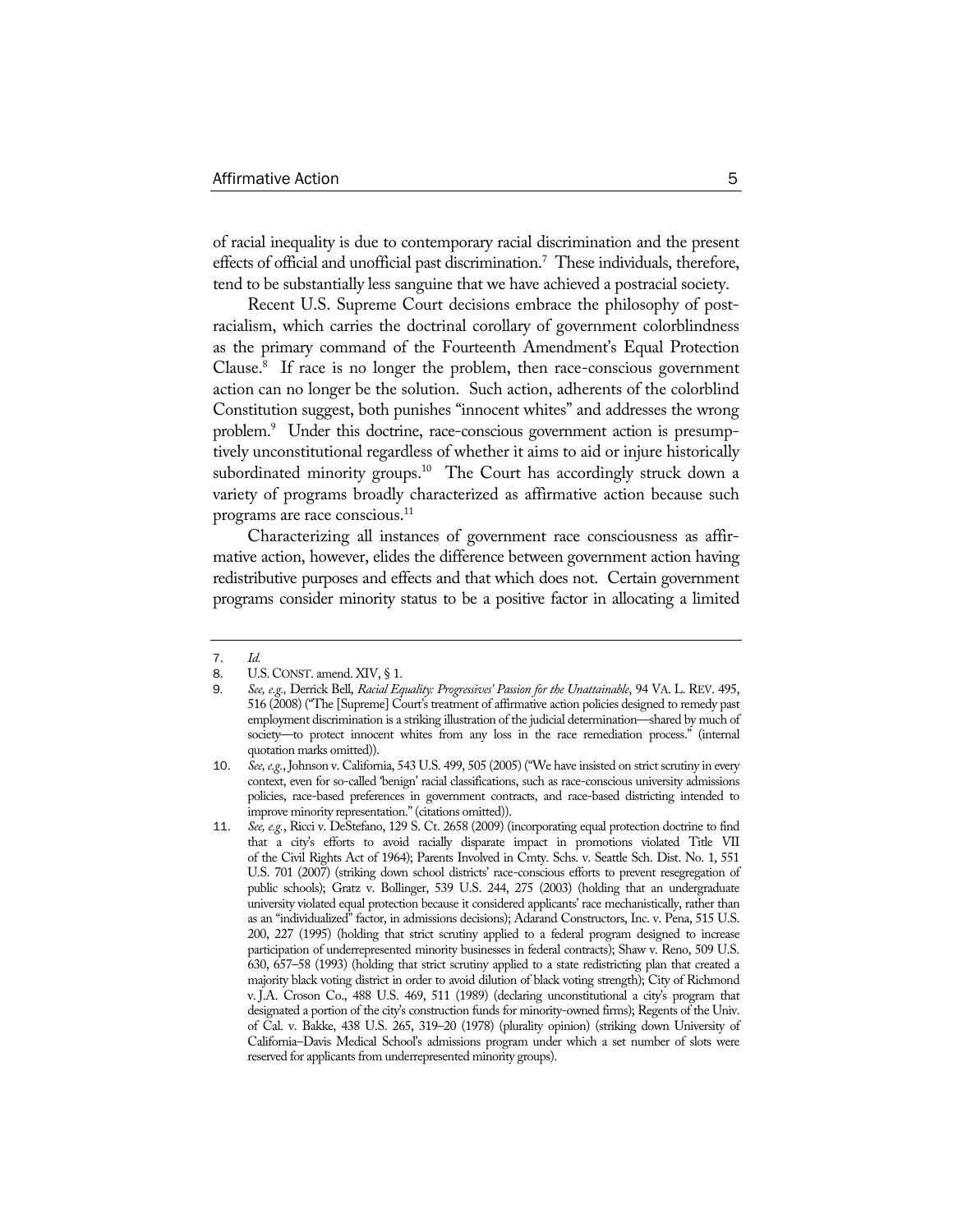government resource, such as government contracts or admission to state universities. For example, the federal government may offer financial incentives to federal contractors who hire minority-owned subcontractors, in order to increase diversity among its suppliers and to remedy the lingering effects of racially exclusionary business practices.<sup>12</sup> Under such a program, nonminority subcontractors do not benefit from such financial incentives. Similarly, a state university may consider the fact that an applicant is a member of an underrepresented minority group to be a positive factor in the admission process, $^{13}$  with the result that an otherwise similarly situated nonminority applicant may be rejected. In these scenarios, the distribution of a limited resource is determined in part by race. Thus, one can coherently (although, in my view, incorrectly) argue that such programs violate equal protection because they unequally distribute benefits on irrelevant grounds or for insufficiently weighty reasons.<sup>14</sup> Conversely, one could reasonably conclude that government inaction in the face of known racial inequality unconstitutionally perpetuates that inequality.15

This Article does not seek to directly critique the Court's cases involving such traditional affirmative action measures. Rather, this Article disaggregates the cases to reveal a new understanding under which government race consciousness by itself need not be seen as a violation of the Equal Protection Clause. Government action can be (and often is) race conscious without creating differential treatment or imposing a substantial tangible disadvantage on nonminorities. For example, a legislature may redraw voting districts to maximize minority voting strength that would otherwise be diluted by virtue of the existing district form without imposing any corresponding voting disadvantage

<sup>12</sup>. *See, e.g.*, *Adarand*, 515 U.S. at 205–10 (describing the relevant statutory and regulatory provisions).

<sup>13</sup>. *See, e.g.*, Grutter v. Bollinger, 539 U.S. 306, 315–16 (2003) (describing University of Michigan Law School's policy that considered race as one of a number of variables in admissions decisions); *Gratz*, 539 U.S*.* at 255–56 (describing University of Michigan's undergraduate admissions policies under which applicants belonging to underrepresented minority groups received additional points on admissions scale).

<sup>14</sup>. *See, e.g.*, *Adarand*, 515 U.S. at 240 (Thomas, J., concurring in part and concurring in the judgment) ("[T]here is a moral [and] constitutional equivalence between laws designed to subjugate a race and those that *distribute benefits* on the basis of race in order to foster some current notion of equality." (second alteration in original) (citation omitted) (internal quotation marks omitted)).

<sup>15</sup>. Indeed, it can be argued that even in the redistributive context, speaking of affirmative action as conferring benefits and disadvantages obscures preexisting inequalities. Thus, a redistributive program can be seen as leveling the playing field to correct for embedded advantages and disadvantages already conferred in a racially unequal manner due to contemporary and past discrimination. While I agree with this perspective, this Article seeks to illuminate the differences between objections to government programs that employ race in a way that reallocates resources and objections to race-conscious government action that are premised primarily on notions of expressive harm.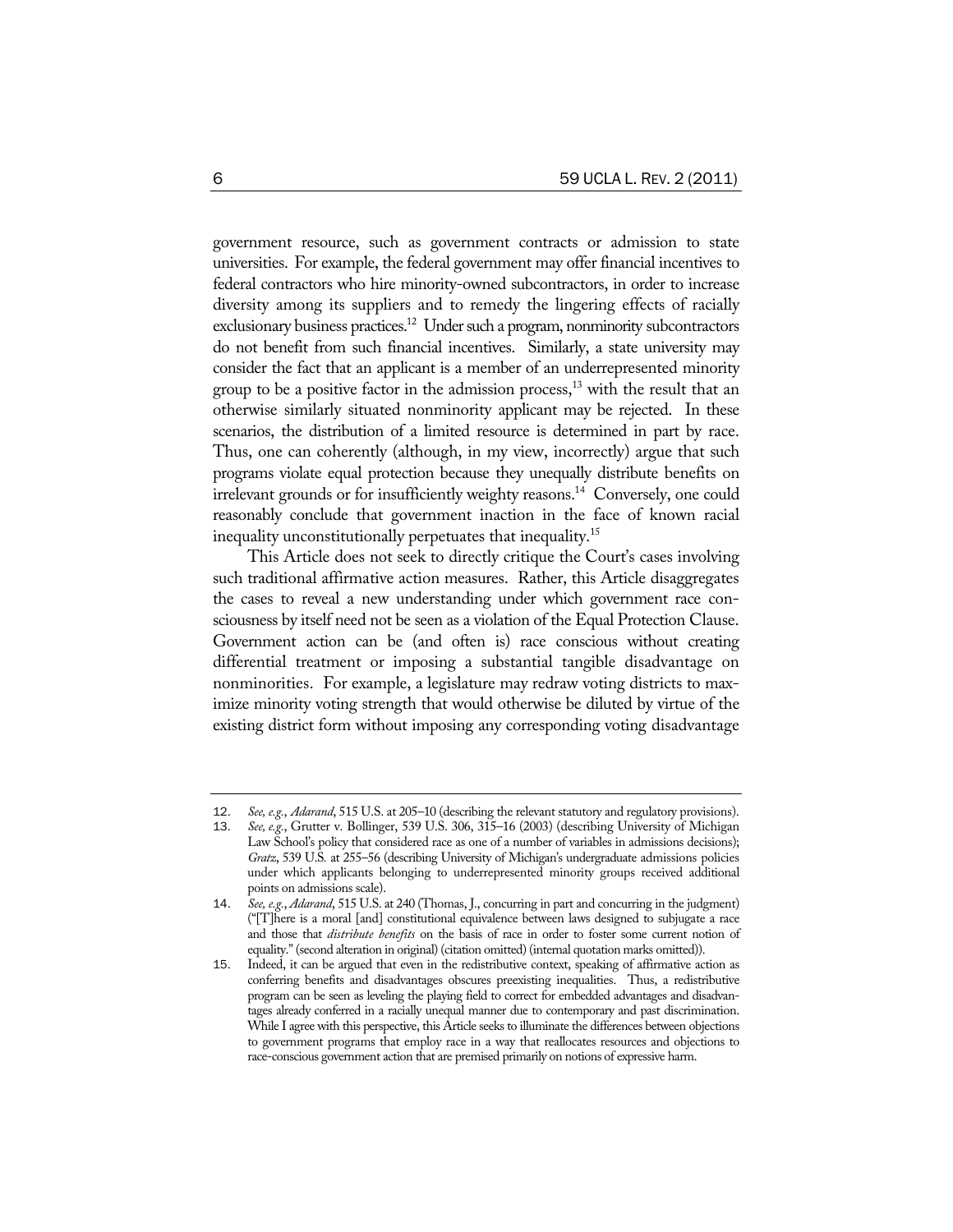on nonminority voters.16 Similarly, a school district may seek to achieve or maintain racial integration through the use of race-conscious student assignment plans, under which the race of all students is equally considered and all students receive a spot in the public schools.<sup>17</sup> Likewise, a city may act in a race-conscious manner by suspending all promotions until they can be made in a manner that does not needlessly exclude minority applicants.<sup>18</sup> These situations all differ from traditional affirmative action in that they do not distribute a limited resource in a race-conscious manner. The objection to such programs therefore cannot be that one person received something that another did not because of race. Rather, the objection is to government race consciousness itself and the message sent thereby.19

The Court's colorblindness jurisprudence, by deploying the same legal rhetoric and doctrine to examine these different situations, wrongly treats these two categories of cases as constitutionally equivalent. The doctrine in effect means that the government presumptively violates the Constitution whenever its actions convey the message that race still matters in our society.

The colorblindness doctrine is inconsistent with the Court's doctrine in other areas. First, in cases involving alleged dignitary or expressive harms to racial minorities, the Court has consistently held that such harms do not, standing alone, violate the Equal Protection Clause or even warrant heightened judicial scrutiny.<sup>20</sup> Second, the Court's colorblindness doctrine is inconsistent with the rationales underlying the government speech doctrine of the First Amendment. Under the government speech doctrine, a government entity is not required to remain neutral when it expresses its own views.<sup>21</sup> This Article argues that the Court is functionally analyzing race-conscious government action as the expression of a message. Rather than purporting to treat such messages as denials of equal treatment, the Court should instead use government speech principles to inform its equal protection analysis in such cases.

<sup>16</sup>. *See Shaw*, 509 U.S. at 657–58 (holding that strict scrutiny applied to a state legislature's decision to create a majority black voting district). The fact that minority voters would have a better opportunity to elect representatives of their choice cannot be seen as a "disadvantage" to nonminority voters unless nonminorities' votes are somehow diluted, which was not the case in *Shaw*. *See infra* notes 49–63 and accompanying text (discussing *Shaw*).

<sup>17</sup>. *See* Parents Involved in Cmty. Schs. v. Seattle Sch. Dist. No. 1, 551 U.S. 701, 711–12 (2007) (striking down race-conscious voluntary school integration plans).

<sup>18</sup>. *See* Ricci v. DeStefano, 129 S. Ct. 2658 (2009).

<sup>19</sup>. The lack of a tangible injury raises the question of whether the plaintiffs in such cases should even have standing to sue. This Article addresses the issue of standing as it relates to expressive harms and the colorblindness doctrine in Part IV, *infra*.

<sup>20</sup>. See *infra* Part II for a discussion of such cases.

<sup>21</sup>*.* See *infra* Part III.A for a discussion of the government speech doctrine.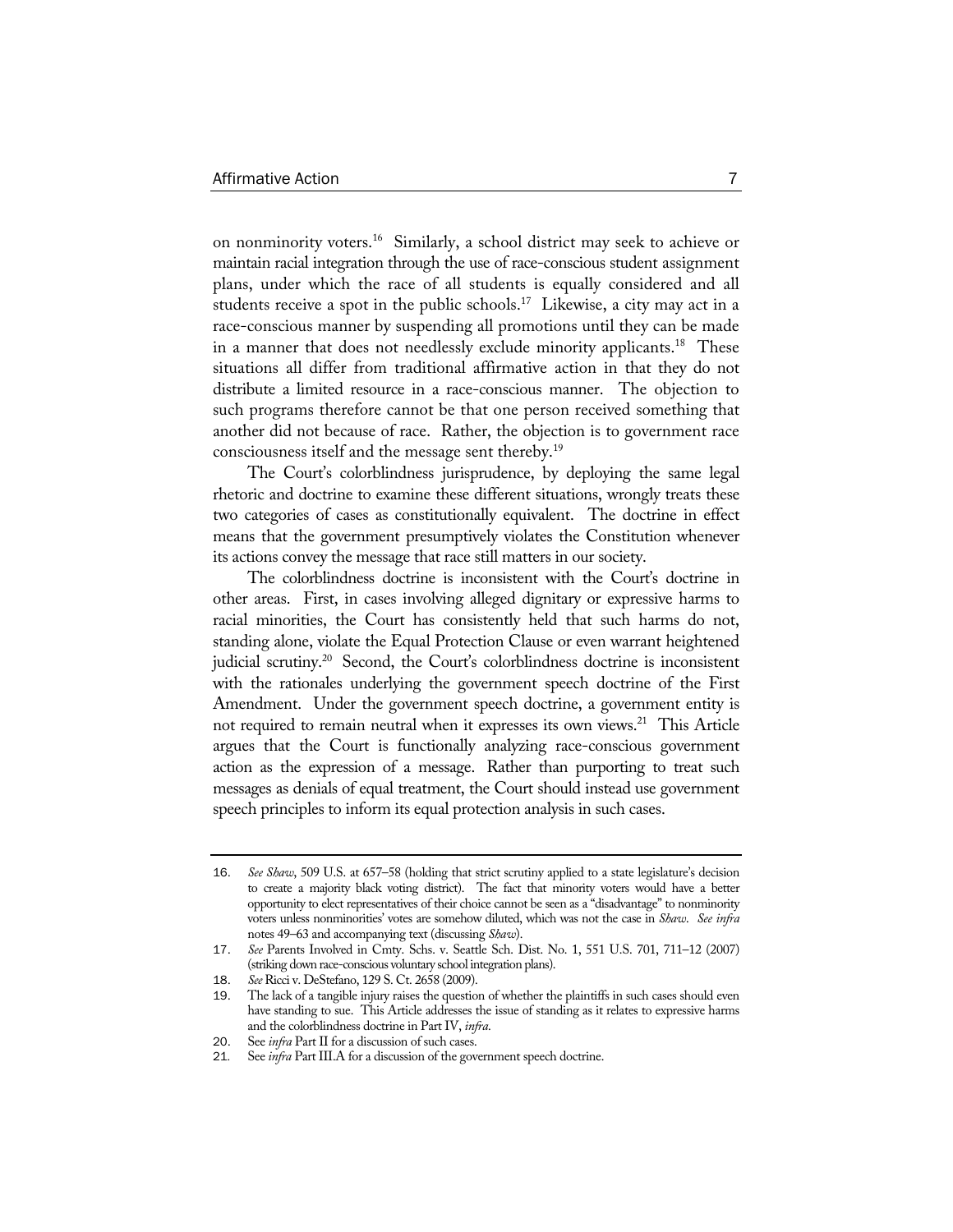This Article distinguishes the expressive harms of government race consciousness from tangible harms such as differential treatment in the distribution of a limited resource. To be sure, the law recognizes expressive harms as injuries in a variety of contexts, for example under the First Amendment's Establishment and Free Speech Clauses and in the law of defamation. Thus, when speaking of race consciousness as an expressive harm, this Article does not use that term pejoratively to connote the lack of any effect. Rather, the effect is one that is psychological or dignitary.<sup>22</sup> Where the harm alleged from government race consciousness is primarily expressive and nonsubordinating (that is, it does not result in differential treatment, racialized distribution of a limited resource, or racial stigmatization to any appreciable degree), this Article argues that First Amendment principles can be helpful in assessing whether the expression amounts to a constitutional injury.<sup>23</sup>

Part I of this Article examines the Court's strict colorblindness cases and reveals that the Court's reasoning in such cases revolves around a narrative condemning the message such action expresses. Part II demonstrates that only recently has the Court held that race-conscious government action violates the Equal Protection Clause regardless of tangible harm or unequal treatment. In earlier equal protection cases involving expressive harms to racial minorities, the Court consistently rejected such claims unless they were accompanied by unequal treatment, stigma, or some significant tangible harm. Part III explains the government speech doctrine and argues that the Court should employ First Amendment principles to inform its analysis in the colorblindness cases. Part III also articulates limitations on this theory of race consciousness as government speech. Part IV explains the benefits of applying the speech paradigm to race-conscious government action, including that it would be intellectually honest, consistent with the Court's borrowing of equal protection concepts in free speech cases, and more likely to result in such programs being upheld. This Article concludes with a call for epistemic modesty by the Court. The Court should not lightly disregard the judgment of democratically accountable actors that race consciousness sometimes remains necessary to overcome persistent

<sup>22</sup>. *Cf.* Elizabeth S. Anderson & Richard H. Pildes, *Expressive Theories of Law: A General Restatement*, 148 U. PA. L. REV. 1503, 1527 (2000) (stating that "[a] person suffers expressive harm when she is treated according to principles that express negative or inappropriate attitudes toward her").

<sup>23</sup>. I do not here address whether hate speech should be protected by the First Amendment, although I acknowledge that the harm of hate speech is often primarily expressive.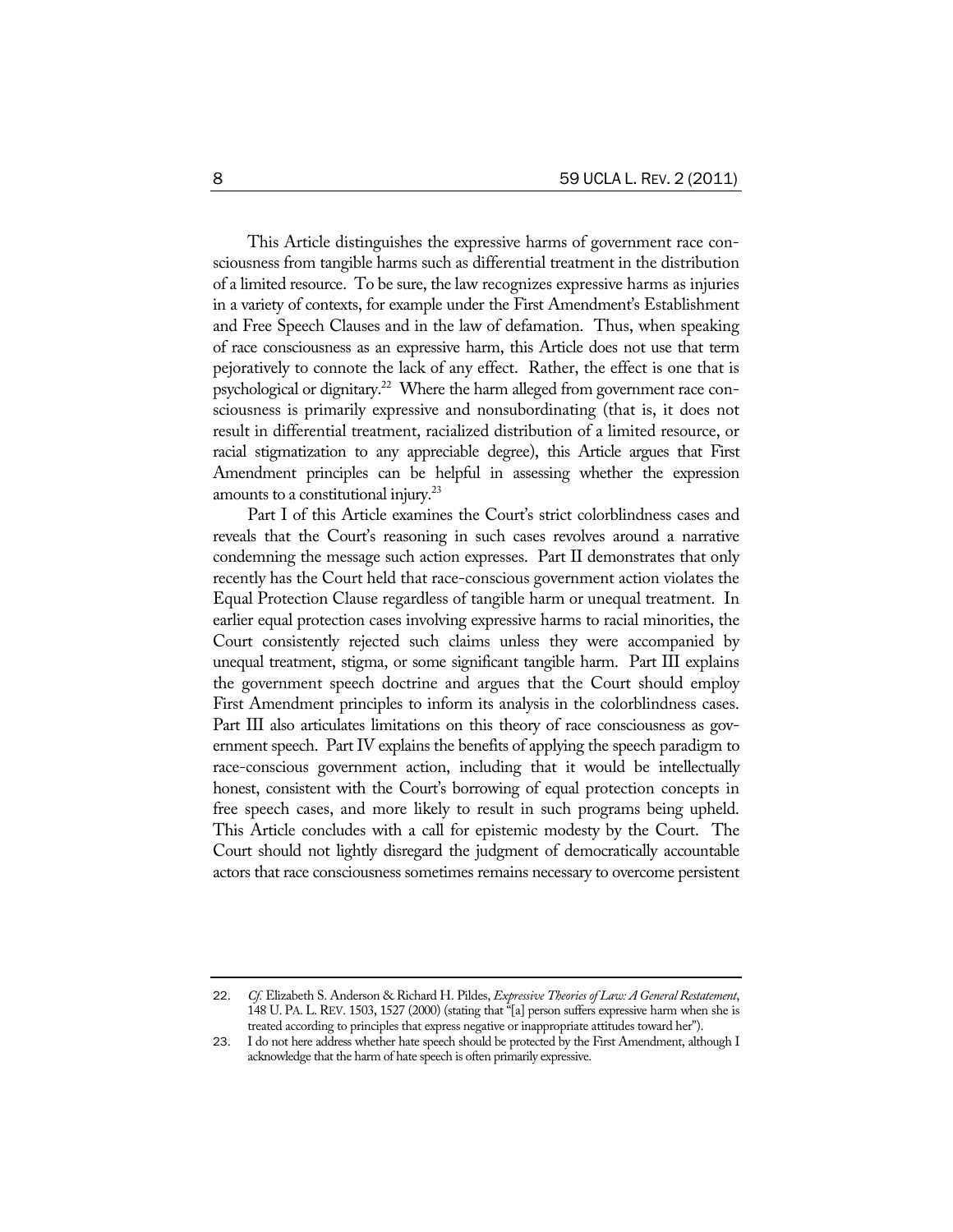racial inequality. At a minimum, it should inform its theory of expressive harm in the strict colorblindness cases with traditional First Amendment principles to allow democratic space for competing messages regarding the continued salience of race.

# **I. THE EXPRESSIVE HARM THEORY OF THE COLORBLINDNESS DOCTRINE**

In his famous dissent in *Plessy v. Ferguson*, 24 Justice Harlan declared that "[o]ur [C]onstitution is color-blind, and neither knows nor tolerates classes among citizens."25 The Court's contemporary equal protection doctrine purports to take this statement literally and holds that any governmental use of race is presumptively unconstitutional. Several justifications are offered for the colorblindness doctrine. First, supporters of the doctrine argue that the doctrine is driven by constitutional text: The words "equal protection" mean that the government must provide formal equal treatment to all individuals, regardless of purpose or underlying differences in circumstances.<sup>26</sup> Second, proponents of the colorblindness doctrine purport to rely on the moral force of constitutional history. The colorblindness doctrine, according to this argument, is the culmination of the hard-fought battle to ensure race neutrality in the law. Absolute government neutrality on issues of race, it is argued, was what Justice Harlan advocated in *Plessy*, 27 what civil rights lawyers and activists urged in the

<sup>24</sup>. 163 U.S. 537 (1896).

<sup>25</sup>. *Id.* at 559 (Harlan, J., dissenting).

<sup>26</sup>. *See, e.g.*, Parents Involved in Cmty. Schs. v. Seattle Sch. Dist. No. 1, 551 U.S. 701, 780 (2007) (Thomas, J., concurring) (stating, in a case striking down voluntary school integration plans, that "[i]n place of the color-blind Constitution, the dissent would permit measures to keep the races together and proscribe measures to keep the races apart . . . [and that] no such distinction is apparent in the Fourteenth Amendment"); Fullilove v. Klutznick, 448 U.S. 448, 526 (1980) (Stewart, J., dissenting) ("The command of the equal protection guarantee is simple but unequivocal. In the words of the Fourteenth Amendment: 'No State shall . . . deny to *any* person . . . the equal protection of the laws.' Nothing in this language singles out some 'persons' for more 'equal' treatment than others." (emphasis in original)); John Marquez Lundin, *The Call for a Color-Blind Law*, 30 COLUM. J.L. & SOC. PROBS. 407, 441 (1997) (arguing that the text of the Equal Protection Clause supports the colorblindness doctrine because "it is perfectly clear from the text that the rights granted by the amendments are general and unqualified [and that t]here is thus no textual support for the argument that these rights apply differently to people of different races").

<sup>27</sup>. *See, e.g.*, *Parents Involved*, 551 U.S. at 772 (Thomas, J., concurring) ("My view of the Constitution is Justice Harlan's view in *Plessy:* 'Our Constitution is color-blind, and neither knows nor tolerates classes among citizens.'").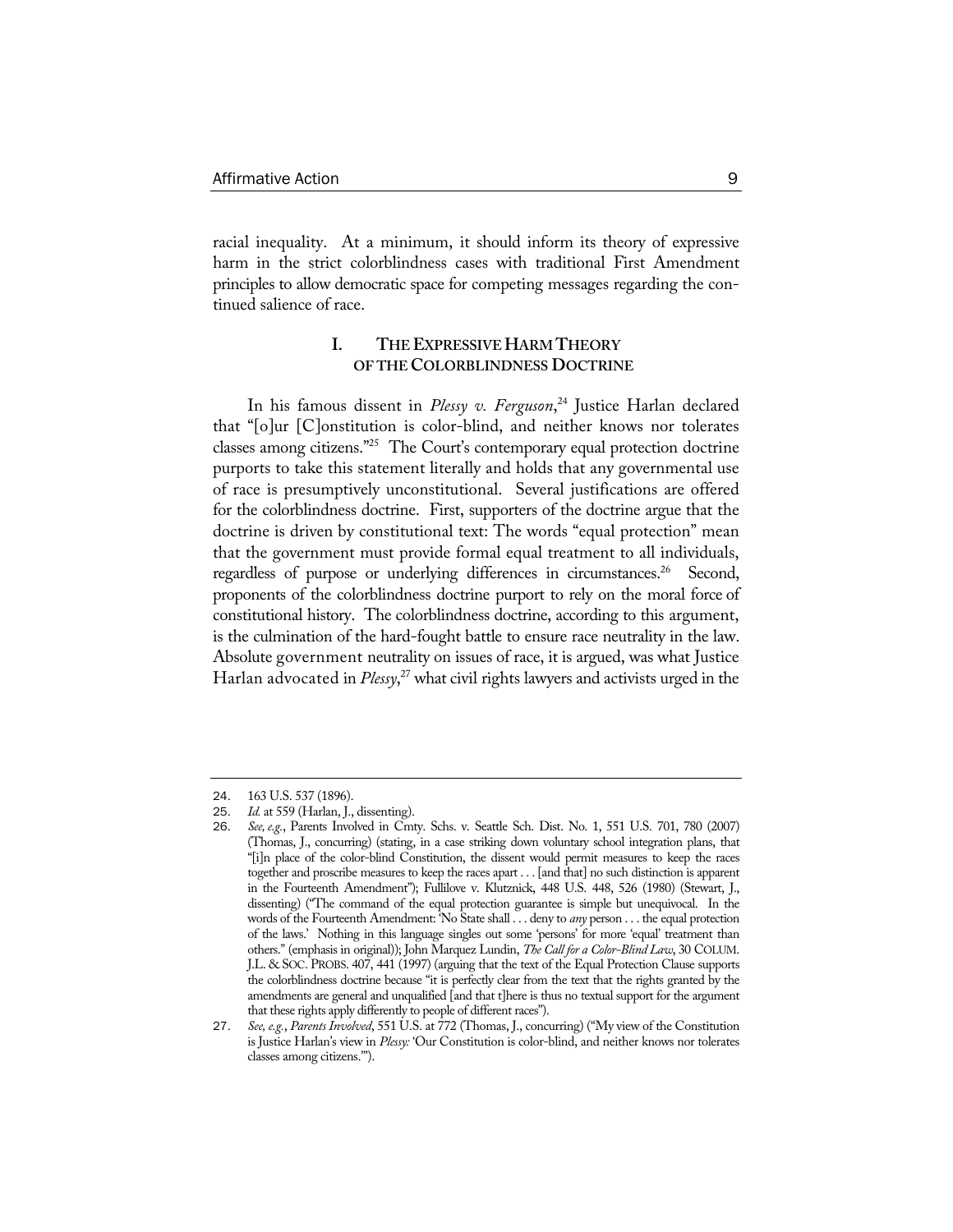1950s and 1960s,<sup>28</sup> and what ultimately came to be the law of the land in *Brown v. Board of Education*. 29

Legal scholars have criticized these justifications for the colorblindness doctrine as lacking support in the text<sup>30</sup> or the original intent<sup>31</sup> of the post–Civil War constitutional amendments. Critics also charge that the colorblindness doctrine misreads Justice Harlan's dissent in *Plessy*, 32 the arguments of civil

- 31. *See, e.g.*, *Parents Involved*, 551 U.S. at 829 (Breyer, J., dissenting) (citing an array of race-conscious remedial programs enacted during Reconstruction for the proposition that "those who drafted [the Fourteenth] Amendment . . . would have understood the legal and practical difference between the use of race-conscious criteria . . . to keep the races apart, and the use of race-conscious criteria . . . to bring the races together"); Christopher W. Schmidt, *Listening to History?* Parents Involved*,* Brown*, and the Colorblind Constitution*, Legal Workshop (Apr. 30, 2009), *based on* Christopher W. Schmidt, Brown *and the Colorblind Constitution*, 94 CORNELL L. REV. 203, 206 (2008) (arguing that the colorblindness doctrine has "little basis in the original meaning of the Fourteenth Amendment [and that t]he legislators who in 1866 drafted the Amendment also passed distinctly color-conscious legislation designed to help the newly freed slaves"); *see also* Ian F. Haney López, "*A Nation of Minorities": Race, Ethnicity, and Reactionary Colorblindness*, 59 STAN. L. REV. 985, 993 (2007) ("[T]he Congress which drafted the Fourteenth Amendment also enacted numerous laws specifically benefiting blacks.").
- 32. *See, e.g.*, Neil Gotanda, *A Critique of "Our Constitution Is Color-Blind*,*"* 44 STAN.L.REV. 1, 39 (1991) (characterizing Justice Harlan's dissent as "rejecting the majority's view that racial segregation is unconnected to oppression" and "refusing to adopt the [majority's] rigid legalism"); Cedric Merlin Powell, *Blinded by Color: The New Equal Protection, the Second Deconstruction, and Affirmative Inaction*, 51 U. MIAMI L. REV. 191, 203 (1998) ("The theoretical allure of colorblindness begins with an acontextual examination of Justice Harlan's dissent in *Plessy*: no mention is made of Justice Harlan's

<sup>28</sup>. *See, e.g.*, *id.* at 747 (plurality opinion) (quoting, as support for the colorblindness doctrine, the statement of counsel Robert Carter at oral argument in *Brown* that "[w]e have one fundamental contention which we will seek to develop in the course of this argument, and that contention is that no State has any authority under the equal-protection clause of the Fourteenth Amendment to use race as a factor in affording educational opportunities among its citizens").

<sup>29</sup>. 347 U.S. 483 (1954); *see, e.g.*, *Parents Involved*, 551 U.S. at 746 ("In *Brown v. Board of Education*, we held that segregation deprived black children of equal educational opportunities . . . . It was not the inequality of the facilities but the fact of legally separating children on the basis of race on which the Court relied to find a constitutional violation in 1954." (citations omitted)).

<sup>30</sup>. As Justice Scalia noted, the bare text of most constitutional provisions cannot answer most interpretive questions. "In textual interpretation, context is everything, and the context of the Constitution tells us . . . to give words and phrases an expansive rather than narrow interpretation—though not an interpretation that the language will not bear." ANTONIN SCALIA, A MATTER OF INTERPRETATION: FEDERAL COURTS AND THE LAW 37 (1997). To posit that the words "equal protection of the law" always, only, and ineluctably mean formal equal treatment requires divorcing those words from the context in which they were written. But even putting aside context for the moment, the text itself does not conclusively answer the pertinent question. It is, after all, the Equal Protection Clause, not the Equal Treatment Clause. Had the Reconstruction Framers meant to require only formal governmental "treatment," they presumably would have chosen to use that word in the text. Moreover, the word they did use— "protection"—implies, inter alia, "[t]hat which . . . preserves from injury." WEBSTER'S AMERICAN DICTIONARY OF THE ENGLISH LANGUAGE (1st ed. 1828), *available at* http://1828.mshaffer.com. Under this reading, the government could therefore seek to "protect" rational minorities "equally" by enacting laws to prevent or remedy the harms that fall on them *particularly* and that would remain unredressed absent government action.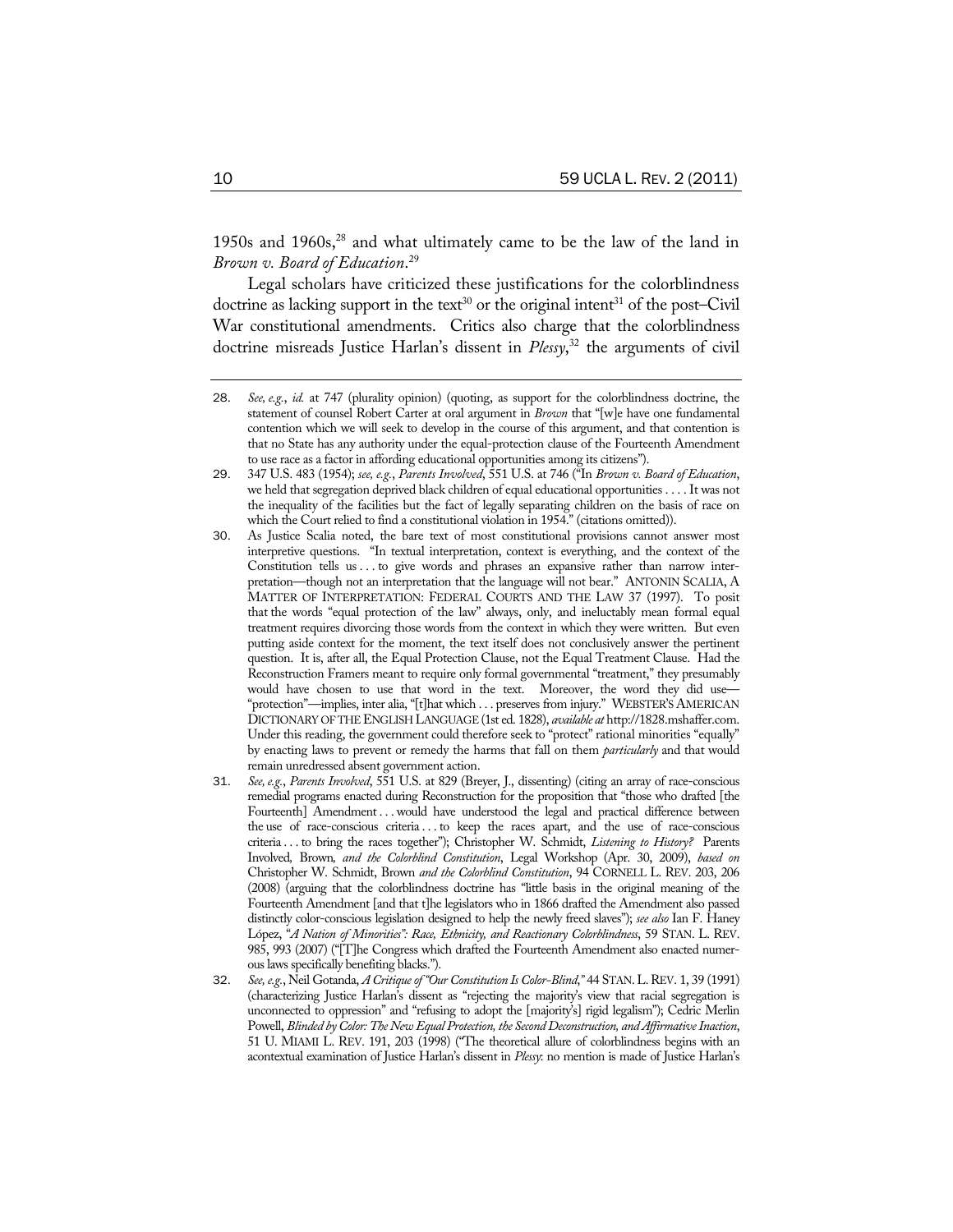rights activists,33 and the Court's decision in *Brown*. 34 Some scholars further contend that the Court's colorblindness doctrine is really an ideology serving to ratify and perpetuate existing racial hierarchies.<sup>35</sup> This Article does not attempt to resolve these debates. Rather, this Article argues that the contemporary colorblindness doctrine is best understood as the Court condemning certain government messages that contradict postracialism.

Members of the Court have explicitly invoked a theory of expressive harm in striking down remedial or diversifying government action even where no tangible harm occurred. In *Parents Involved in Community Schools v. Seattle*  School District No. 1,<sup>36</sup> for example, the Court held that two school districts' voluntary efforts to maintain public school integration violated the Equal Protection Clause. In *Parents Involved*, the Seattle and Louisville school districts sought to prevent de facto segregation by adopting plans that took account of race, among other factors, in assigning students to particular schools. Although the plans differed somewhat, both districts sought to ensure that the racial composition of any given school fell within a broad range of the

concern with racial subordination [and] no reference is made to how the concept of race shaped his vision of constitutional equality . . . .").

<sup>33</sup>. *See, e.g.*, Christopher W. Schmidt, Brown *and the Colorblind Constitution*, 94 CORNELL L. REV. 203, 238 (2008) ("Even if the NAACP . . . briefs in *Brown* led with calls for a colorblind interpretation of the Fourteenth Amendment, the bulk of these briefs were dedicated to demonstrating the dangers of a racial caste system and the harms of segregated schools to children . . . . To now portray the NAACP as embracing one claim to the exclusion of the other distorts the historical record.").

<sup>34</sup>. *See, e.g.*, Reva Siegel, *Equality Talk: Antisubordination and Anticlassification Values in Constitutional Struggles Over* Brown, 117 HARV. L. REV. 1470, 1481–83 (2004) (noting that *Brown*'s reasoning rested on the harms of segregation in public schools, not the condemnation of all racial classifications as per se unconstitutional because, inter alia, the Supreme Court was not yet prepared to embrace the implications that a strict colorblindness principle would have had for a variety of other laws, including antimiscegenation statutes).

<sup>35</sup>. Professor Siegel, for example, suggests that the current state of equal protection doctrine can be seen as "preservation-through-transformation." Reva Siegel, *Why Equal Protection No Longer Protects: The Evolving Forms of Status-Enforcing State Action*, 49 STAN. L. REV. 1111, 1113 (1997) (citing Reva B. Siegel, *"The Rule of Love": Wife Beating as Prerogative and Privacy*, 105 YALE L.J. 2117, 2178–87 (1996)). When a prior legal regime for maintaining racial hierarchies becomes discredited (for example, *Plessy*'s "separate but equal" doctrine), a new rhetoric is developed (for example, colorblindness) that formally disavows that prior regime. The rhetorical or doctrinal distancing from the old regime creates a narrative of progress, which masks the fact that substantive change may be much more limited than the new rhetoric or doctrine suggests. *See generally id.* at 1113–14; *cf.*  Gotanda, *supra* note 32, at 2 (1991) ("[T]he United States Supreme Court's use of color-blind constitutionalism—a collection of legal themes functioning as a racial ideology—fosters white racial domination.").

<sup>36</sup>. 551 U.S. 701 (2007).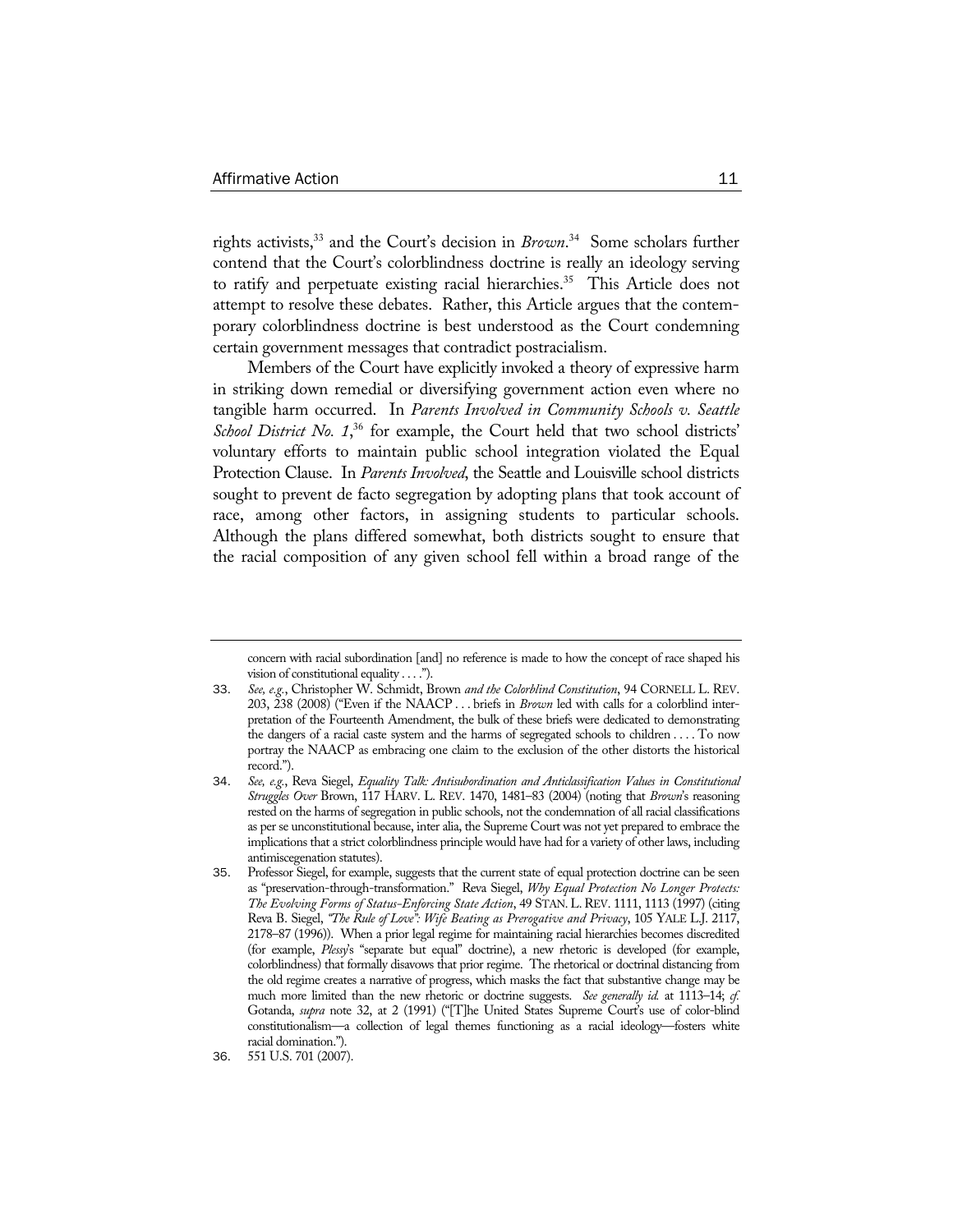districts' overall racial composition.<sup>37</sup> If a student's assignment to particular school would cause its racial composition to exceed the relevant guidelines, the student would be assigned to a different school. Parents in both districts sued, alleging that the plans violated the Equal Protection Clause. The Court, in a plurality opinion by Chief Justice Roberts and a separate concurring opinion by Justice Kennedy, found the plans unconstitutional.

The Court's reasoning in *Parents Involved* was based entirely on notions of expressive harm.<sup>38</sup> The plurality condemned such programs as "demean[ing]"<sup>39</sup> the individuals subject to them, because they "promote[d],"40 "reinforce[d],"41 and "endorse $[d]^{m2}$  race consciousness. The plurality further stated that government race consciousness inevitably causes hostility, contributes to stereotypes regarding racial inferiority, and reinforces the idea that individuals should be "judged by ancestry instead of by [their] own merit and essential qualities."43 Of these concerns, the first two, hostility and stereotypes, are clearly expressive in nature. The final rationale involves a rhetorical sleight of hand. School integration plans cannot judge schoolchildren based on their race. Because public school assignments are not based on merit, no judgment of an individual's abilities or worth is involved in making such assignments. What the plurality found objectionable therefore could not have been that the plans at issue themselves involved a race-based judgment, but instead that, through their expressive content, such plans reinforce the perception that race still matters. Whether the government action reinforced certain messages, then, was at the core of the plurality's concerns.

Justice Kennedy, who provided the fifth vote for the outcome in *Parents Involved*, even more explicitly relied on a theory of expressive harm in his

<sup>37</sup>. Of particular importance to both the plurality and to Justice Kennedy in *Parents Involved* was the fact that each district's guidelines defined the diversity it sought to maintain by reference to the categories "white/non-white" (in Seattle) and "black/other" (in Louisville). *Id.* at 727. These Justices considered this to be proof that the plans were not narrowly tailored to achieve racial diversity:

The districts offer no evidence that the level of racial diversity necessary to achieve the asserted educational benefits happens to coincide with the racial demographics of the respective school districts—or rather the white/nonwhite or black/other balance of the districts, since that is the only diversity addressed by the plans.

*Id.* (internal quotation marks omitted).

<sup>38.</sup> An expressive harm can be defined as an alleged harm that "results from the ideas or attitudes expressed through a governmental action, rather than from the more tangible or material consequences that action brings about." Richard H. Pildes & Richard G. Niemi, *Expressive Harms, "Bizarre Districts," and Voting Rights: Evaluating Election District Appearances After* Shaw v. Reno, 92 MICH. L. REV. 483, 506 (1993).

<sup>39</sup>. 551 U.S. at 727*.*

*Id.* at 746.<br>*Id.* 

<sup>41</sup>. *Id.*

<sup>42</sup>. *Id.*

<sup>43</sup>. *Id.* (internal quotation marks omitted).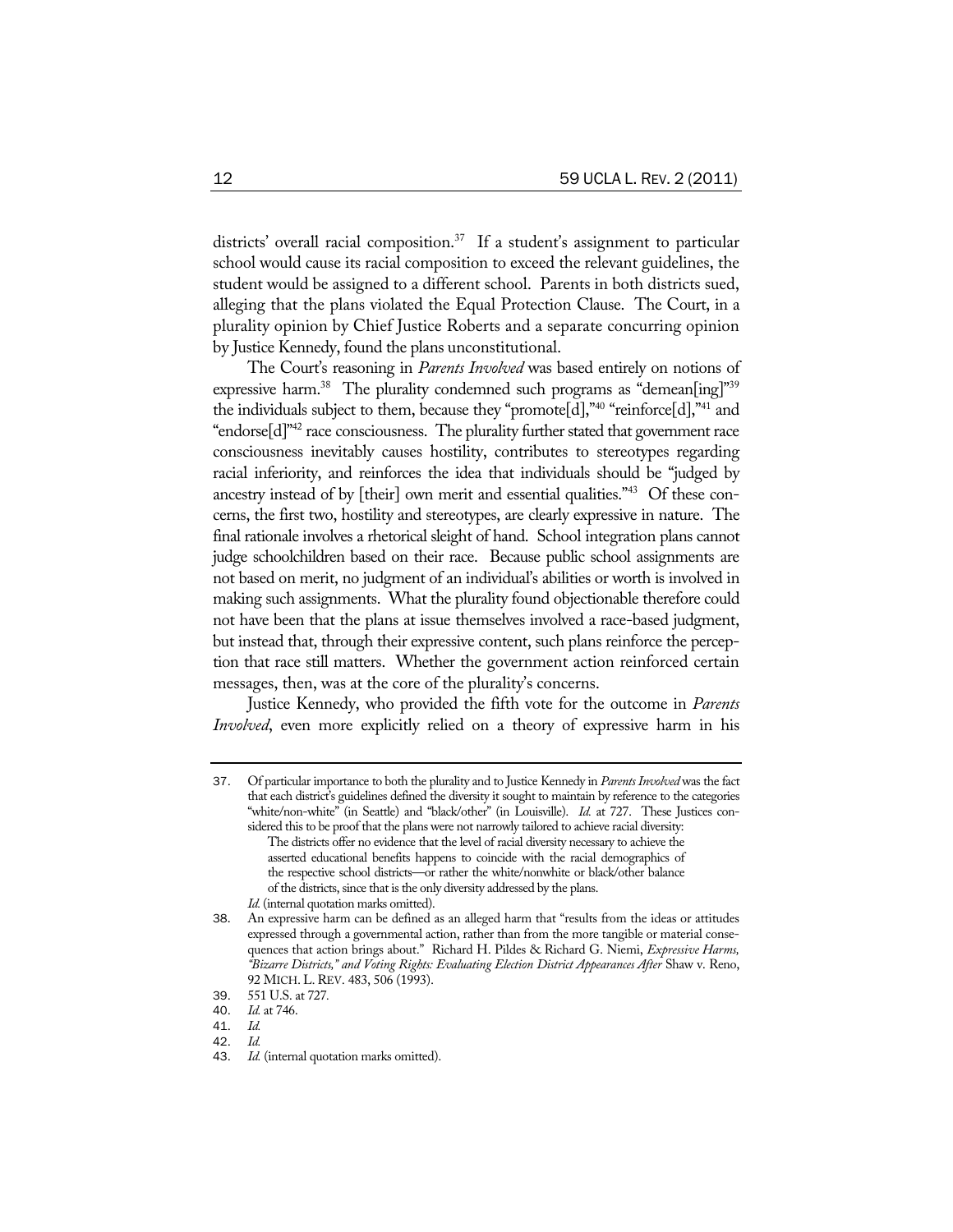concurring opinion. Justice Kennedy disagreed with the plurality's position that achieving or maintaining racial integration in the public schools can never be a compelling interest in its own right.<sup>44</sup> However, he voted with the plurality to strike down the plans at issue because they explicitly sent a racial message by their use of express racial categories to determine student assignments. According to Justice Kennedy, "[G]overnmental classifications that command people to march in different directions based on racial typologies can cause a new divisiveness . . . . On the other hand, race-conscious measures that do not rely on differential treatment based on [express] individual classifications present these problems to a lesser degree."<sup>45</sup> Justice Kennedy accordingly stated that a school integration plan that was indisputably race conscious but facially race neutral should not even trigger strict scrutiny:

> School boards may pursue the goal of bringing together students of diverse backgrounds and races through other means, including strategic site selection of new schools; drawing attendance zones with general recognition of the demographics of neighborhoods; allocating resources for special programs; recruiting students and faculty in a targeted fashion; and tracking enrollments, performance, and other statistics by race. These mechanisms are race conscious but do not lead to different treatment based on a classification that tells each student he or she is to be defined by race, so it is unlikely any of them would demand strict scrutiny to be found permissible.<sup>46</sup>

For Justice Kennedy, then, we are allowed to see the elephant in the room but not to speak of it. This approach is the apotheosis of race as speech: An expressive harm cannot be inflicted if no message is expressed.<sup>47</sup> In sum, the true

<sup>44</sup>. The plurality held that maintaining or achieving racial diversity for its own sake is only a compelling government interest when a school district is seeking to eliminate the present effects of de jure segregation. *See id.* at 720–21 (noting that neither district was currently subject to a judicial finding of maintaining de jure segregation and therefore could not rely on remedying the effects of de jure segregation as a compelling interest). Justice Kennedy and the dissenting Justices disagreed, finding that "[d]iversity, depending on its meaning and definition, is a compelling educational goal that a school may pursue" even absent de jure segregation. *Id.* at 783 (Kennedy, J., concurring).

<sup>45</sup>. *Id.* at 797.

<sup>46</sup>. *Id.* at 789.

<sup>47</sup>. To the extent that a message is thought to be harmful because of the social meaning it carries, that meaning can be derived from what the speaker intends to communicate, what the listener ascribes to the communication, some objective measure of meaning, or some combination of all three. *See* Kelly Sarabyn, *Racial and Sexual Paternalism*, 19 GEO. MASON U. C.R. L.J. 553, 558 (2009). In any case, no meaning can be ascribed to a message if the message remains unexpressed, which seems to have been Justice Kennedy's point in *Parents Involved*.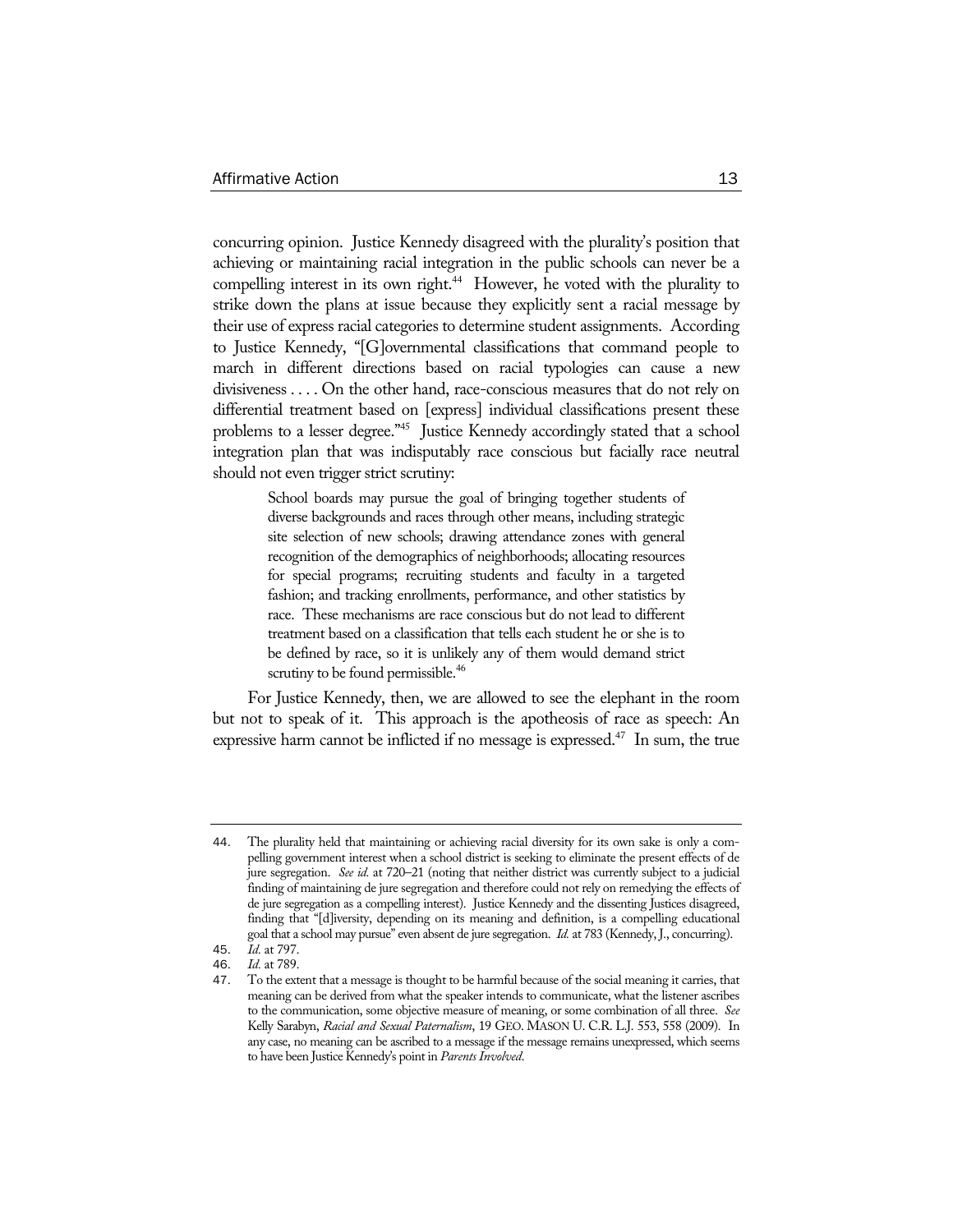harm perceived by both the plurality and Justice Kennedy in *Parents Involved* is expressive in nature.<sup>48</sup>

*Shaw v. Reno<sup>49</sup>* similarly found the expressive component of government race consciousness sufficient to state an equal protection claim. In *Shaw*, the North Carolina legislature created a majority black voting district in order to remedy vote dilution<sup>50</sup> and to ameliorate the present effects of past voting discrimination in North Carolina.<sup>51</sup> The district had an unusual shape because traditional district lines would not have achieved a majority black district due to the geographic dispersion of the black population.<sup>52</sup> The local Republican Party and individual white voters sued, alleging that the state's creation of the district violated the Equal Protection Clause.

As in *Parents Involved*, there was no allegation in *Shaw* that the government's actions caused a tangible harm. The Supreme Court accepted the district court's findings of fact that the race-conscious redistricting had neither the purpose nor the effect of diluting white voters' voting strength or otherwise discriminating against them.<sup>53</sup> Indeed, as commentators have explained:

> Under the statewide redistricting plan [in *Shaw*], white voters still constituted a majority in ten, or eighty-three percent, of the twelve congressional districts. With effective control of more than a proportionate share of seats, white voters in North Carolina could not prove, and did not try to prove, that the redistricting plan diluted their relative voting power in intent or effect.<sup>54</sup>

- 50. Vote dilution occurs when a district form or voting procedure "operate[s] to minimize or cancel out the voting strength of racial minorities," for example, by submerging a minority group within a larger white population that consistently votes as a bloc to defeat the minority group's preferred candidates. Thornburg v. Gingles, 478 U.S. 30, 47 (1985) (citations and internal quotation marks omitted).
- 51. *Shaw*, 509 U.S. at 655–56.
- 52. *Id.* at 634.
- 53. *Id.* at 638–39, 641.

<sup>48</sup>. At best, the plurality's opinion alluded to two concrete disadvantages imposed by the school assignment plans: (1) one student's parents thought he would fare better at their first-choice school in light of his attention deficit hyperactivity disorder and dyslexia; and (2) another student would have to go to a school farther away from his home. *Parents Involved*, 551 U.S. at 713–14, 717. The plurality's reasoning, however, did not turn upon either of these facts; rather, it rested on the alleged expressive harm.

<sup>49</sup>. 509 U.S. 630 (1993).

<sup>54</sup>. Pildes & Niemi, *supra* note 38, at 494; *see also* Deborah Hellman, *The Expressive Dimension of Equal Protection*, 85 MINN.L.REV. 1, 27 (2000) ("In *Shaw*, there were no allegations of vote dilution, thus no concrete harm to white voters as a result of the oddly shaped majority-minority district."). To be clear, the redistricting did have a consequence: White voters would no longer be guaranteed to win all the seats even if they voted as a bloc. But equal protection does not guarantee a right for a single group to perpetually win a disproportionate share of seats. And in any event, the Court's more conservative Justices have insisted that equal protection only protects individuals, not groups. *See, e.g.*, Adarand Constructors, Inc. v. Pena, 515 U.S. 200, 239 (1995) (Scalia, J., concurring in part and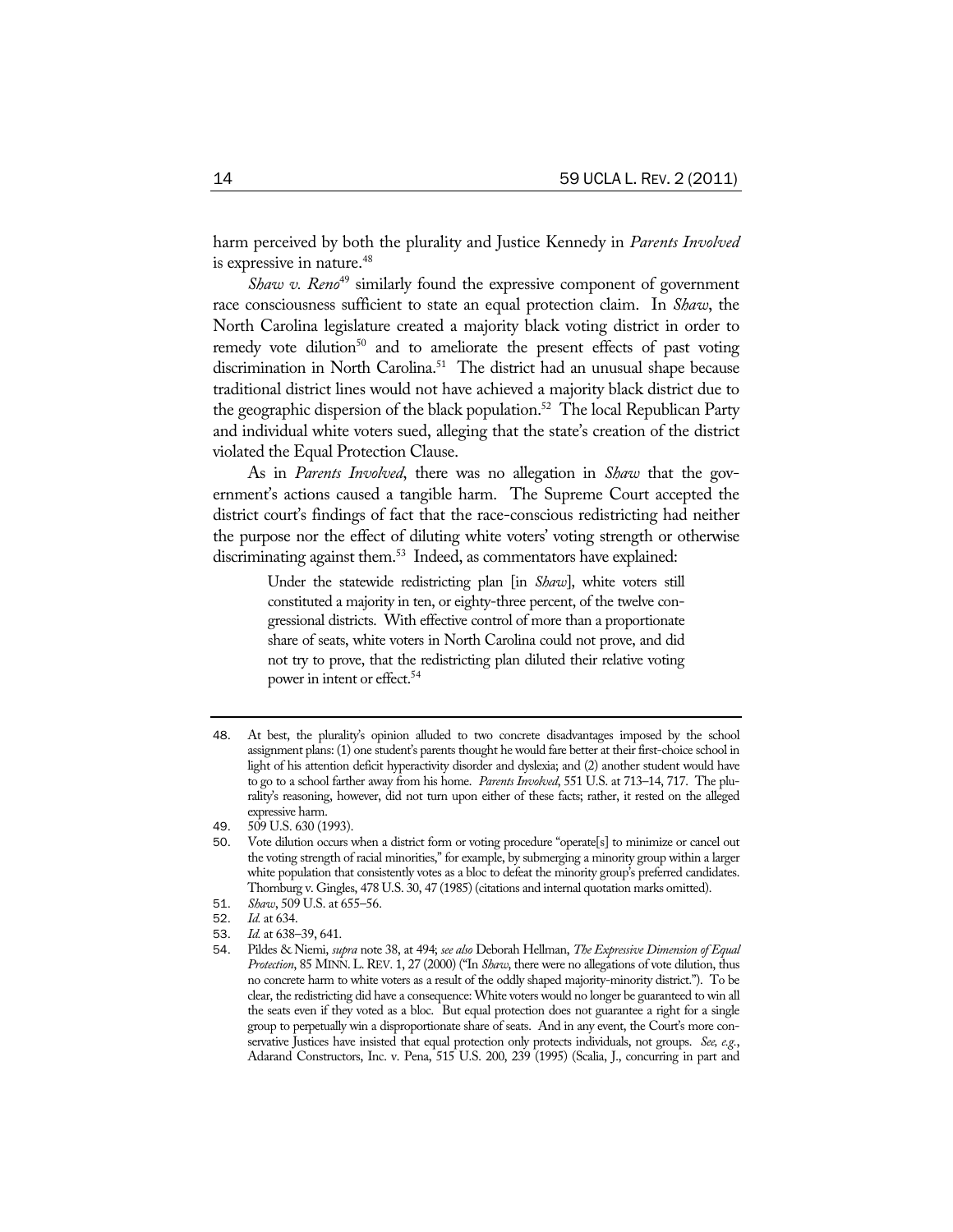Nonetheless, the *Shaw* Court found that the redistricting triggered strict scrutiny. It did so based solely on what the Court perceived to be the impermissible message of the legislature's conduct.<sup>55</sup> Redistricting "that is so bizarre on its face that it is unexplainable on grounds other than race,<sup>756</sup> the Court held, is presumptively unconstitutional. The reason is not because such a district necessarily causes a concrete injury to any voter, but because of the signal it sends. In other words, "appearances do matter."57 The appearance of such a district, according to the Court, "reinforces the *perception* that members of the same racial group . . . think alike [and] share the same political interests . . . . "<sup>58</sup> Moreover, the Court stated, "[t]he *message* that such districting sends to elected representatives is equally pernicious<sup>759</sup> because it encourages them to think of their responsibilities only in terms of a single racial group. The Court further reasoned that race-conscious redistricting is constitutionally suspect in all circumstances because it is "divisive,"60 creates "antagonisms,"61 and is "at war with the democratic ideal" of "multiracial, multireligious communities."62 The Court

- 56. *Shaw*, 509 U.S. at 644 (internal quotation marks omitted).
- 57. *Id.* at 647.
- 58. *Id.* (emphasis added).
- 59. *Id.* at 648 (emphasis added).
- 60. *Id.* (quoting Wright v. Rockefeller, 376 U.S. 52, 66 (1964) (Douglas, J., dissenting)).
- 61. *Id.* (quoting *Wright*, 376 U.S. at 67 (Douglas, J., dissenting)).

concurring in the judgment) ("Individuals who have been wronged by unlawful racial discrimination should be made whole; but under our Constitution there can be no such thing as either a creditor or a debtor race. That concept is alien to the Constitution's focus upon the individual . . . ."). The only injury any individual white voter could have alleged in *Shaw* was the expressive harm of government race consciousness.

<sup>55</sup>. The Court attempted to analogize the facts of *Shaw* to *Gomillion v. Lightfoot*, 364 U.S. 339 (1960), which involved redistricting that changed the boundaries of the city of Tuskegee, Alabama, "from a square to an uncouth twenty-eight-sided figure in a manner that was alleged to exclude black voters, and only black voters, from the city limits." *Shaw*, 509 U.S. at 640 (internal quotation marks omitted). The *Gomillion* Court held that although the redistricting statute was neutral on its face, the plaintiffs had stated a prima facie equal protection claim because the redrawn district's shape was inexplicable on any ground other than racial segregation. *Gomillion*, 364 U.S. at 341. *Gomillion*, however, unlike *Shaw*, involved not just race consciousness but also a concrete injury from the race-conscious action. In *Gomillion*, the result was to exclude virtually all black voters from the city's boundaries, thereby depriving them of the ability to vote on city matters. *See id.* Nothing remotely similar was alleged in *Shaw*: All voters could still vote in the relevant elections. *See Shaw*, 509 U.S. at 681–82 (Souter, J., dissenting) (arguing that the difference between *Shaw* and other "affirmative action" cases was that in those other cases, race was used "to the advantage of one person . . . at the obvious expense of a member of a different race. . . . [and] by contrast, the mere placement of an individual in one district instead of another denies no one a right or benefit provided to others").

<sup>62</sup>. *Id.* at 648–49 (quoting *Wright*, 376 U.S. at 67 (Douglas, J., dissenting)); *see also* Pildes & Niemi, *supra*  note 38, at 501 ("For the [*Shaw*] Court, what distinguishes 'bizarre' race-conscious districts is the signal they send out that, to government officials, race has become paramount and dwarfed all other, traditionally relevant criteria . . . . [This] creates the social impression that one legitimate value has come to dominate all others.").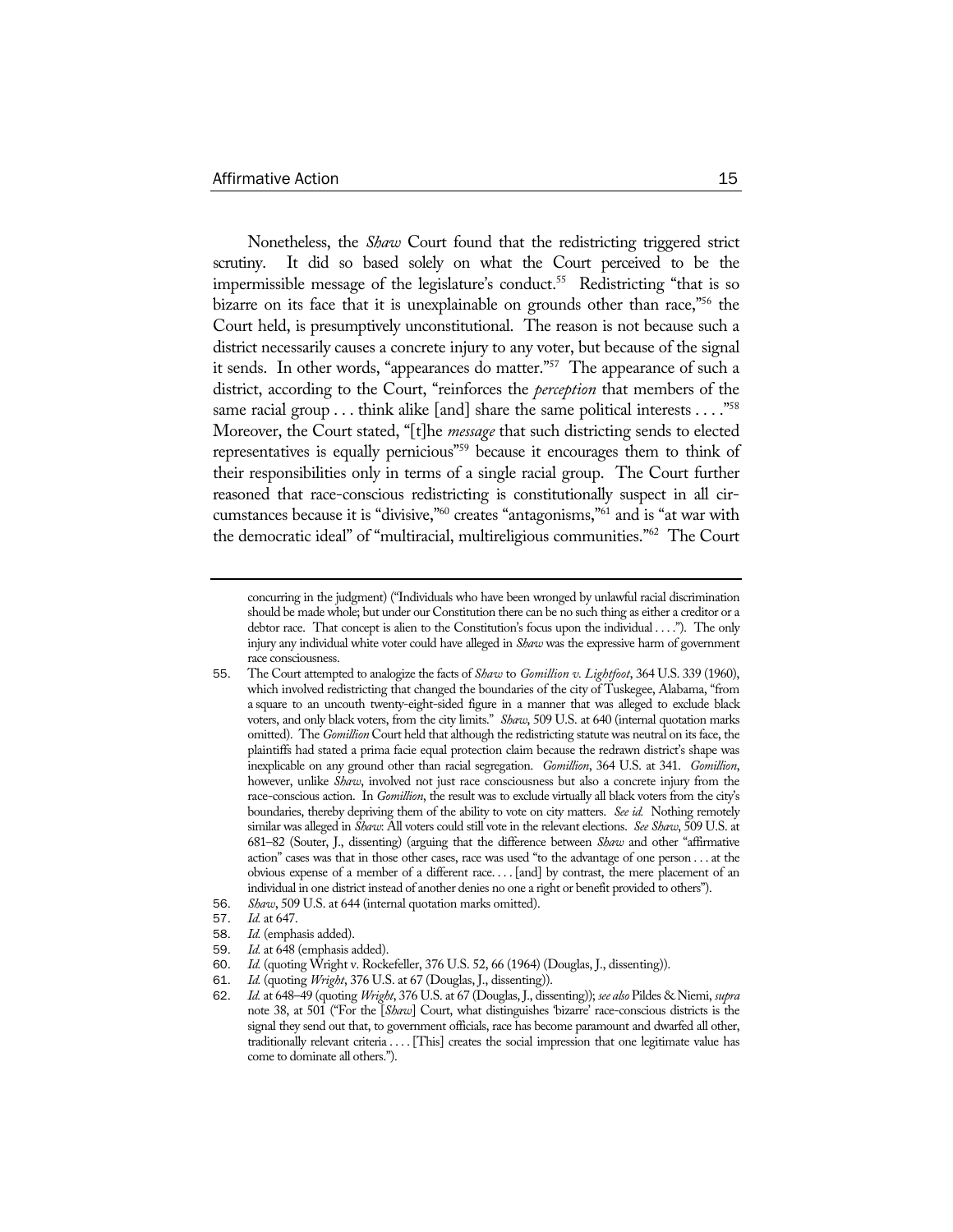condemned government race consciousness as "reinforc[ing] the belief, held by too many for too much of our history, that individuals should be judged by the color of their skin."63

*Ricci v. DeStefano*, 64 although nominally decided solely on statutory grounds,65 also applied the Court's strict colorblindness doctrine. In *Ricci*, the city of New Haven administered a qualifying exam to determine eligibility for promotions to lieutenant or captain in the fire department.<sup>66</sup> The test, combined with civil service rules and union agreements governing promotions, resulted in significant racial disparities in who would be eligible for promotion. Out of seventy-seven firefighters who took the lieutenant's exam, ten would have been eligible for promotion, all of them white. Out of fortyone firefighters who took the captain's exam, nine would have been eligible for promotion—seven whites and two Latinos. No blacks were eligible for promotion to either captain or lieutenant.

Mindful of the racial disparity that would result from the promotions and concerned about liability under the disparate impact provisions of Title VII of the Civil Rights Act of  $1964$ ,<sup>67</sup> the city's attorney urged the city not to certify the test results until it could explore "whether there are other ways to test for [the promotions] that are equally valid with less adverse [racial] impact."68 The city held public hearings regarding the issue and ultimately decided not to certify the results. Thus, no promotions were made.<sup>69</sup>

The disappointed firefighters who expected a promotion sued, alleging that the city's actions violated the disparate treatment provisions of Title VII

<sup>63</sup>. *Id.* at 657. Again, as in *Parents Involved*, assigning voters to the district at issue in *Shaw* involved no judgment of an individual's worth or merit.

<sup>64</sup>. 129 S. Ct. 2658 (2009).

<sup>65</sup>. Because the Court concluded that the case could be fully resolved on Title VII grounds, it technically did not reach the constitutional question. *Id.* at 2681. *Ricci* nonetheless borrowed from constitutional doctrine in at least two ways in reaching its holding. First, as explained below, it derived the strong basis in evidence standard from its earlier equal protection cases, not its Title VII jurisprudence. Second, the Court's language and reasoning throughout the opinion was reflective of equal protection doctrine. *See* Richard Primus, *The Future of Disparate Impact*, 108 MICH. L. REV. 1341, 1354 (2010) ("Despite the Court's professed intention to avoid equal protection issues, the *Ricci* premise is properly understood as a constitutional proposition as well as a statutory one.").

<sup>66</sup>. *Ricci*, 129 S. Ct. at 2664.

<sup>67</sup>. Title VII prohibits both "disparate treatment" (intentional discrimination) and "disparate impact" (racial disparities caused by facially neutral employment practices). *See* 42 U.S.C. § 2000e-2(a)(1), (k) (2006).

<sup>68</sup>. *Ricci*, 129 S. Ct. at 2670 (citations omitted) (internal quotation marks omitted).

The city's Civil Service Board was responsible for certifying the list of applicants who passed the test, from which the candidates for promotion would be chosen. *Id.* at 2665. At the end of a series of public hearings, the Board split 2–2 with regard to whether to certify the test results, with the consequence that the list was not certified and no promotions could be made. *Id.* at 2671.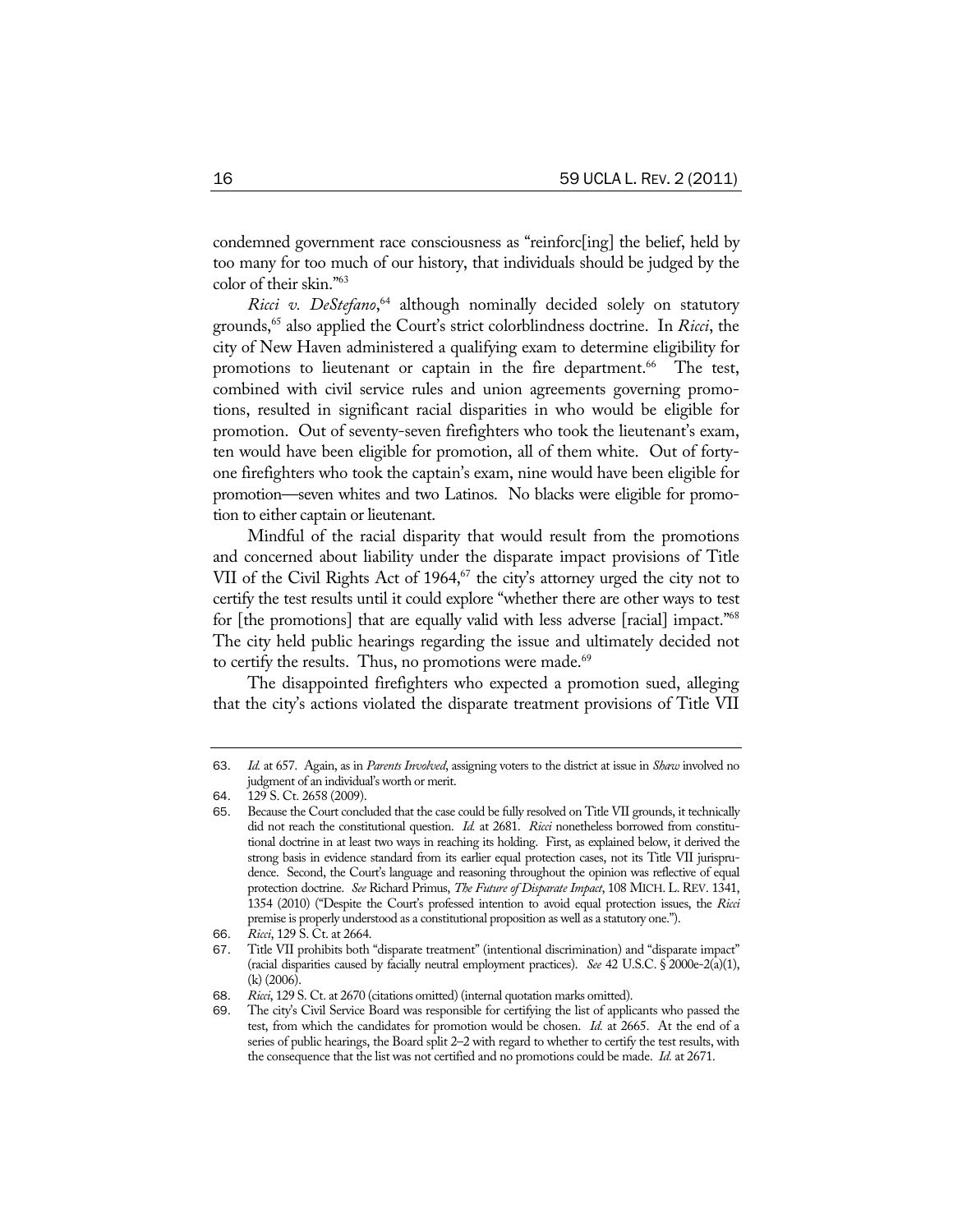because they were race conscious. The Supreme Court agreed, holding that of Title VII's two antidiscrimination provisions—disparate impact and disparate treatment—the latter generally trumps the former. Borrowing from its affirmative action cases under the Equal Protection Clause, $70$  the Court held that Title VII generally prohibits an employer from "tak[ing] adverse employment actions because of an individual's race"<sup>71</sup> in order to voluntarily correct for a cognizable disparate impact on persons of a different race. Rather, the employer must prove not only that the business practice at issue causes a substantial racial disparity, but also that the employer has a strong basis in evidence to believe it would lose a disparate impact lawsuit if one were brought.<sup>72</sup>

*Ricci* is relevant for present purposes because of its connection to the Court's equal protection jurisprudence. Title VII requires that an employee suffer a tangible "adverse employment action" in order to state a claim.<sup>73</sup> The Court's strict colorblindness doctrine, however, does not. Rather, *Ricci*'s constitutionally influenced reasoning found the injury in the expressive component of government race consciousness.74

Given that no promotions were made, there was no formal unequal treatment in *Ricci*. 75 Contrary to the popular narrative of *Ricci*, which blamed raw

<sup>70</sup>. *Id.* at 2675–76 (setting out the equal protection standard "that certain government actions to remedy past racial discrimination . . . are constitutional only where there is a strong basis in evidence that the remedial actions were necessary," and applying that standard to Title VII (internal quotation marks omitted)).

<sup>71</sup>. *Id.* at 2673.

<sup>72</sup>. As the Court explained, the existence of a statistically significant racial disparity establishes a prima facie Title VII disparate impact case. However, it does not establish liability because the City could be liable for disparate-impact discrimination only if the examinations were not job related and consistent with business necessity [the defenses to disparate impact liability], or if there existed an equally valid, less-discriminatory alternative that served the City's needs but that the City refused to adopt [the plaintiff's rebuttal if such defenses are proved].

*Id.* at 2678.

<sup>73</sup>. *Id.* at 2673; *see also* Burlington N. & Santa Fe Ry. Co. v. White, 548 U.S. 53, 67 (2006) (finding that Title VII's antiretaliation provision requires a tangible "injury or harm," either inside or outside of the workplace).

<sup>74</sup>. Understanding these cases as premised on expressive harms also helps explain the apparent inconsistency between Justice Kennedy's concurrence in *Parents Involved*, approving the use of raceconscious but facially neutral measures, and his opinion for the Court in *Ricci*. If the message sent by government race consciousness, rather than the race consciousness itself, is the constitutional injury, then such an injury occurred in *Ricci* because the city's actions expressly communicated its racial concerns. By contrast, race-conscious but facially neutral school integration measures, such as the location of a new magnet school, do not expressly send a message about race. *Cf.* Primus, *supra*  note 65, at 1372–74 (positing a "visible victims" reading of *Ricci* under which the harm would be the "divisive social meaning" of the city's actions).

<sup>75</sup>. *See Ricci*, 129 S. Ct. at 2696 (Ginsburg, J., dissenting) ("[The city officials] were no doubt conscious of race . . . but this did not mean they had engaged in racially disparate treatment. . . . All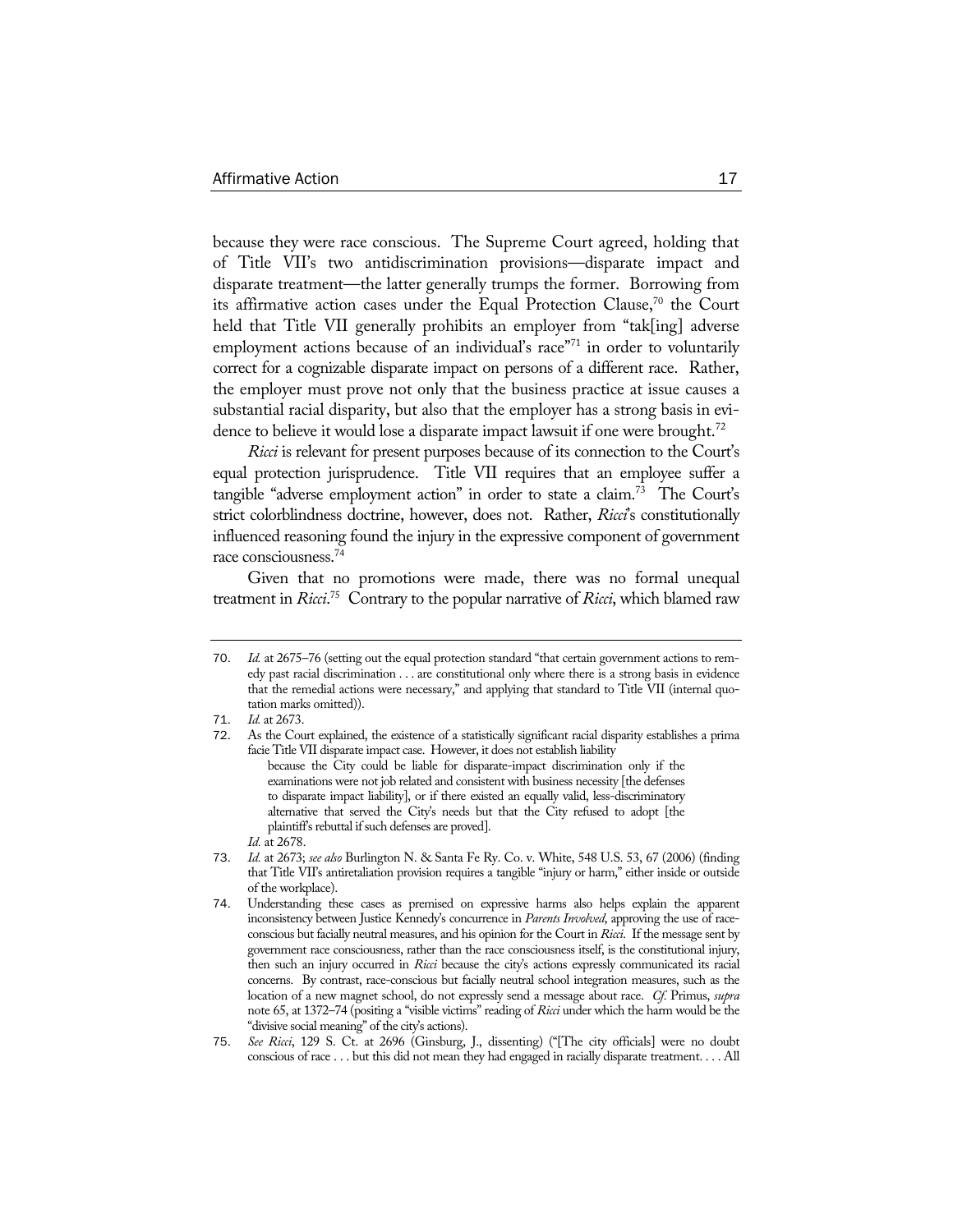racial politics for denying the disappointed firefighters the promotions they had earned, the plaintiffs did not actually have a vested right to promotion. At most, they, like all the other firefighters, were deprived of the opportunity to be considered for promotions at that time based on the results of that test.<sup>76</sup> Thus, unlike remedial or diversifying affirmative action programs that involve the distribution of a limited resource, the city's action in *Ricci* did not allocate a resource on the basis of race.77

There was also no claim in *Ricci* that the city's actions subordinated or stigmatized the disappointed firefighters because of their race, even if they were formally treated equally.78 What was left, then, as in *Shaw* and *Parents Involved*,

the test results were discarded, no one was promoted, and firefighters of every race will have to participate in another selection process to be considered for promotion." (alterations in original omitted) (internal quotation marks omitted)); *see also* Helen Norton, *The Supreme Court's Post-*Racial Turn Towards a Zero-Sum Understanding of Equality, 52 WM. &MARY L. REV. 197, 245 (2010) ("Mr. Ricci was not treated differently than any other firefighter based on race, and in fact was not treated differently than any other firefighter at all: the test results were discarded for all, regardless of race, and no one was promoted, regardless of race."). Indeed, it was primarily for this reason that the district court rejected the plaintiffs' equal protection claim in *Ricci*. *See* Ricci v. DeStefano, 554 F. Supp. 2d 142, 160–62 (D. Conn. 2006) (rejecting the plaintiffs' equal protection claim because, inter alia, no unequal treatment occurred). *Ricci* is therefore in substantial tension with the Court's earlier decision in *Palmer v. Thompson*, 403 U.S. 217 (1971), which held that some actual differential treatment must occur in order for an equal protection injury to exist. *Palmer* is discussed in detail in Part II, *infra*.

<sup>76</sup>. *Ricci*, 554 F. Supp. 2d at 160 ("[A]pplication of the [civil service rules] would [only] give top scorers an *opportunity* for promotion, depending on the number of vacancies, but no *guarantee* of promotion; it is even conceivable that the applicant with the highest score never would be promoted." (emphasis in original) (internal quotation marks omitted)). The higher-scoring test takers were differently situated from those who scored lower in the following sense: Under the civil service rules, they may have had a greater hope of being promoted if vacancies were available. In other words, a sufficiently high score was a necessary, but not sufficient, condition for promotion. Accordingly, those firefighters with higher scores perhaps had a greater hope of promotion than those with lower scores. This attenuated hope, however, is not the equivalent of a vested right to promotion. To the extent those firefighters were deprived of something, it was the expectation that promotions would continue to be made without regard to the existing pattern of minority exclusion.

<sup>77</sup>. As Justice Ginsburg noted in dissent, it is for this reason that "[t]his litigation does not involve affirmative action" as traditionally defined. *Ricci*, 129 S. Ct. at 2700 (Ginsburg, J., dissenting). The equal protection cases from which the *Ricci* Court drew the strong basis in evidence standard all involved traditional affirmative action measures by which the government, for putatively worthy goals, distributed a benefit on the basis of race. *Ricci* is therefore not only in tension with cases like *Palmer v. Thompson*, but also with the very precedents upon which it purported to rely.

<sup>78</sup>. As discussed in Part II, *infra*, this Article contends that government action imposing racial stigma is a proper area for robust judicial review under the Equal Protection Clause. Stigmatic harms are those messages and practices that have over time and in historical context acquired a defined social meaning of inferiority or other negative traits associated with a particular characteristic, such as race. *See generally* Lenhardt, *supra* note 5, at 813–48 (describing the aspects of racial stigma). By way of illustrating the distinction between stigmatic harm and other expressive harms, this Article in Part II, *infra*, discusses in detail the differences between the alleged harm at issue in *Ricci* and that at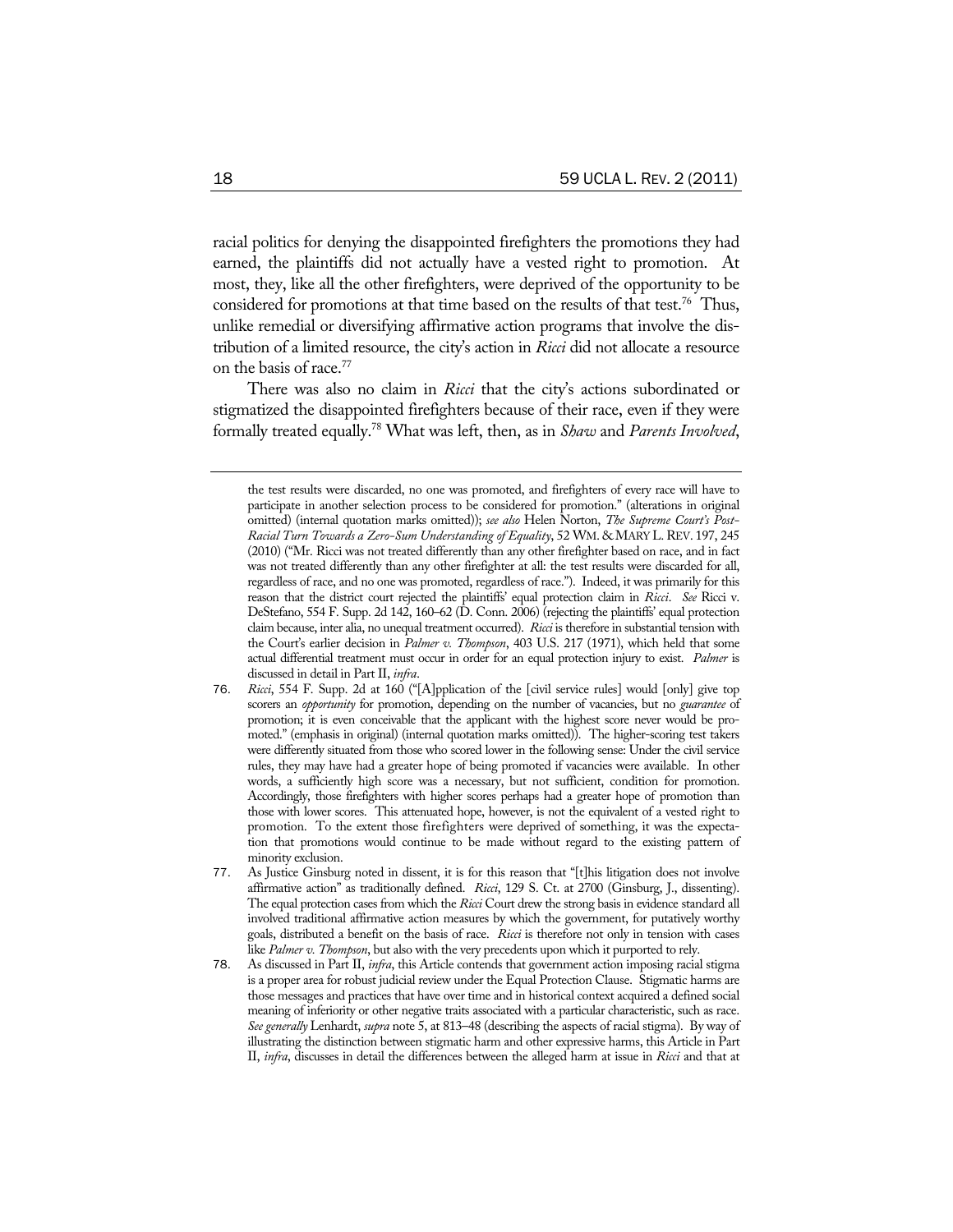was an expressive harm.<sup>79</sup> The disparate impact provisions of Title VII require that employers be cognizant of even unintentional racial disparities, with an eye toward whether they have been caused by "needlessly exclusionary"<sup>80</sup> business practices. It is that race consciousness—and more specifically, the message sent by government action to correct such disparities—that violated the Court's colorblindness doctrine.<sup>81</sup>

*Parents Involved*, *Shaw*, and *Ricci* hold that the Equal Protection Clause is presumptively violated whenever the government acts in a race-conscious manner, even if there is no unequal treatment or tangible injury, because such action allegedly expresses a divisive social message or provokes resentment. As is more fully developed in Part III, this Article contends that in the absence of concrete injury, differential treatment, or racial stigmatization, the Supreme Court should leave debates about social meaning to the democratic process. At a bare minimum, however, the Court should be consistent regarding when expressive harms, standing alone, violate the Equal Protection Clause. As demonstrated in the following Part, notwithstanding the Court's solicitude for claims of expressive harm in the affirmative action context, it has rejected such claims when they involve the stigmatization of racial minorities unless they are accompanied by some tangible harm or unequal treatment.

# **II. EXPRESSIVE HARMS TO RACIAL MINORITIES (OR UNEQUAL PROTECTION)**

The contrast between the Court's willingness to accept claims involving primarily expressive harms in the context of affirmative action and its disregard

issue in *Brown v. Board of Education*. Although both appear to present circumstances in which the expressive component of race-conscious action alone was sufficient to create an equal protection harm regardless of formal equality of treatment, I argue that the cases in context are profoundly different. Most notably, the government's race-conscious segregation in *Brown* caused stigmatization of black schoolchildren, which affected their educational opportunities. By contrast, the plaintiffs in *Ricci* did not suffer racial stigmatization and/or tangible harm caused thereby.

<sup>79</sup>. *See generally* Norton, *supra* note 75, at 249–50 (discussing *Ricci* and suggesting, inter alia, that the case can be understood as one about social meaning). *See also* Primus, *supra* note 65, at 1371 (stating that the Court's concern in such cases "is a concern about social meaning . . . [that] the government sees people as members of racial groups rather than as individuals").

<sup>80</sup>. *Ricci*, 129 S. Ct. at 2700 (Ginsburg, J., dissenting).

<sup>81</sup>. Indeed, Justice Scalia's concurrence in *Ricci* explicitly raised the connection between the Court's equal protection colorblindness jurisprudence and its decision in *Ricci*. He argued that the theory of disparate impact liability requires employers to act in a race-conscious manner in this sense: In order to avoid or remedy a racially disparate impact, one must first notice the racial disparity. Justice Scalia suggested that since the Court's precedents generally prohibit the government itself from noticing race, it may also be unconstitutional for the government to require others to do so. *See id.* at 2682 (Scalia, J., concurring).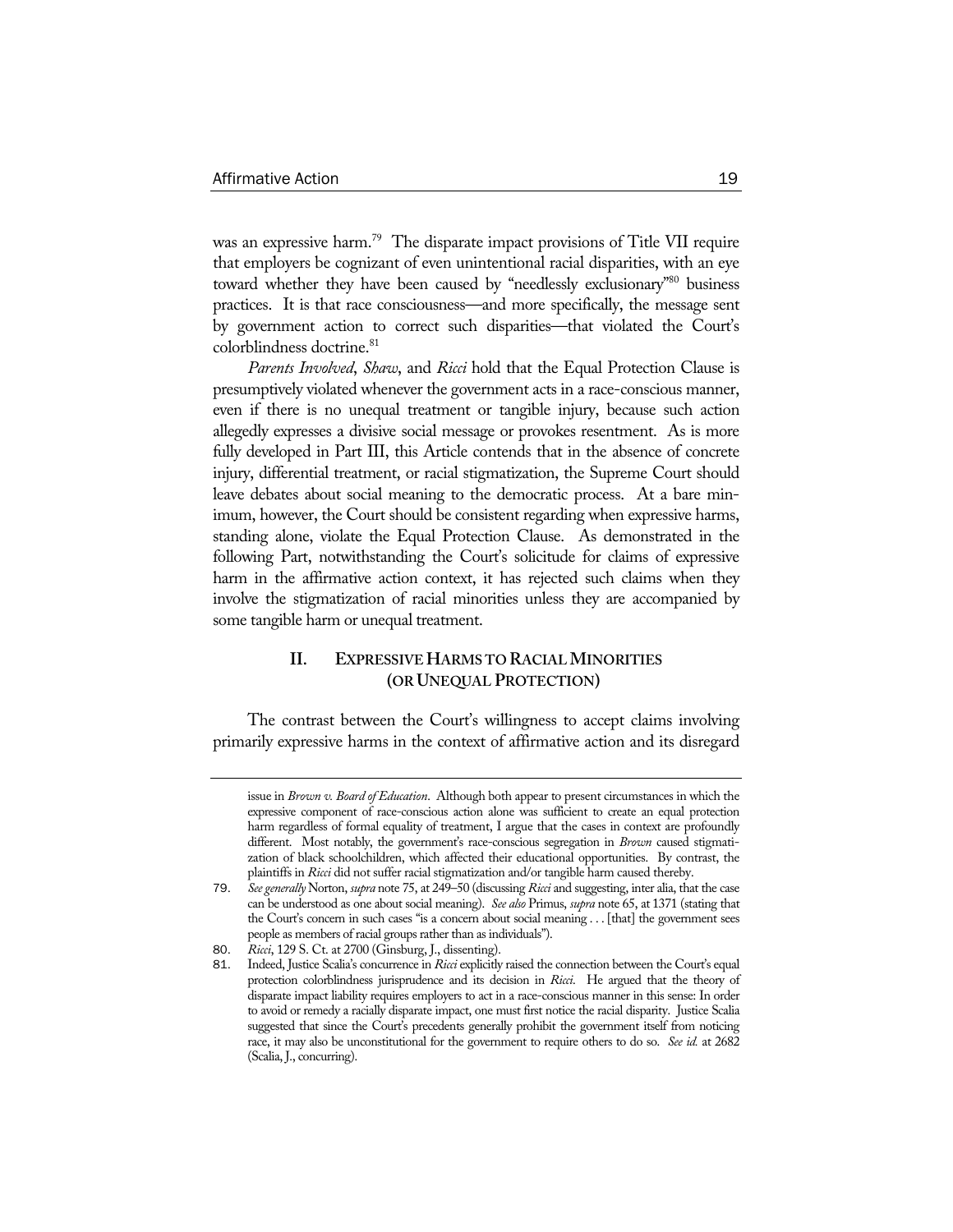of such claims when premised upon subordination of minorities is striking. Both situations involve claims that the social meaning of government action inflicts an expressive harm. In the cases discussed in the previous Part, the alleged harm is white resentment, divisiveness, and the contradiction of postracialism that results from the government's race-conscious action intended to aid racial minorities. In the cases discussed in this Part, the alleged harm is stigmatization of racial minorities by virtue of government action that treats them as inferior, undesirable, dangerous, or threatening to white purity. One need not believe that the expressive harms in the latter category are necessarily more significant than those in the former to think that a doctrine premised on expressive harm would presumably treat both similarly. Yet the Court has consistently rejected constitutional claims based primarily on expressive harms suffered by racial minorities.<sup>82</sup>

In *Memphis v. Greene*, 83 for example, the City of Memphis, at the request of residents of a predominantly white area, closed a street running through their neighborhood. The result of the street closing was to separate the white area from the African American area bordering it. Residents of the African American neighborhood sued, alleging two distinct theories. The first was that the street closing violated 42 U.S.C.  $\S 1982<sup>84</sup>$  by impairing their property interests. The Court rejected this claim, finding no concrete impairment of their property interests, such as depreciation of the economic value of their property, caused by the street closing. Plaintiffs separately argued that the street closing violated the Thirteenth Amendment<sup>85</sup> as an expressive harm imposing a "badge or incident of slavery,"86 whether or not it inflicted a tangible economic harm upon individual residents of the black neighborhood. Plaintiffs' Thirteenth Amendment theory was that the separation of the neighborhoods conveyed a stigmatizing message of blacks as "undesirable"87 persons whose presence would

<sup>82</sup>. As discussed toward the end of this Part, not even in *Brown v. Board of Education*, 347 U.S. 483 (1954), did the Supreme Court find that the expressive harm of de jure segregation standing alone violated equal protection.

<sup>83</sup>. 451 U.S. 100 (1981).

<sup>84</sup>. Section 1982 provides that "[a]ll citizens of the United States shall have the same right . . . to inherit, purchase, lease, sell, hold, and convey real and personal property." 42 U.S.C. § 1982 (2006).

<sup>85</sup>. U.S. CONST. amend. XIII.

<sup>86</sup>. In addition to prohibiting literal slavery and involuntary servitude, the Thirteenth Amendment has been interpreted to prohibit "badges and incidents of slavery," that is, the lingering vestiges of the slave system. *See, e.g.*, Jones v. Alfred H. Mayer Co., 392 U.S. 409, 413 (1968) (holding that the Thirteenth Amendment empowered Congress to enact legislation prohibiting private housing discrimination).

<sup>87</sup>. *Greene*, 451 U.S. at 109.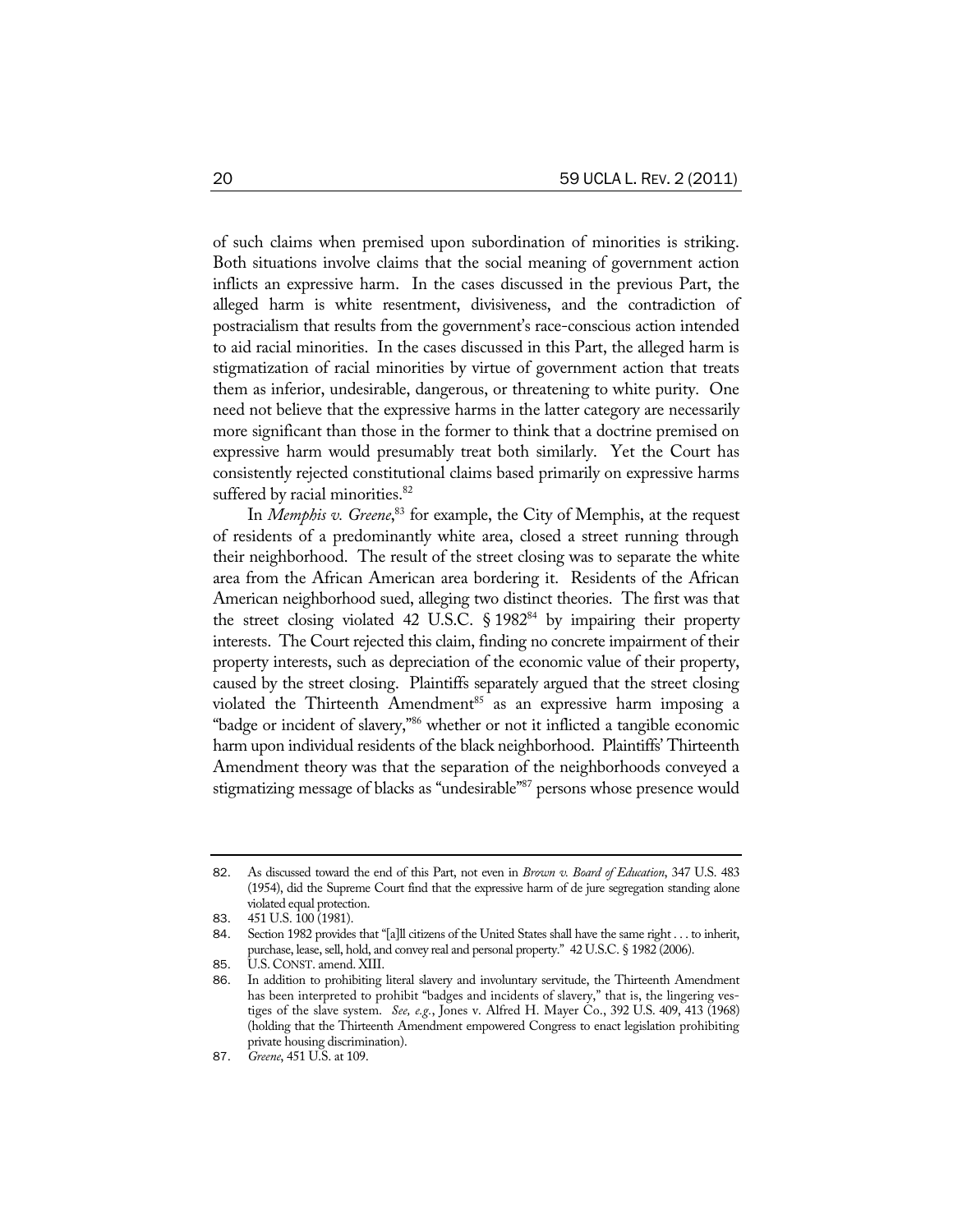disrupt and devalue the "tranquil<sup>[ ]"88</sup> white neighborhood. Plaintiffs also submitted expert testimony regarding the negative psychological effects of the resultant segregation on black residents, who would likely see the street closing as a "monument to racial hostility."89

The Court, while accepting that the Thirteenth Amendment reaches the badges and incidents of slavery,<sup>90</sup> rejected the argument that the harm in *Greene* amounted to a violation of the Thirteenth Amendment. The Court characterized the real-world impact of the street closing as de minimis because, in the Court's view, it amounted to a mere inconvenience to black residents.<sup>91</sup> The lack of a substantial impairment of a tangible interest, according to the Court, left only the expressive harm of de facto segregation. The Court dismissed the significance of that injury in a single sentence: "To regard [the street closing] as a form of stigma so severe as to violate the Thirteenth Amendment would trivialize the great purpose of that charter of freedom."<sup>92</sup> The Court found this to be the case despite significant evidence in the record regarding the racialized context of the decision to close the street, $93$  including the district court's factual finding that the white neighborhood had been developed "as an exclusive residential neighborhood for white citizens and [that] these characteristics have been maintained."94 Under *Greene*, then, expressive harms to racial minorities are constitutionally trivial when unaccompanied by any substantial effect on their material interests.<sup>95</sup>

<sup>88</sup>. *Id.* at 119.

<sup>89</sup>. *Id.* at 140 (Marshall, J., dissenting).

<sup>90</sup>. *Id.* at 124–25 (majority opinion). More precisely, the Court stated that the Thirteenth Amendment empowers Congress to enact legislation prohibiting the badges and incidents of slavery; it left open the question of whether the Thirteenth Amendment itself, absent such legislation, also reaches the badges and incidents of slavery. *Id.* at 125–26. For a full discussion of this issue, see, for example, William M. Carter, Jr., *Race, Rights, and the Thirteenth Amendment: Defining the Badges and Incidents of Slavery*, 40 U.C. DAVIS L. REV. 1311 (2007); Jennifer Mason McAward, *The Scope of Congress's Thirteenth Amendment Enforcement Power After* City of Boerne v. Flores, 88 WASH. U. L.REV. 77 (2010).

<sup>91</sup>. *Greene*, 451 U.S at 111–12, 119 (stating that although "the motorists who will be inconvenienced by the closing are primarily black, the extent of the inconvenience is not great" and that "[t]he closing has not affected the value of property owned by black citizens, but it has caused some slight inconvenience to black motorists").

<sup>92</sup>*. Id.* at 128.

<sup>93</sup>. *See id.* at 137–47 (Marshall, J., dissenting) (summarizing the trial testimony and findings of fact, and noting that "[t]he city of Memphis has an unfortunate but very real history of racial segregation").

<sup>94</sup>. *Id.* at 137; *see also* David Tyler, *Traffic Regulation or Racial Segregation? The Closing of West Drive and* Memphis v. Greene *(1981)*, 66 TENN. HIST. Q. 56 (2007), *available at* http://dlynx.rhodes.edu/ jspui/bitstream/10267/2400/1/Hollywood\_springdale\_\_David\_Tyler.pdf (describing in detail the history of racial segregation and hostility in the era leading up to *Greene*).

<sup>95</sup>. Plaintiffs also alleged that the city's actions violated the Equal Protection Clause. The Court rejected this claim, holding that "the absence of proof of discriminatory intent forecloses any claim that the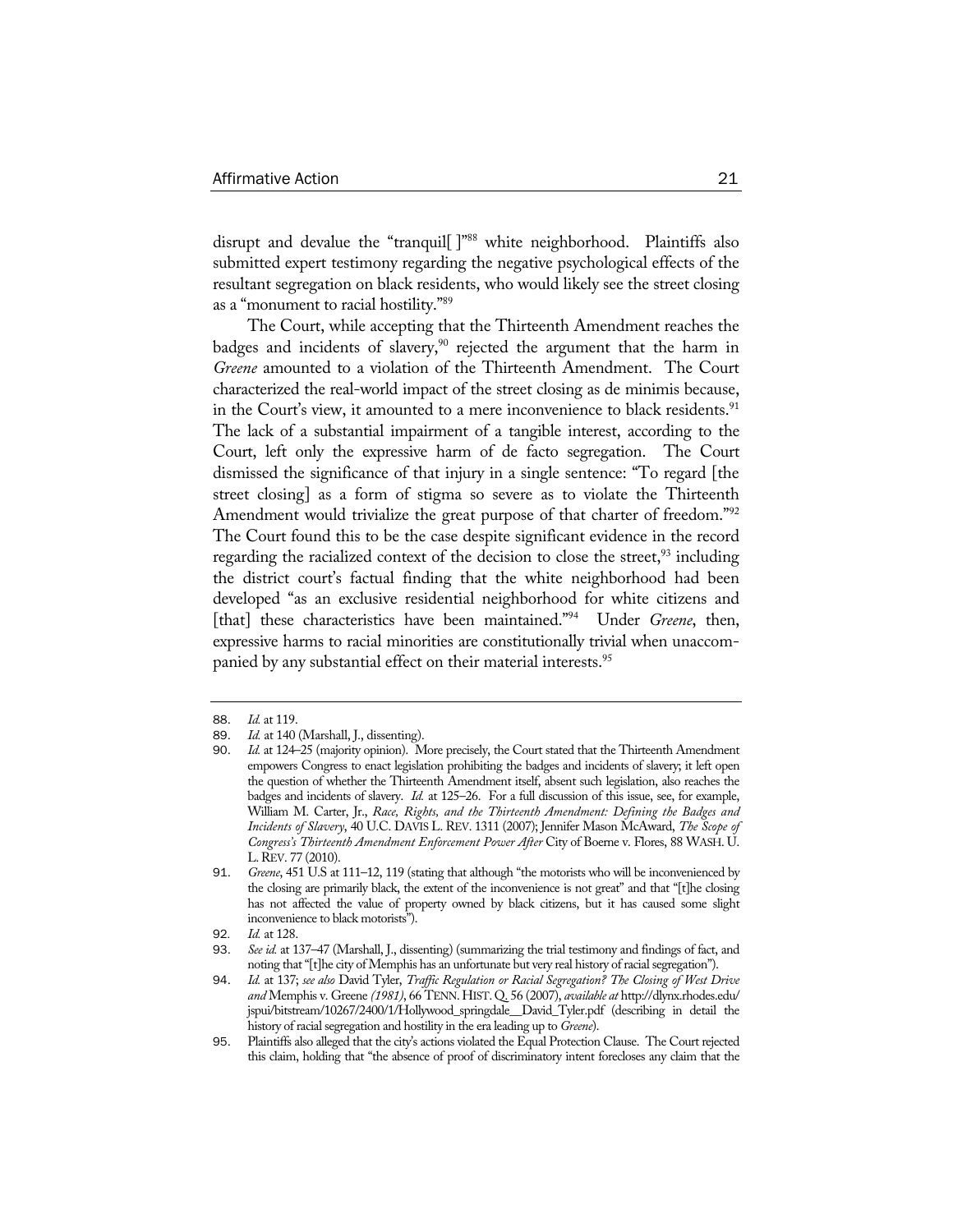*Palmer v. Thompson*<sup>96</sup> provides another example of the Court's disdain for expressive harms when suffered by racial minorities. In *Palmer*, residents of Jackson, Mississippi, sued the city for maintaining segregated public facilities.<sup>97</sup> In response to a ruling that such facilities violated the Equal Protection Clause, the city desegregated its public parks, auditoriums, zoo, and golf courses.<sup>98</sup> However, the city refused to desegregate its public swimming pools, choosing instead to close them all.<sup>99</sup>

The plaintiffs in *Palmer* filed a subsequent lawsuit seeking to enforce the desegregation decree by requiring the city to reopen the pools. Plaintiffs alleged that the city's action violated both the Equal Protection Clause and the Thirteenth Amendment because it amounted to an official expression of the message that blacks were "so inferior that they [were] unfit to share with whites this particular type of public facility."<sup>100</sup> The historical and factual  $context^{101}$  of this message could not have been lost on the Court; indeed, much of it was directly presented in the petitioners' briefs and affidavits.<sup>102</sup> Mississippi was one of the strongholds of Jim Crow.<sup>103</sup> Due to Jackson's staunch

- 98. *Id.* at 219.
- 99. *Id.*

official action challenged in this case violates the Equal Protection Clause . . . ." *Greene*, 451 U.S. at 119.

<sup>96. 403</sup> U.S. 217 (1971).<br>97. Id. at 218–19 (describ

Id. at 218–19 (describing the procedural history of the case).

<sup>100</sup>. *Id.* at 266 (White, J., dissenting). Given that the city agreed to desegregate all its public facilities other than swimming pools, it seems likely that city officials and white residents found something about associating with blacks in this context to be particularly objectionable. It is reasonable to suppose that stereotypes regarding black cleanliness and of African American men as hypersexualized predators created especially heightened resistance to integrating the pools. *See generally* JEFF WILTSE, CONTESTED WATERS: A SOCIAL HISTORY OF SWIMMING POOLS IN AMERICA 154–80 (2007) (discussing the history of and resistance to efforts to desegregate municipal swimming pools). *See also* GEORGE M. FREDRICKSON, THE BLACK IMAGE IN THE WHITE MIND: THE DEBATE ON AFRO-AMERICAN CHARACTER AND DESTINY 1817–1914, at 252 (1987); A. LEON HIGGINBOTHAM, JR., IN THE MATTER OF COLOR: RACE AND THE AMERICAN LEGAL PROCESS: THE COLONIAL PERIOD 41–47 (1978); Martha A. Myers, *The New South's "New" Black Criminal: Rape and Punishment in Georgia, 1870–1940*, *in* ETHNICITY, RACE, AND CRIME 145, 146 (Darnell F. Hawkins ed., 1995).

<sup>101</sup>. I provide such context here not as an historical exercise but because, as the Court has recently reiterated, "Context matters when reviewing race-based governmental action under the Equal Protection Clause." Grutter v. Bollinger, 539 U.S. 306, 327 (2003).

<sup>102</sup>. *See* Brief for Petitioners at 4, *Palmer*, 403 U.S. 217 (No. 107), 1970 WL 136648, at \*4 ("The City of Jackson and the State of Mississippi have for many years maintained a steel-hard, inflexible, undeviating official policy of segregation." (quoting United States v. City of Jackson, 318 F.2d 1, 5 (5th Cir. 1963)) (internal quotation marks omitted)).

<sup>103</sup>. *See, e.g.*, TAYLOR BRANCH, PARTING THE WATERS 482–91 (1988) (describing Mississippi's segregationist policies).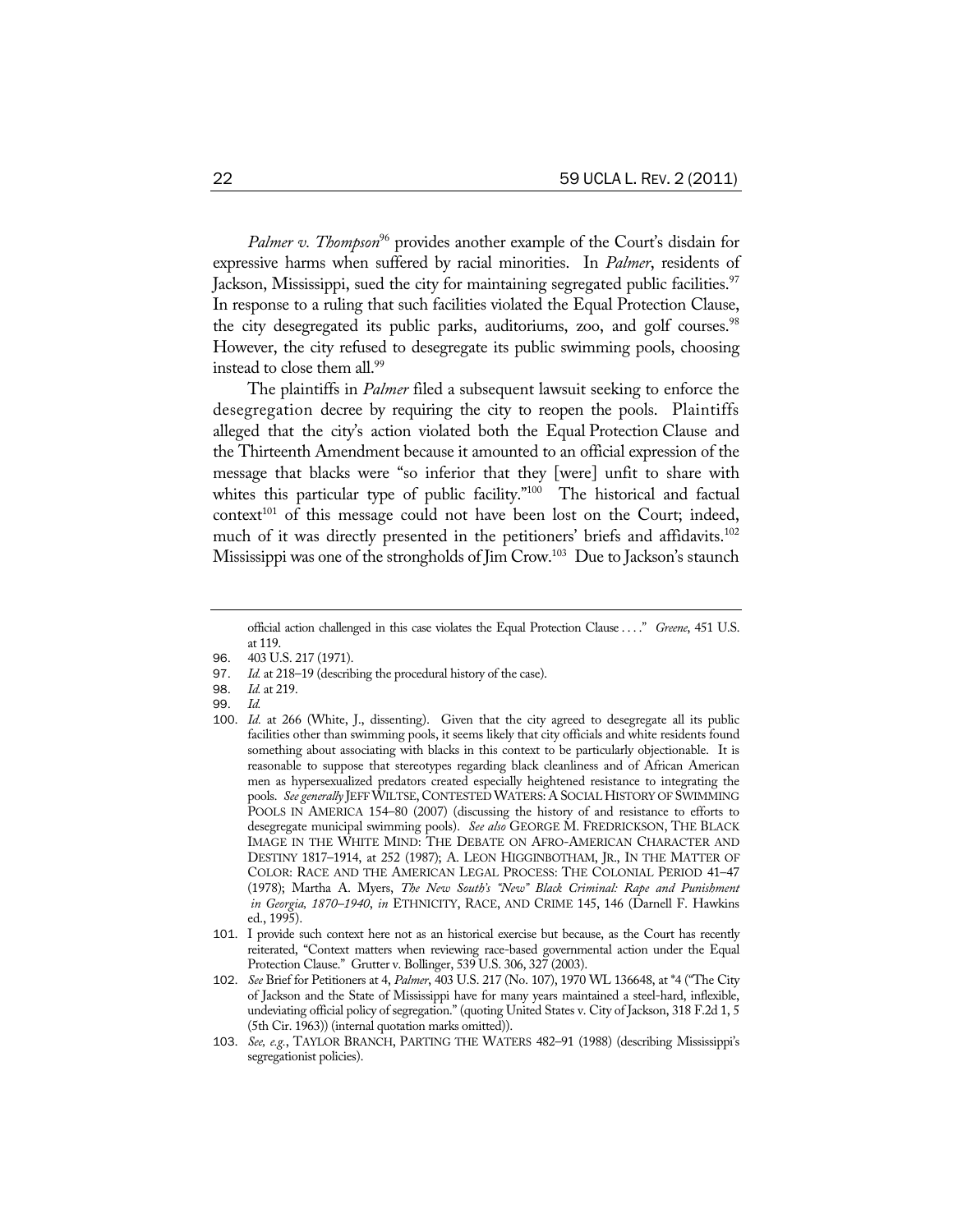maintenance of an official policy of segregation, civil rights activists targeted the city for Freedom Rides in 1961.<sup>104</sup> The Freedom Rides were aimed at testing the legal force of the Supreme Court's decision in *Boynton v. Virginia*, 105 which held segregation in interstate passenger transportation facilities to be illegal. The city responded by beating, arresting, and jailing Freedom Riders.<sup>106</sup> These events occurred one year prior to the filing of the lawsuit in *Palmer*.

One year after the desegregation lawsuit in *Palmer* was filed, Medgar Evers, the National Association for the Advancement of Colored People (NAACP) Field Secretary for Mississippi, was assassinated at his home in Jackson by a white supremacist named Byron De La Beckwith.<sup>107</sup> Despite overwhelming evidence of Beckwith's guilt, all-white juries twice deadlocked, leading to mistrials.108 During the second trial, Ross Barnett, a former governor of Mississippi and an ardent segregationist,<sup>109</sup> strode into the courtroom and shook Beckwith's hand in a show of support. $110$ 

*Palmer*, like *Greene*, involved a message with a clear text, context, and subtext. The message's text was unmistakable. Integrating the swimming pools was a line the city would not cross because of white residents' revulsion at associating with blacks in intimate settings. The message's context, as described above, involved a city and a state wielding official power to maintain apartheid. The message's subtext was equally clear: Blacks were unfit for such association because they were inferior, unclean, and dangerous. Indeed, the semiotic function of de jure segregation was as important as its instrumental purpose of keeping the races physically separate.111 The *Palmer* Court nonetheless rejected

<sup>104</sup>. *See* RAYMOND ARSENAULT, FREEDOM RIDERS: 1961 AND THE STRUGGLE FOR RACIAL JUSTICE 251–94 (2006).

<sup>105</sup>. 364 U.S. 454 (1960).

<sup>106</sup>. *See* BRANCH, *supra* note 103, at 482 (describing the treatment of Freedom Riders in Mississippi, including Jackson); *see also* Interview by Charlene Thompson With Hillman Frazier in Jackson, Miss. (Aug. 5, 1998), *available at* http://mshistory.k12.ms.us/articles/60/index.php?s= extra&id=258 ("Allen C. Thompson [the mayor of Jackson during the Freedom Rides and the *Palmer v. Thompson* litigation] was. . . known for the famous Thompson Tank. He used that to arrest the marchers at the time. And also he used the police force and the fire department to spray the marchers at the time.").

<sup>107</sup>. *See generally* ADAM NOSSITER, OF LONG MEMORY: MISSISSIPPI AND THE MURDER OF MEDGAR EVERS (1994). *See also* TAYLOR BRANCH, PILLAR OF FIRE:AMERICA IN THE KING YEARS 108 (1998) (discussing Evers's assassination).

<sup>108</sup>. NOSSITER, *supra* note 107, at xiv.

<sup>109</sup>. Among other matters, Barnett had been held in contempt of court for obstructing the courtordered desegregation of the University of Mississippi. *See* Meredith v. Fair, 328 F.2d 586 (5th Cir. 1962) (en banc).

<sup>110</sup>. NOSSITER, *supra* note 107, at 108–09.

<sup>111</sup>. *See* Anderson & Pildes, *supra* note 22, at 1528 ("Racial segregation sends the message that blacks are untouchable, a kind of social pollutant from which 'pure' whites must be protected. . . . Once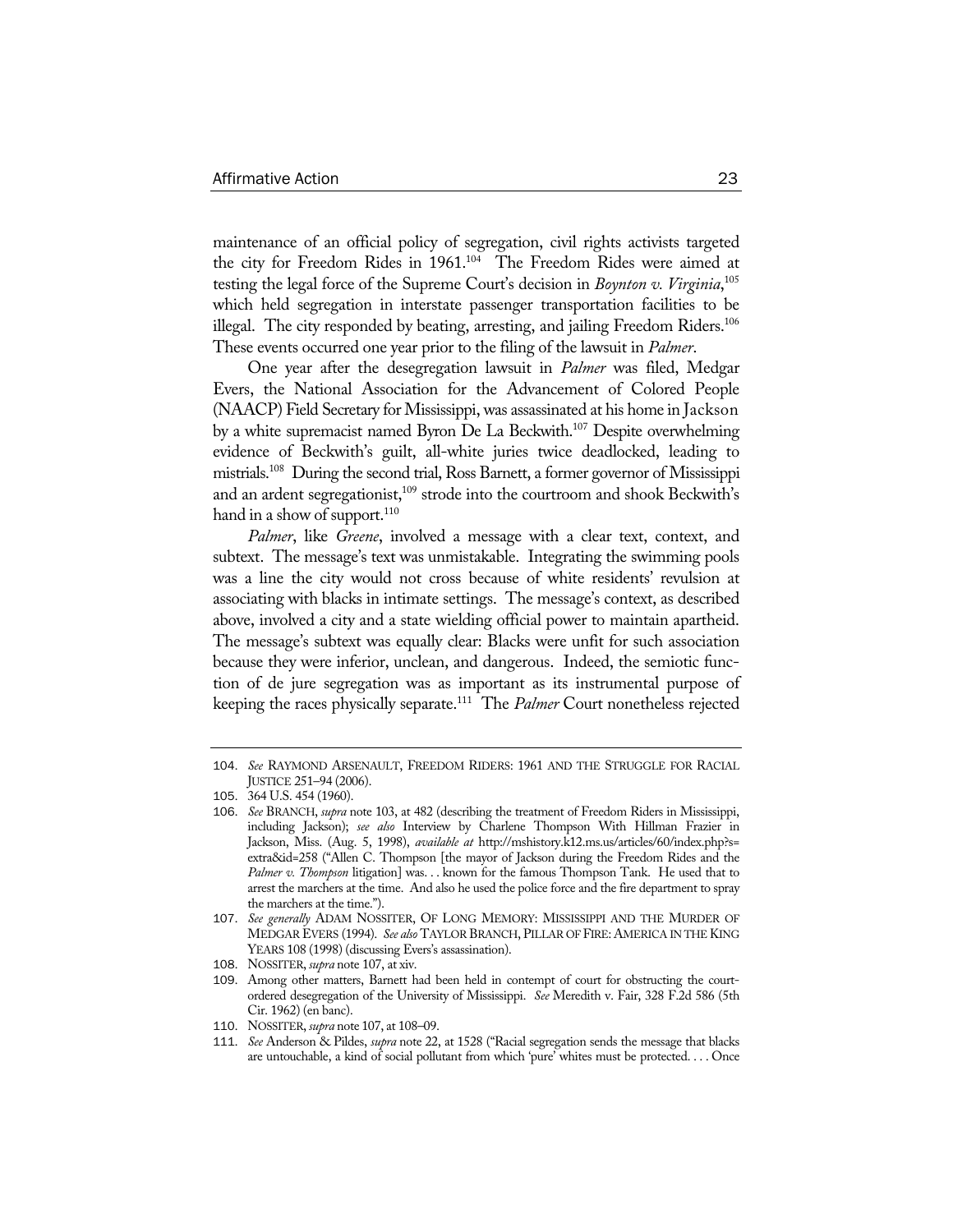the plaintiffs' Thirteenth Amendment argument, stating that accepting their claim would require the Court to "severely stretch [the Thirteenth Amendment's] short simple words and do violence to its history."112

The Court also rejected the plaintiffs' equal protection claim, reasoning that no denial of equal protection occurred because all persons were treated equally. The effect of the city's action was that the public pools were closed to all citizens, regardless of race. The key to the equal protection inquiry, according to *Palmer*, is the "actual effect"<sup>113</sup> of the government action. The Court held that absent some action "affecting blacks differently from whites,"114 the Equal Protection Clause provides no relief, notwithstanding the government's motivation or dignitary harms caused by the government's action.<sup>115</sup>

While *Palmer* and *Greene* are older cases, and *Palmer*'s highly formalistic view of equal protection has been criticized,<sup>116</sup> the Court has neither overruled nor disclaimed these cases. Indeed, the Court's more conservative Justices have, until *Ricci*, adhered to the view that some actual differential treatment is required to state an equal protection claim. Justice Scalia wrote:

> [I]t could be argued that discrimination is not legitimated by being applied, so to speak, indiscriminately; that the unlawfulness of treating one person differently on irrelevant grounds is not erased by subjecting everyone else to the same unlawfulness. The response to this is . . . "treated differently" [is] only pertinent . . . in the sense of being deprived of any benefit<sup>[</sup>,] subjected to any slight or obloquy [or] [d]eprecat[ing] [the person's] group, and thereby stigmatiz[ing] his own personality.<sup>117</sup>

- 112. Palmer v. Thompson, 403 U.S. 217, 226 (1971).
- 113. *Id.* at 225.
- 114. *Id.*

people share an understanding that segregation laws express contempt for blacks, these laws constitute blacks as an 'untouchable,' stigmatized caste."); Reginald Oh, *Interracial Marriage in the Shadows of Jim Crow: Racial Segregation as a System of Racial and Gender Subordination*, 39 U.C. DAVIS L. REV. 1321, 1324 (2006) ("The systematic physical and social separation of the white and black races was fundamental to maintaining a social system of white supremacy and black inferiority.").

<sup>115</sup>. As an example of such a cognizable effect, the Court cited *Gomillion v. Lightfoot*, 364 U.S. 339 (1960), wherein "the Alabama Legislature's gerrymander of the boundaries of Tuskegee excluded virtually all Negroes from voting in town elections." *Palmer*, 403 U.S*.* at 225.

<sup>116</sup>. *See, e.g.*, William M. Carter, Jr., *A Thirteenth Amendment Framework for Combating Racial Profiling*, 39 HARV. C.R.-C.L. L. REV. 17, 33–36 & nn.85–96 (2004) and authorities cited therein.

<sup>117</sup>. Powers v. Ohio, 499 U.S. 400, 424 (1991) (Scalia, J., dissenting) (internal quotation marks omitted). In *Powers*, the Court extended its holding in *Batson v. Kentucky*, 476 U.S. 79 (1986), to encompass race-based peremptory jury challenges where the defendant and the excluded juror are of different races. The Court reasoned that the defendant in such cases had a kind of third-party standing to object to the racialized treatment of the stricken juror, despite the fact that the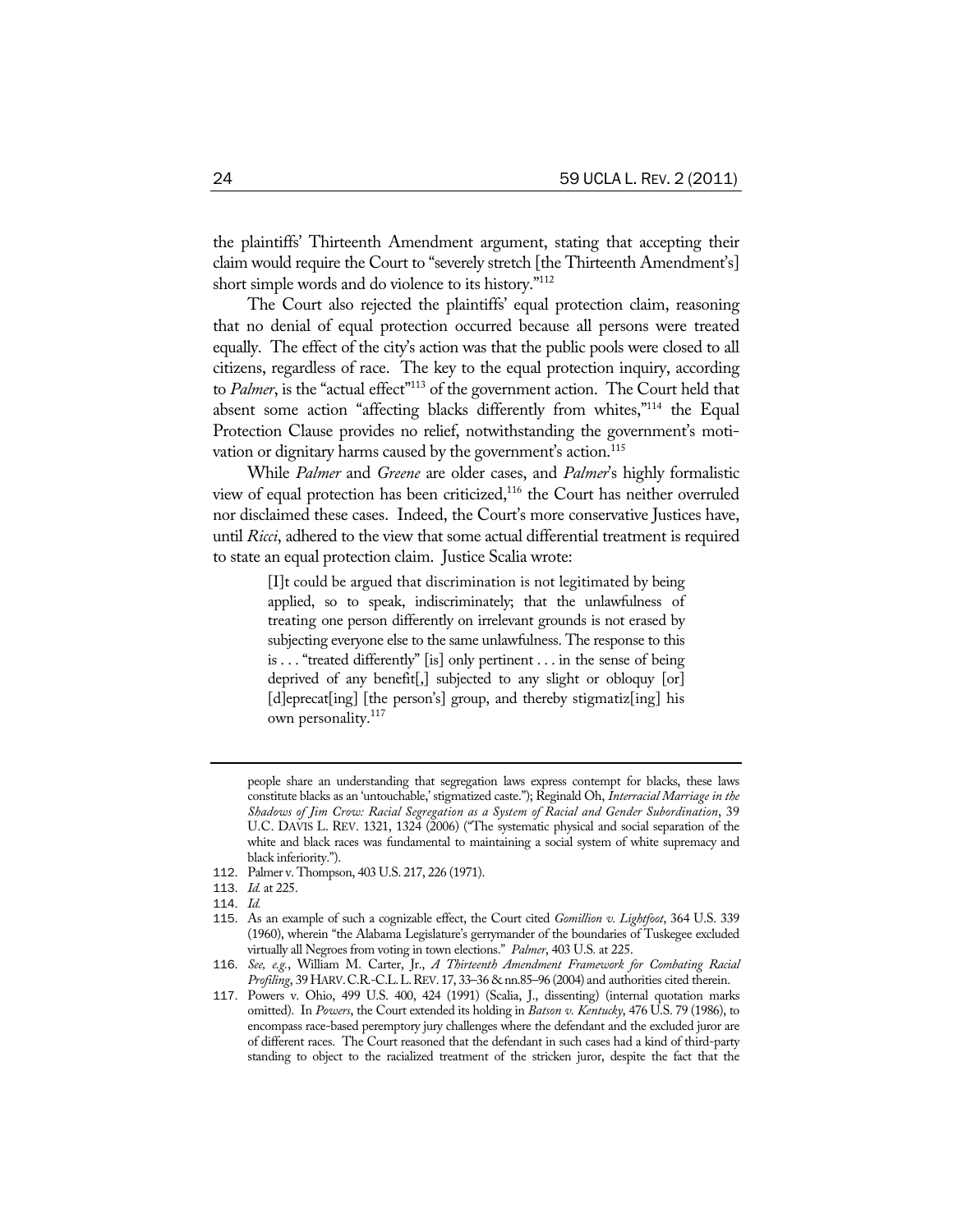*Brown v. Board of Education*118 is often misunderstood as resting solely on the expressive harm of racial segregation. To be sure, in holding de jure segregated public schools to be unconstitutional, the *Brown* Court reasoned that such schools "denot[ed] the inferiority of the negro group."<sup>119</sup> Segregated schools denoted black inferiority because state-sponsored physical separation of the races had a stigmatizing social meaning as to blacks.<sup>120</sup> However, stigmatization flows not merely from the expression of a message of race consciousness, but from the content and context of such a message.<sup>121</sup> State-sponsored segregation imposed a stigma, harkening back to the Slave Codes and Black Codes,<sup>122</sup> of blacks as "inferior and degraded"<sup>123</sup> in order to maintain white supremacy.<sup>124</sup> *Brown*'s concern with social meaning, then, was not with race as an abstraction, but with the imposition of racial stigma throughout American history as a means of subordinating blacks and reinforcing white supremacy.

*Brown* did hold state-sponsored segregation in public schools to be unconstitutional because of the psychological damage to black schoolchildren.<sup>125</sup> The Court found the stigmatizing harm of segregation to violate the Equal Protection Clause despite evidence "that the Negro and white schools involved have been equalized, or are being equalized, with respect to buildings, curricula, qualifications and salaries of teachers, and other 'tangible' factors."126 But even

defendant himself would presumably suffer no prejudice by having a juror of his own race seated on the jury. *Powers*, 499 U.S. at 410–11. Justice Scalia dissented because, in his view, race-based peremptory challenges are based on the "undeniable reality . . . that all groups tend to have particular sympathies and hostilities—most notably, sympathies . . . towards their own group members." *Id.* at 424 (Scalia, J., dissenting). Because, Justice Scalia reasoned, "that reality is acknowledged as to *all* groups, and forms the basis for peremptory strikes as to *all* of them," there is neither unequal treatment nor opprobrium or stigma. *Id.*; *see also* United States v. Armstrong, 517 U.S. 456, 465 (1996) (holding that under "ordinary equal protection standards . . . , [in order to] establish a discriminatory effect in a race case, the claimant must show that similarly situated individuals of a different race were not prosecuted").

<sup>118</sup>. 347 U.S. 483 (1954).

<sup>119</sup>. *Id.* at 494.

<sup>120</sup>. *See* Charles L. Black, Jr., *The Lawfulness of the Segregation Decisions*, 69 YALE L.J. 421, 427 (1960) ("[T]he social meaning of segregation is the putting of the Negro in a position of walledoff inferiority . . . .").

<sup>121</sup>*. See, e.g.*, Lenhardt, *supra* note 5, at 848–64 (discussing the historical and social science evidence regarding the role of context in the imposition of racial stigma).

<sup>122</sup>. For a discussion of the Slave Codes and Black Codes, see Carter, *supra* note 116, at 56–68.

<sup>123</sup>. Plessy v. Ferguson, 163 U.S. 537, 560 (1896) (Harlan, J., dissenting).

<sup>124</sup>. Black, *supra* note 120, at 424–25 ("The South fought to keep slavery, and lost. Then it tried the Black Codes, and lost. Then it looked around for something else and found segregation. The movement for segregation was an integral part of the movement to maintain and further 'white  $supremacy' \ldots$ .").

<sup>125</sup>. Brown v. Bd. of Educ., 347 U.S. 483, 494 (1954).

<sup>126</sup>. *Id.* at 492.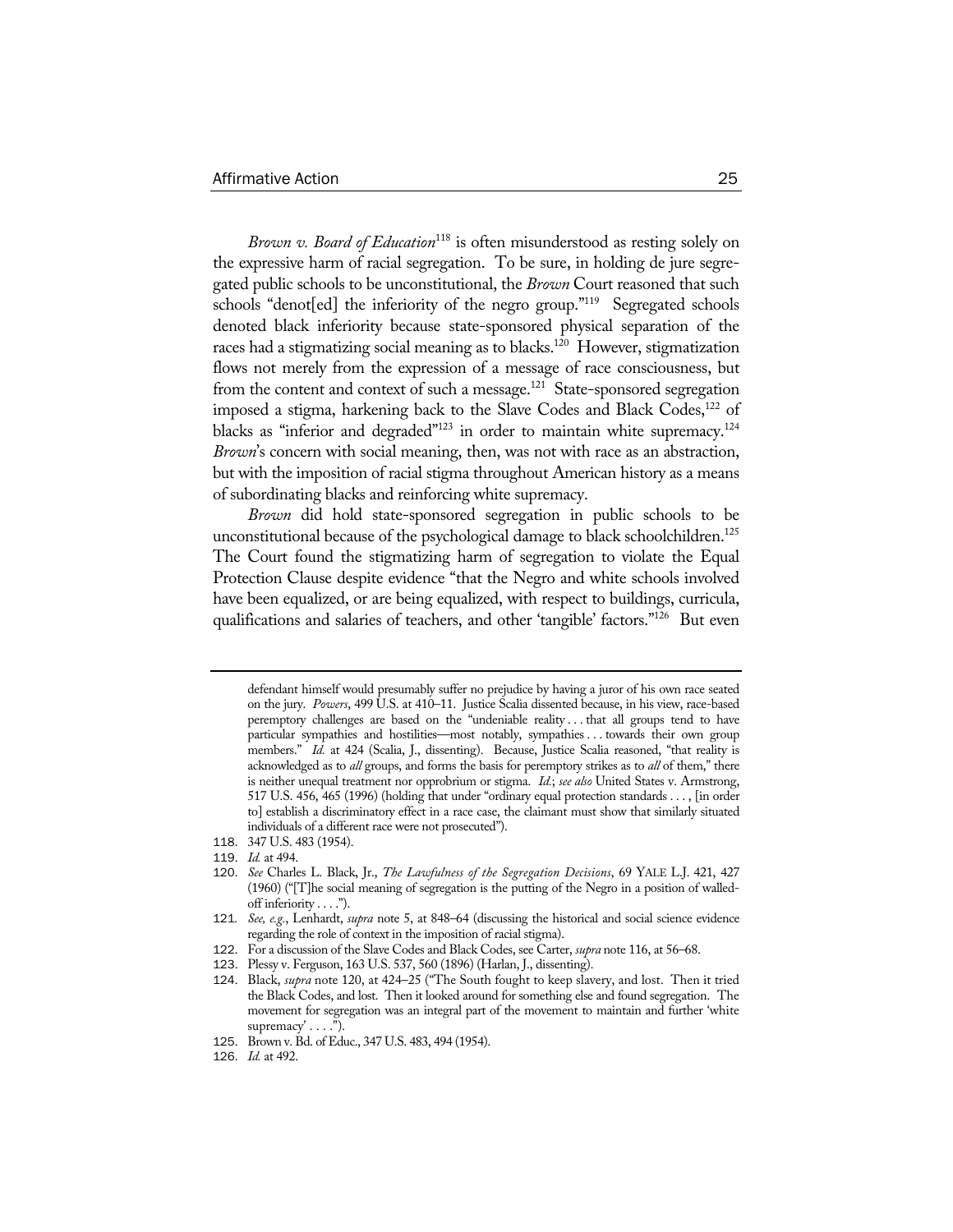*Brown*'s holding on this point did not go as far as the contemporary Court's strict colorblindness doctrine. *Brown*'s holding regarding the psychic injury to black schoolchildren was premised on the fact that the stigmatization interfered with their educational opportunities. The *Brown* Court stated:

> Segregation of white and colored children in public schools has a detrimental effect upon the colored children. The impact is greater when it has the sanction of the law, for the policy of separating the races is usually interpreted as denoting the inferiority of the Negro group. A sense of inferiority *affects the motivation of a child to learn*. Segregation with the sanction of law, therefore, has a tendency to [retard] the educational and mental development of negro children and to *deprive them of some of the benefits they would receive* in [an] integrated school system.127

In *Brown*, then, the Court found that public school segregation violated the Equal Protection Clause because segregation's message (black inferiority) occurred in a context (the history of racial subjugation) where it imposed a dignitary harm (stigma) having concomitant effects (psychic injury and diminution of educational opportunity).128 By contrast, in *Palmer* and *Greene*, although many of these same elements were present, the Court found that the absence of tangible harm or unequal treatment rendered equal protection unavailing.

*Loving v. Virginia*129 is the closest the Court has come to accepting a claim of expressive harm in a case involving subordination of racial minorities. In *Loving*, the Court held that Virginia's prohibition of marriages between whites and nonwhites was unconstitutional. The state argued that its laws did not violate the Equal Protection Clause because the statutes "punish[ed] equally both the white and the Negro participants in an interracial marriage."<sup>130</sup> Thus, the state argued, no unequal treatment occurred. The Court rejected the argument that this formal equal treatment immunized the statute from strict

<sup>127</sup>. *Id.* at 494 (alterations in original omitted) (emphasis added); *cf.* Shaw v. Reno, 509 U.S. 630, 682 n.4 (Souter, J., dissenting) (distinguishing *Shaw* from *Brown* by noting that "a principal consequence of school segregation was inequality in educational opportunity provided, whereas use of race (or any other group characteristic) in districting does not, without more, deny equality of political participation").

<sup>128</sup>. *But see* Anderson & Pildes, *supra* note 22, at 1543–45 (arguing that desegregation cases subsequent to *Brown* did not expressly rely on the consequences of racial stigmatization in holding segregation in other public facilities unconstitutional); Hellman, *supra* note 54, at 10 (arguing that, although *Brown*'s holding is grounded on segregation's psychic damage and educational harm, "[t]he state may not adopt policies that express a message of unequal worth . . . [regardless of] whether the state action causes [such] concrete harm to identifiable people").

<sup>129</sup>. 388 U.S. 1 (1967).

<sup>130</sup>. *Id.* at 8.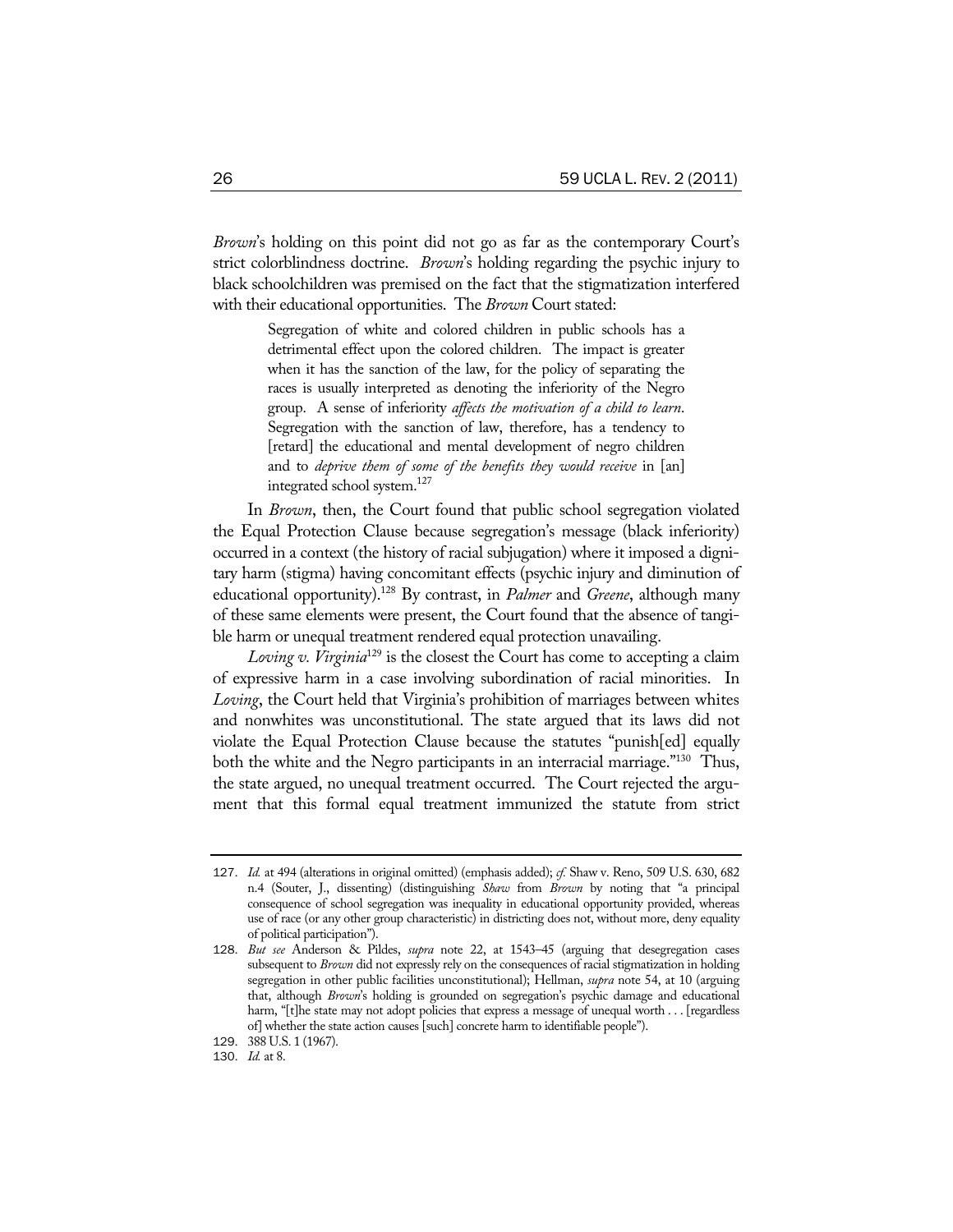scrutiny. The Court stated, "[W]e reject the notion that the mere equal application of a statute containing racial classifications is enough to remove the classifications from the Fourteenth Amendment's proscription of all invidious racial discriminations."131

The *Loving* Court did condemn antimiscegenation laws as unconstitutional "endorsement[s] of the doctrine of White Supremacy,"132 regardless of the fact that both whites and nonwhites were subject to punishment for violating these laws. Such laws, however, did much more than express an abstract ideology of "color-consciousness."133 As the Court has noted in its Establishment Clause cases, whether a particular government action can be seen as an endorsement of an unconstitutional message depends on the context.<sup>134</sup> The context of *Loving* included the fact that Virginia's antimiscegenation laws were originally enacted as part of its Racial Integrity Act of 1924, which was "passed during the period of extreme nativism which followed the end of the First World War."135 Antimiscegenation laws, moreover, cannot be separated from the historical fact that they served both as reflections of and inspirations for one of the most common pretexts for lynchings: The charge that a black man had directed romantic attention at a white woman.<sup>136</sup> In contrast to voluntary efforts to maintain public school integration (*Parents Involved*), or to provide an opportunity for racial diversity in democratic representation (*Shaw*) or in supervisory positions in public safety forces (*Ricci*), the context of *Loving* rendered the message of antimiscegenation laws unmistakably one of white supremacy, not merely race consciousness.

<sup>131</sup>. *Id.* (internal quotation marks omitted).

<sup>132</sup>. *Id.* at 7.

<sup>133</sup>. The message of the antimiscegenation laws was not race consciousness, but rather protecting white purity, as evidenced by the fact that those laws prohibited only interracial marriages in which one of the partners was white. They did not, for example, prohibit marriages between blacks and Latinos. *Id.* at 11 n.11.

<sup>134</sup>. *See, e.g.*, Zelman v. Simmons-Harris, 536 U.S. 639, 655 (2002) (stating, in upholding an Ohio program providing publicly funded school vouchers that could be used at religious schools, that the "endorsement inquiry" depends upon "'the history and context' underlying a challenged program" (quoting Good News Club v. Milford Cent. Sch., 538 U.S. 98, 119 (2001))).

<sup>135</sup>. *Loving*, 388 U.S. at 6.

<sup>136</sup>. *See, e.g.*, DORA APEL, IMAGERY OF LYNCHING: BLACK MEN, WHITE WOMEN, AND THE MOB 44 (2004) (stating that "[a]nti-miscegenation laws supported lynch law in seeking to maintain white social domination through the prevention of intermixing and the resultant 'racial blurring'")*;* N. Jeremi Duru, *The Central Park Five, the Scottsboro Boys, and the Myth of the Bestial Black Man*, 25 CARDOZO L. REV. 1315, 1327 (2004) ("[L]ynchings were generally justified as appropriately responsive to attacks on white womanhood and were motivated by a fear of the black man's mythic sexual savagery.").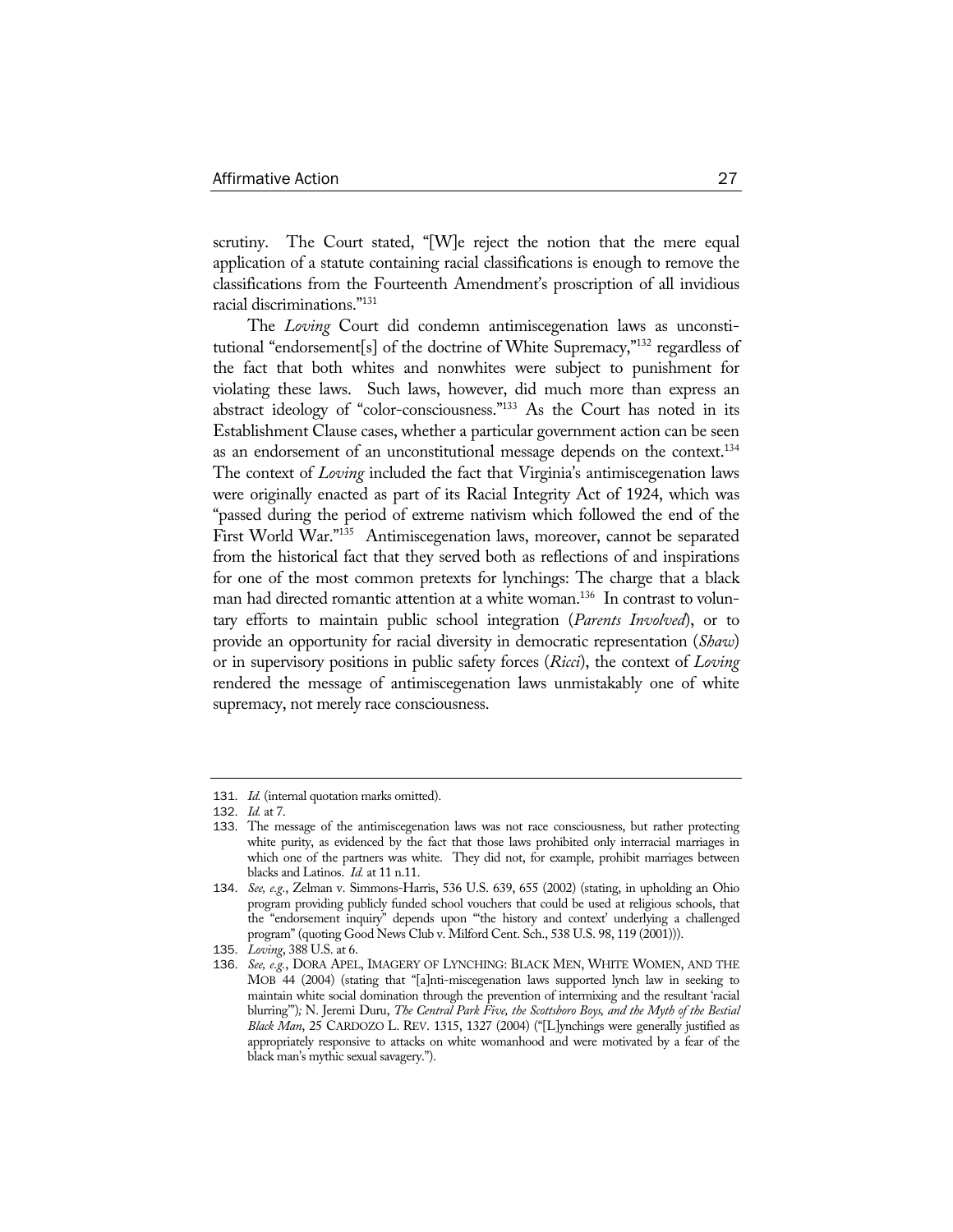Moreover, the harm inflicted by antimiscegenation laws was far from merely expressive. Such laws criminalized marriages between whites and nonwhites and violations carried substantial criminal penalties. Virginia, for example, made such marriages felonies carrying a sentence of imprisonment between one and five years.<sup>137</sup> The Court clearly considered the criminal consequences of antimiscegenation laws to be particularly inimical to the Equal Protection Clause, stating that it "[could not] conceive of a valid legislative purpose which makes the color of a person's skin the test of whether his conduct is a criminal offense."138 Moreover, in addition to imposing criminal penalties, antimiscegenation laws also infringed upon the freedom to marry, which the Court has "recognized as one of the vital personal rights essential to the orderly pursuit of happiness by free men."<sup>139</sup> This fundamental due process right, the Court held, "[may] not be restricted by invidious racial discrimination[ ]."140 *Loving* then, like *Brown*, presented a case of stigma, which arose from the historical and contemporaneous context and was connected to tangible injuries.

In summary, the Court's strict colorblindness doctrine in cases such as *Shaw*, *Parents Involved*, and *Ricci* departs dramatically from its doctrine in prior cases. In cases such as *Palmer* and *Greene*, the Court has rejected claims of primarily expressive harms when the harm involved the alleged stigmatization or subordination of racial minorities.<sup>141</sup> Rather, it has held, substantial harm in the

140. *Id.*

<sup>137</sup>. *See Loving*, 388 U.S. at 4. The Lovings, for example, pleaded guilty and were each sentenced to one year in prison. The trial court, however, suspended their sentences on the condition that they leave Virginia and not return together for twenty-five years. *Id.* at 3.

<sup>138</sup>. *Id.* at 11 (internal quotation marks omitted); *see also id.* at 13 (Stewart, J., concurring) (writing separately to reiterate his belief that "it is simply not possible for a state law to be valid under our Constitution which makes the criminality of an act depend upon the race of the actor" (internal quotation marks omitted)).

<sup>139</sup>. *Id.* at 12 (majority opinion).

<sup>141</sup>. I recognize that certain Justices, most notably Justice Thomas, believe that government race consciousness inevitably stigmatizes racial minorities. *See, e.g.*, Grutter v. Bollinger, 539 U.S. 306, 373 (2003) (Thomas, J., concurring in part and dissenting in part) (arguing that affirmative action programs stigmatize racial minorities because "[t]hese programs stamp minorities with a badge of inferiority and may cause them to develop dependencies or to adopt an attitude that they are entitled to preferences" (quoting Adarand Constructors, Inc. v. Pena, 515 U.S. 200, 241 (1995) (Thomas, J., concurring in part and concurring in judgment))). If that were invariably (or even frequently) the case, one would expect to more often see racial minorities, rather than whites, as plaintiffs in cases challenging affirmative action programs. Moreover, the assumption that affirmative action programs stigmatize racial minorities is most often framed as involving self-doubt as to whether one deserved something based on one's own merit or instead received it because of race. Whatever force that argument may have in other contexts, it is inapposite here. It is difficult to see how government race consciousness that does not involve the allocation of a tangible resource or benefit, one that would otherwise ordinarily be distributed based on nonracial factors, could lead to this sort of stigma being imposed on racial minorities. It is doubtful, for example,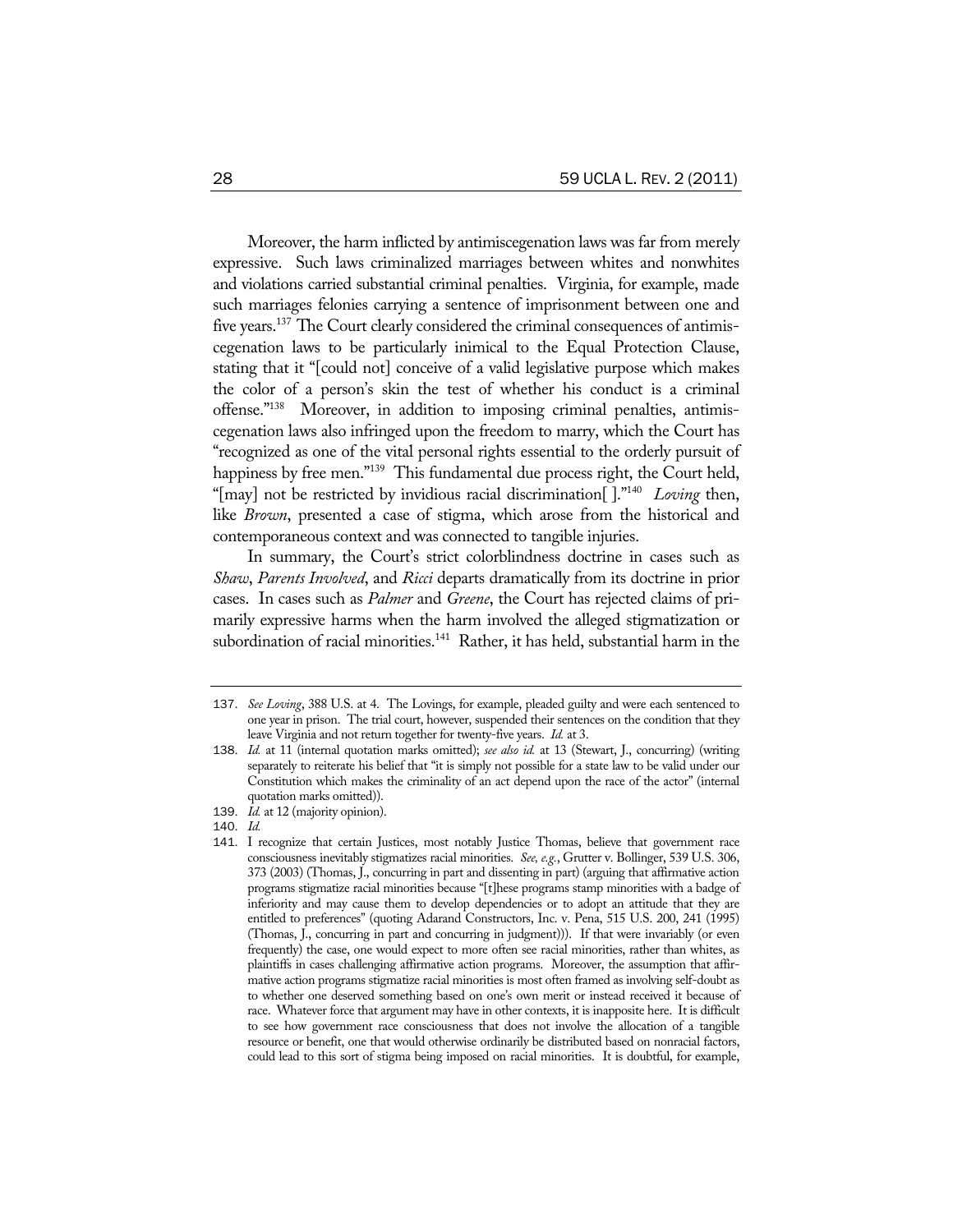form of material disadvantage or differential treatment must also exist. The Court has, however, accepted claims of primarily expressive and nonstigmatizing harms when those claims have been directed against government programs designed to achieve or maintain racial diversity or to improve the lives of people of color. The Court has accepted such claims regardless of whether the plaintiffs suffered unequal treatment or a tangible injury. This Part does not take a position as to whether expressive harms should or should not ever be sufficient to establish an equal protection claim in all circumstances. Rather, the point is that the Supreme Court—even in *Brown*—has consistently required some concrete injury or differential treatment when claims by racial minorities are at issue, whereas the Court appears to accept claims of expressive harm when made by opponents of affirmative action. "Appearances,"<sup>142</sup> it seems, matter most to the Court when they draw attention to continued racial inequities and thereby convey a message in contradiction to postracialism as a fait accompli.

### **III. RACE CONSCIOUSNESS AS GOVERNMENT SPEECH**

The discussion in the preceding Parts makes visible the implicit metaphor on which the Court has relied in its strict colorblindness cases. Although the Court speaks in terms of unequal treatment in these cases, the Court is truly analyzing such cases as involving a form of forbidden speech. As discussed in Part I, cases such as *Parents Involved*, *Shaw*, and *Ricci* invalidate government action when it conveys a message that racial inequality persists. Yet the Court has been highly selective with regard to when the expressive content of government action conveying racial messages is by itself sufficient to violate the Equal Protection Clause. As Part II demonstrates, the Court has only found this to be the case when the claims attack government action that seeks to address racial inequality. When government action stigmatizing racial minorities has been

that children of color in the Seattle and Louisville school districts at issue in *Parents Involved* were plagued by self-doubt as to whether they had earned the right to be assigned to a given public school. Finally, recent empirical research casts serious doubt on the claim that racial minorities view affirmative action programs as stigmatizing. *See* Deirdre M. Bowen, *Brilliant Disguise: An Empirical Analysis of a Social Experiment Banning Affirmative Action*, 85 IND. L.J. 1197, 1199 (2010) (describing a national study seeking to gauge whether racial minorities experienced affirmative action as stigmatizing, and concluding that, while "one would anticipate that underrepresented minority students attending school in the states that [ban] race-based admissions would suffer lower rates of internal and external stigma as well as less hostility in the form of racism from nonminority students .... [i]n fact, the opposite is true, [and u]nderrepresented minority students in states that permit affirmative action encounter far less hostility and internal and external stigma than students in anti-affirmative action states").

<sup>142</sup>. Shaw v. Reno, 509 U.S. 630, 647 (1993).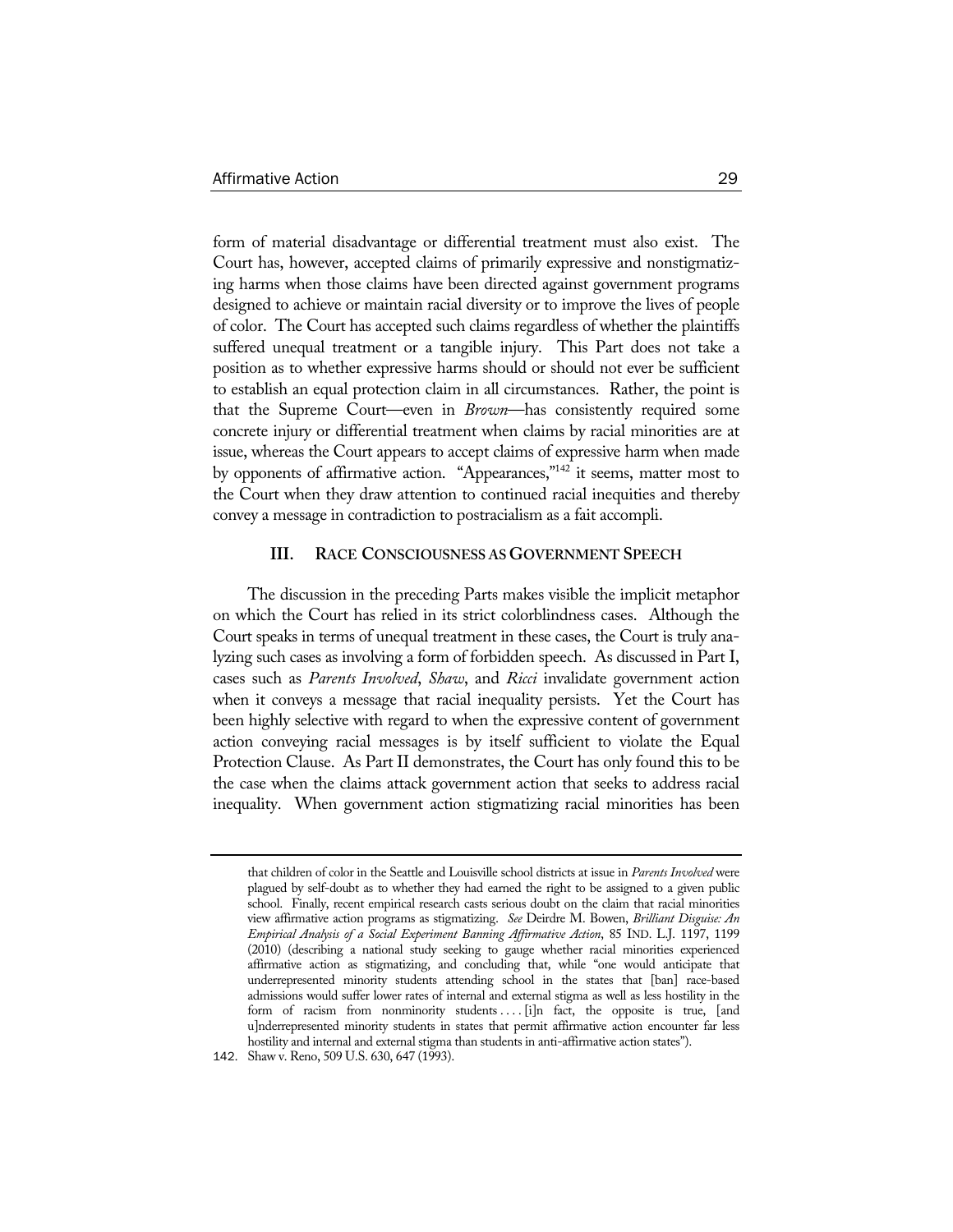involved, the Court has never accepted the notion that government messages by themselves violate equal protection. Rather, the Court has expressly held in cases such as *Palmer* and *Greene* that some unequal treatment or substantial tangible harm must accompany the objectionable message.

Unpacking the colorblindness doctrine therefore reveals that it is not about discrimination in the usual equal protection sense of unequal treatment, subordination, stigmatization, or disadvantage. Rather, it is about the Court mandating a particular vision of the role that race plays in contemporary American society, a vision that condemns certain messages regarding race while permitting others. The strict colorblindness doctrine has codified in constitutional law the narrative that "we have overcome" and eliminated discursive and democratic space for the competing narrative that "we shall overcome."

The strict colorblindness doctrine treats any remedial or diversifying government race consciousness as constitutionally suspect because of its message alone. The message of such government action is condemned because it is counter to what the Court has found to be a more important message. That message can be characterized in a variety of ways: liberal individualism,<sup>143</sup> postracialism,<sup>144</sup> antipaternalism,<sup>145</sup> or antibalkanization.<sup>146</sup> The fact remains that by elevating the message to a constitutional principle in the guise of equal protection, "the Court has taken sides in the culture war [about race], departing

<sup>143</sup>. *See* Parents Involved in Cmty. Schs. v. Seattle Sch. Dist. No. 1, 551 U.S. 701, 730 (2007) (plurality opinion) (stating that equal protection embodies "the simple command that the Government must treat citizens as individuals, not as simply components of a racial, religious, sexual or national class" (quoting Miller v. Johnson, 515 U.S. 900, 911 (1995)) (internal quotation marks omitted)); López, *supra* note 31, at 989 (noting that opponents of affirmative action programs argue that such programs "undermin[e] liberal notions of individual merit"). However, as this Article points out, not all instances of government race consciousness involve the allocation of material resources or impose a disadvantage based on race. The strict colorblindness doctrine therefore cannot be grounded solely upon the alleged subversion of individual merit. *Cf. Parents Involved*, 551 U.S. at 834 (Breyer, J., dissenting) (distinguishing the case from earlier "affirmative action" cases because the student assignment plans did not involve "the use of race to decide who will receive goods or services that are normally distributed on the basis of merit and which are in short supply"); Cristina M. Rodríguez, *Against Individualized Consideration*, 83 IND. L.J. 1405, 1417 (2008) (arguing that "merit" is not a meaningful concept when considering assignment to general elementary and secondary public schools).

<sup>144</sup>. *See generally* Cho, *supra* note 3 (analyzing postracial ideology that marginalizes race as a basis for policymaking).

<sup>145</sup>. *See generally* Sarabyn, *supra* note 47 (tracing the history and evolution of paternalism in equal protection jurisprudence).

<sup>146</sup>. *See generally* Reva B. Siegel, *From Colorblindness to Antibalkanization: An Emerging Ground of Decision in Race Equality Cases*, 120 YALE L.J. 1278 (2011) (identifying the antibalkanization principle as an independent doctrinal middle ground between colorblindness theory and antisubordination theory, under which government action violates the Equal Protection Clause when it is seen as causing divisiveness and threatening social cohesion).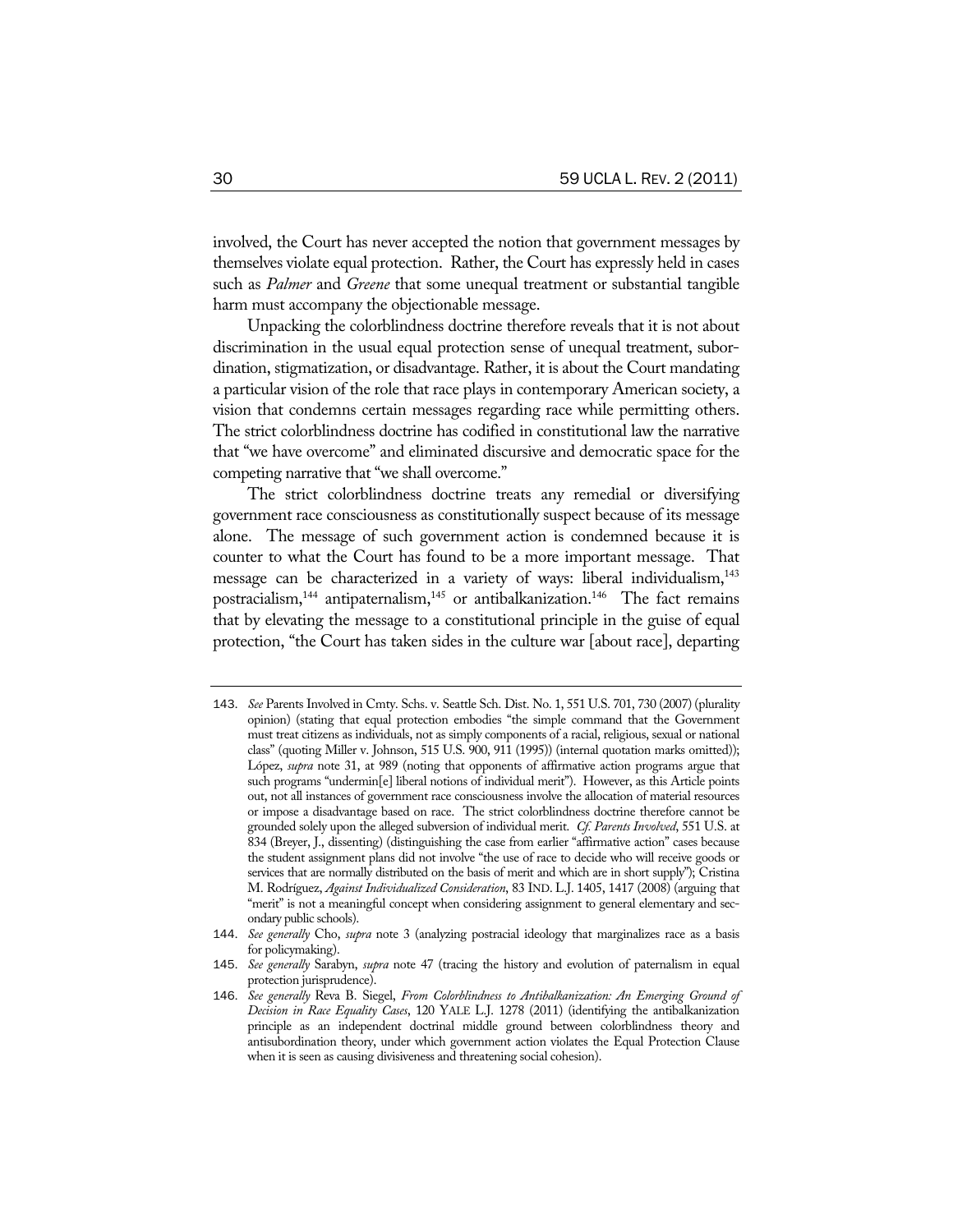from its role of assuring, as neutral observer, that the democratic rules of engagement are observed."<sup>147</sup> Accordingly, this Article now turns to the doctrinal ground where battles about the values expressed by competing messages are usually fought: the First Amendment.

#### **A. The Government Speech Doctrine**

The government speech doctrine is a fairly recent development in First Amendment law.<sup>148</sup> The Supreme Court has stated that "[a] government entity has the right to speak for itself. It is entitled to say what it wishes, and to select the views that it wants to express."<sup>149</sup> Thus, the government speech doctrine operates as an exception to the usual First Amendment requirements of government content and viewpoint neutrality.<sup>150</sup> Government entities may express or promote their own messages. The key to the doctrine is that the speech must be the government's own.151 If the government disfavors or endorses private speech, the usual First Amendment rules of content and viewpoint neutrality apply.

The Court has offered two main rationales for the government speech doctrine. First, the doctrine recognizes that the effective functioning of government sometimes requires it to express or promote its own viewpoints through its policies.152 Indeed, the Court has stated, "It is not easy to imagine how government could function if it lacked this freedom."<sup>153</sup> Government

<sup>147</sup>. Lawrence v. Texas, 539 U.S. 558, 602 (2003) (Scalia, J., dissenting) (criticizing the majority for finding unconstitutional a Texas law criminalizing certain homosexual conduct and overruling *Bowers v. Hardwick*, 478 U.S. 186 (1986)). I do not share Justice Scalia's belief that the Court should avoid ruling on contentious social issues even when they involve discrimination against minorities, nor do I believe that the Court's decision in *Lawrence* was wrong. Indeed, in *Lawrence*, the Court was presented not just with an expressive harm to gays, but also a concrete disadvantage imposed upon them, criminal prosecution. Rather, I quote his dissent in *Lawrence*  to point out that, in the debate over colorblindness versus positive color consciousness, the Court has taken a side rather than acting as a neutral observer of the democratic debate about race.

<sup>148</sup>. Pleasant Grove City, Utah v. Summum, 129 S. Ct. 1125, 1139, 555 U.S. 460 (2009) (Stevens, J., concurring) (describing the government speech doctrine as "recently minted").

<sup>149</sup>. *Id.* at 1131 (majority opinion) (internal citations, alteration, and quotation marks omitted).

<sup>150</sup>. *See* Helen Norton & Danielle Keats Citron, *Government Speech 2.0*, 87 DENVER U. L. REV. 899, 901 (2010) (stating that the doctrine is "a defense to First Amendment challenges by plaintiffs who claim that the government has impermissibly excluded their expression based on viewpoint").

<sup>151</sup>. *See, e.g.*, Johanns v. Livestock Mktg. Ass'n, 544 U.S. 550, 559 (2005) ("In all of the cases invalidating exactions to subsidize speech, the speech was, or was presumed to be, that of an entity other than the government itself."); Legal Servs. Corp. v. Velazquez, 531 U.S. 533, 541 (2001) ("We have said that viewpoint-based funding decisions can be sustained in instances in which the government is itself the speaker . . . .").

<sup>152</sup>. *See Johanns*, 544 U.S. at 559 ("[S]ome government programs involve, or entirely consist of, advocating a position.").

<sup>153</sup>. *Summum*, 129 S. Ct. at 1131.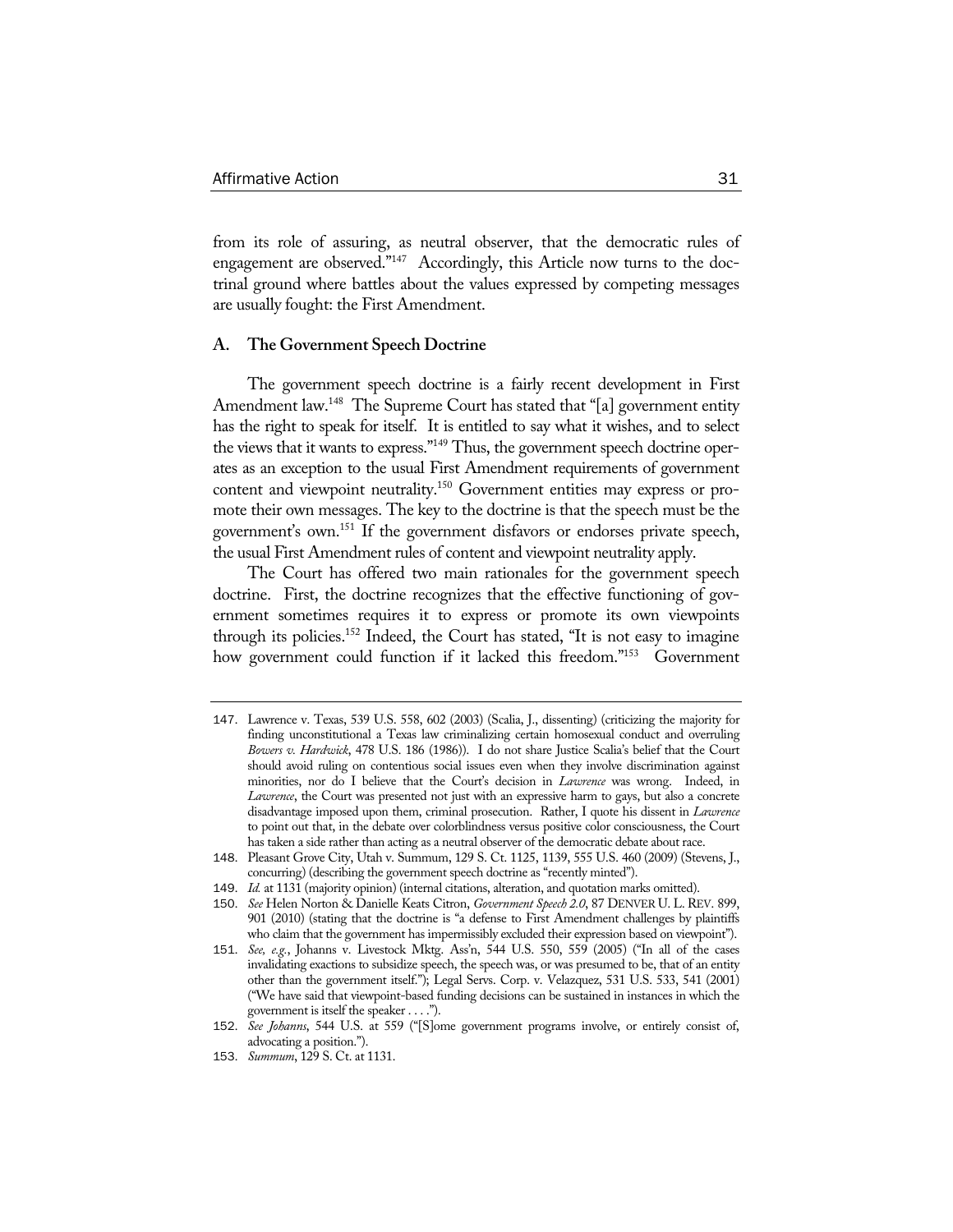entities routinely express certain messages rather than others. A requirement of absolute neutrality regarding the government's own speech would be untenable. The government, for example, can spend funds to promote its own message of honoring military veterans without being required to spend similar funds honoring the country's wartime enemies.<sup>154</sup> The Court has held that the First Amendment allows such selectivity, provided that the government does not suppress competing private speech or violate another constitutional provision in effectuating its own speech.<sup>155</sup>

The second rationale for the government speech doctrine relates to democratic accountability. Strict judicial review is applied when the government engages in content or viewpoint discrimination regarding private speech because such suppression or favoritism is usually a sign of a defect in the democratic process.156 When the government privileges or punishes private speech, it is generally because the disfavored speaker or the message is one that the government dislikes, disagrees with, or finds dangerous.157 Thus, either the speaker or the speech is presumed to be the kind of "discrete and insular minority" for which heightened scrutiny is appropriate since the speaker cannot effectively protect him or herself through the political process.<sup>158</sup> By contrast, the Court has stated, "When the government speaks, for instance to promote its own policies or to advance a particular idea, it is, in the end, accountable to the electorate and the political process for its advocacy."<sup>159</sup> Thus, the government speech doctrine holds that there is no need for a judicial check on the government's own speech

<sup>154</sup>. *Cf.* Rust v. Sullivan, 500 U.S. 173, 194 (1991) (stating by way of analogy, in rejecting a First Amendment challenge to federal regulations prohibiting funding recipients from promoting or discussing abortion, that "[w]hen Congress established a National Endowment for Democracy to encourage other countries to adopt democratic principles, it was not constitutionally required to fund a program to encourage . . . communism and fascism" (citation omitted)).

<sup>155</sup>. *See, e.g.*, *Summum*, 129 S. Ct. at 1139 (Stevens, J., concurring) ("[E]ven if the Free Speech Clause neither restricts nor protects government speech, government speakers are bound by the Constitution's other proscriptions, including those supplied by the Establishment and Equal Protection Clauses.").

<sup>156</sup>. *See generally* JOHN HART ELY, DEMOCRACY AND DISTRUST: A THEORY OF JUDICIAL REVIEW 135–79 (1980) (discussing "process defect theory" as a reason for judicial intervention on behalf of minorities).

<sup>157</sup>. For the argument that laws suppressing speech "pose the inherent risk that the Government seeks . . . to suppress unpopular ideas or information or manipulate the public debate through coercion rather than persuasion," see *Turner Broadcasting System, Inc. v. FCC*, 512 U.S. 622, 641 (1994).

<sup>158</sup>. *Cf.* United States v. Carolene Prods. Co., 304 U.S. 144, 153 n.4 (1938) (recognizing without deciding that "prejudice against discrete and insular minorities may be a special condition, which tends seriously to curtail the operation of those political processes ordinarily to be relied upon to protect minorities, and which may call for a correspondingly more searching judicial inquiry").

<sup>159</sup>. Bd. of Regents of Univ. of Wis. Sys. v. Southworth, 529 U.S. 217, 235 (2000).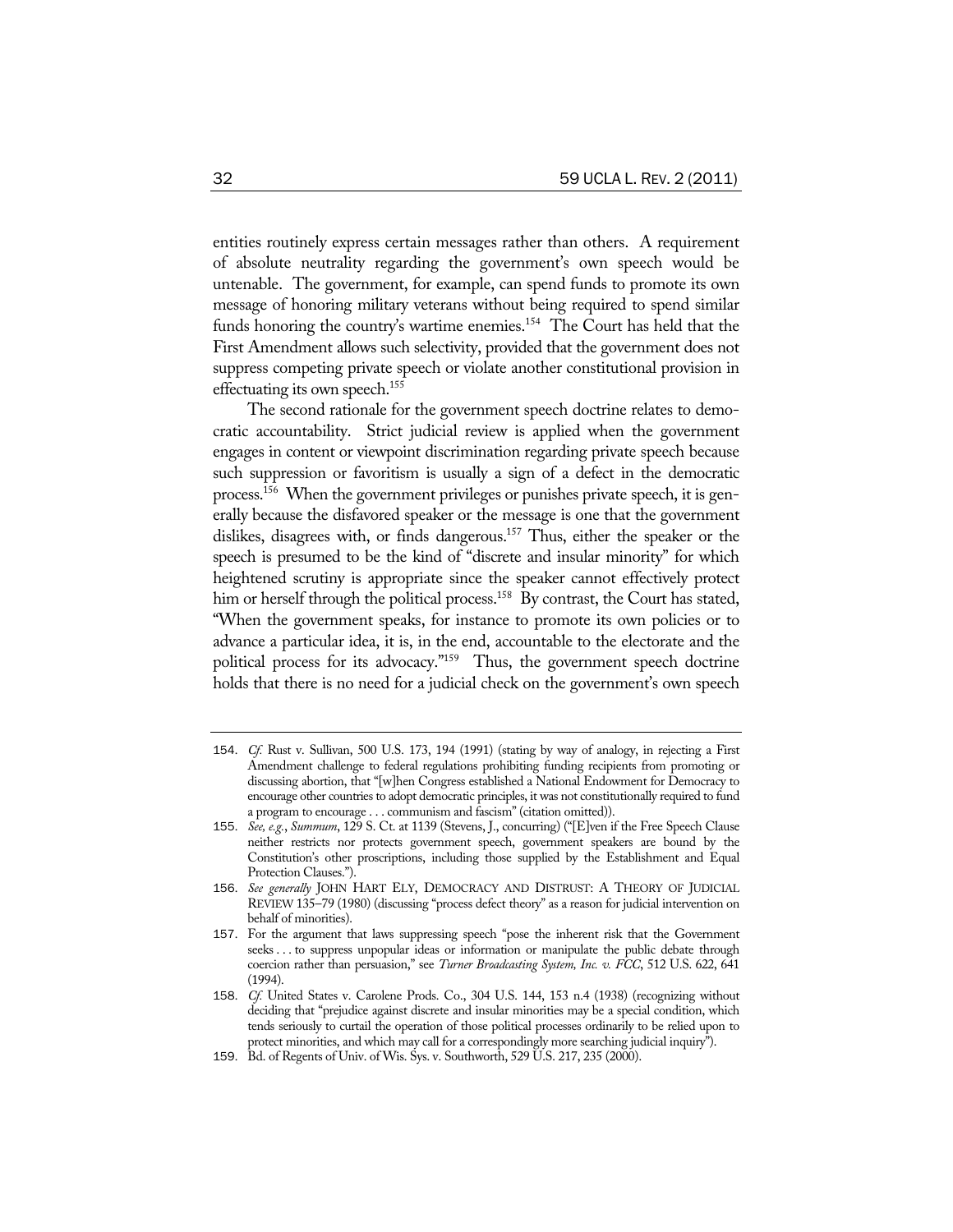because such speech is presumably both generated by and subject to correction through normal political processes.<sup>160</sup>

*Rust v. Sullivan*<sup>161</sup> is considered to be the first major Supreme Court case applying the government speech doctrine.162 *Rust* involved a First Amendment challenge to regulations that prohibited programs that received federal family planning funds from providing abortion-related services.<sup>163</sup> The regulations conditioned funding on recipients refraining from engaging in a variety of pro-choice expressive activity.<sup>164</sup> The Court ruled that the First Amendment did not forbid the government from choosing to fund certain programs to the exclusion of others in order to advance its own message. The Court reasoned that the regulations did not punish, proscribe, or privilege private speech based on its viewpoint, but were instead a constitutionally permissible instance of the government using public funds to promote the government's own antiabortion speech.

In *Legal Services Corp. v. Velasquez*, 165 by contrast, the Court found the government speech doctrine inapplicable. *Velasquez* concerned restrictions imposed on recipients of federal funding from the Legal Services Corporation (LSC) to provide legal services to the indigent. The restrictions prohibited grantees from engaging in legal representation aimed at challenging existing welfare law.<sup>166</sup> Thus, the speech at issue was that of attorneys representing their

<sup>160</sup>. *See, e.g.*, *Summum*, 129 S. Ct. at 1132 (justifying the government speech doctrine in terms of democratic accountability and stating that "[i]f the citizenry objects [to a governmental message], newly elected officials later could espouse some different or contrary position" (internal quotation marks omitted)). Transparency is an underlying assumption of the political accountability rationale for the government speech doctrine because the political process can only function as a check on government speech if a reasonable recipient of the speech would know that the speech is the government's. *See, e.g.*, Gia B. Lee, *Persuasion, Transparency, and Government Speech*, 56 HASTINGS L.J. 983, 988 (2005) (stating that "[w]hen the government participates in public debate, it should make the fact of its participation transparent"); Norton & Citron, *supra* note 150, at 902 ("The public can assess government's positions *only* when the public can tell that the government is speaking."). In the kinds of cases with which this Article is concerned, it is likely to be clear that the government is the speaker. Private parties do not, for example, enact legislation, hire or promote public employees (*Ricci*), determine public school assignments (*Parents Involved*), or engage in redistricting (*Shaw*). The transparency and accountability rationales for the government speech doctrine will therefore usually be satisfied in such cases.

<sup>161</sup>. 500 U.S. 173 (1991).

<sup>162</sup>. While the *Rust* Court did not use the term government speech in its analysis, the Court has subsequently pointed to *Rust* as the genesis of the government speech doctrine. *See* Norton & Citron, *supra* note 150, at 904 ("The Supreme Court identifies *Rust v. Sullivan* as the beginning of its government speech jurisprudence.").

<sup>163</sup>. *See Rust*, 500 U.S. at 178–81 (describing the regulations in detail).

<sup>164</sup>. *See id.* at 179–81.

<sup>165</sup>. 531 U.S. 533 (2001).

<sup>166</sup>. *Id.* at 538 (describing the relevant statutory and regulatory provisions).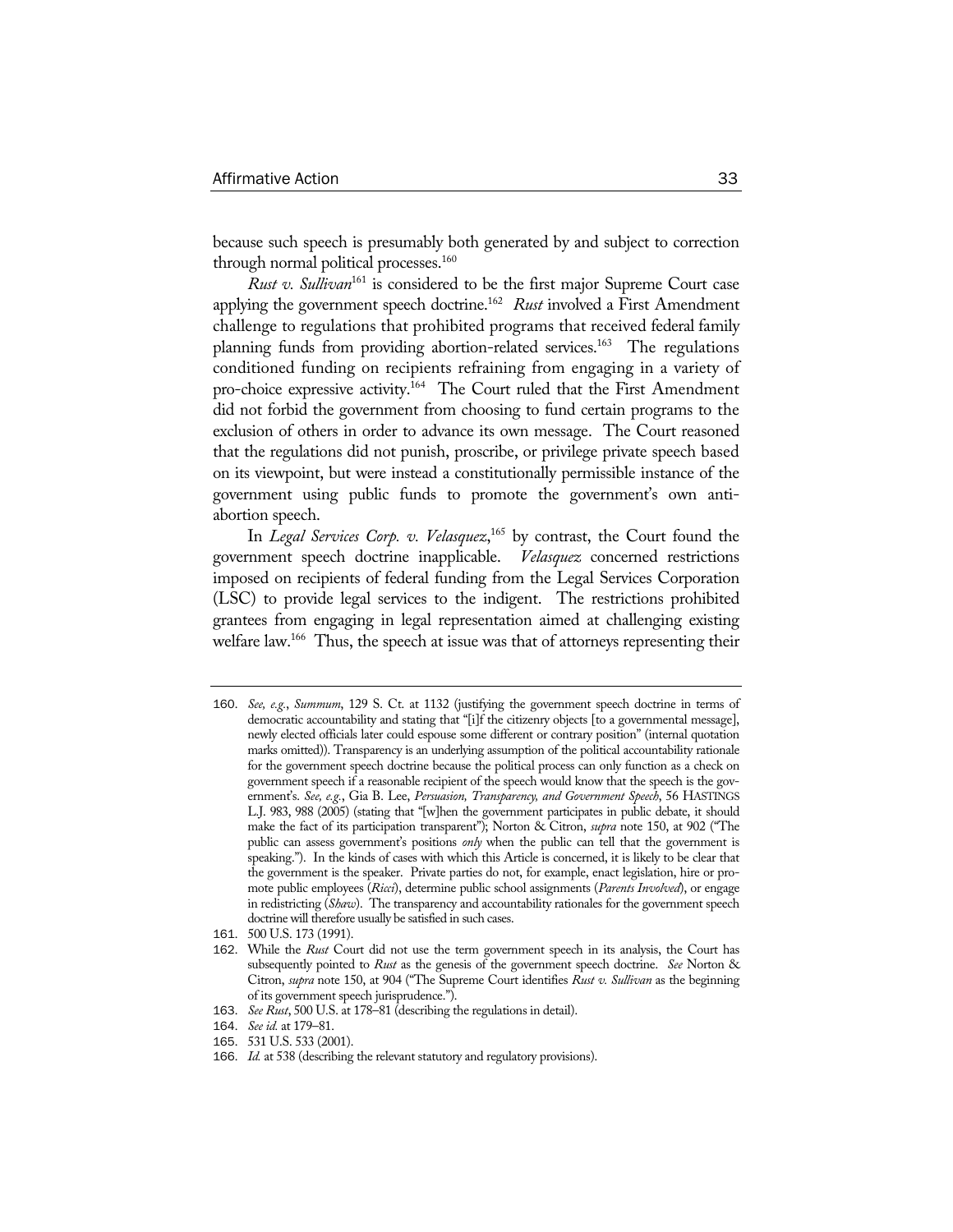clients. Various LSC grantees and clients sued, alleging that the restrictions violated the First Amendment. The government argued that the restrictions were permissible under *Rust*. The Court disagreed, distinguishing *Rust* as involving the government promoting its own message by transmitting it through private speakers.167 *Velasquez*, in the Court's view, instead involved government facilitation of private speech, not the harnessing of private speech to promote a government message. The Court reasoned that selectively funding private speech for its own sake runs the risk that the government has done so to suppress dangerous or disfavored ideas. When the government itself speaks or promotes its own message by subsidizing private speech, however, it is functioning as another speaker in the marketplace of ideas and ultimately remains accountable to the voters if they disagree with the message.<sup>168</sup> In short, when promoting the government's own message is the goal and subsidizing private speech is the means, the government speech exception applies. When promoting or suppressing private speech is the goal, the government speech exception does not apply.

The *Velasquez* Court rejected the government speech argument, stating that "[t]he lawyer is not the government's speaker."169 Indeed, in a suit challenging existing welfare law on behalf of a client, the attorney's speech would be in opposition to the government's position. Accordingly, the Court held, "[t]he advice from the attorney to the client and the advocacy by the attorney to the courts cannot be classified as governmental speech even under a generous understanding of the concept."<sup>170</sup> Rather, the effect of the funding restriction was to curtail private speech, that is, to "insulate current welfare laws from constitutional scrutiny and certain other legal challenges, [thereby] implicating central First Amendment concerns."171 The funding restrictions were therefore subject to the traditional First Amendment prohibition of viewpoint discrimination and found unconstitutional.<sup>172</sup>

*Pleasant Grove City, Utah v. Summum*<sup>173</sup> is the Court's most recent government speech case. *Summum* involved a public park containing fifteen

<sup>167</sup>. *See id.* at 548 ("[I]n the context of [the LSC] statute there is no [governmental] message of the kind recognized in *Rust* and which sufficed there to allow the Government to specify the advice deemed necessary for its legitimate objectives. This serves to distinguish [it] from any of the . . . restrictions upheld in *Rust* . . . .").

<sup>168</sup>. *Id.* at 541–42.

<sup>169</sup>. *Id.* at 542.

<sup>170</sup>. *Id.* at 542–43.

<sup>171</sup>. *Id.* at 547.

<sup>172</sup>. *Id.* at 548–49 (holding that "[w]here private speech is involved, even Congress' . . . funding decision[s] cannot be aimed at the suppression of ideas thought inimical to the Government's own interest").

<sup>173</sup>. 129 S. Ct. 1125, 555 U.S. 460 (2009).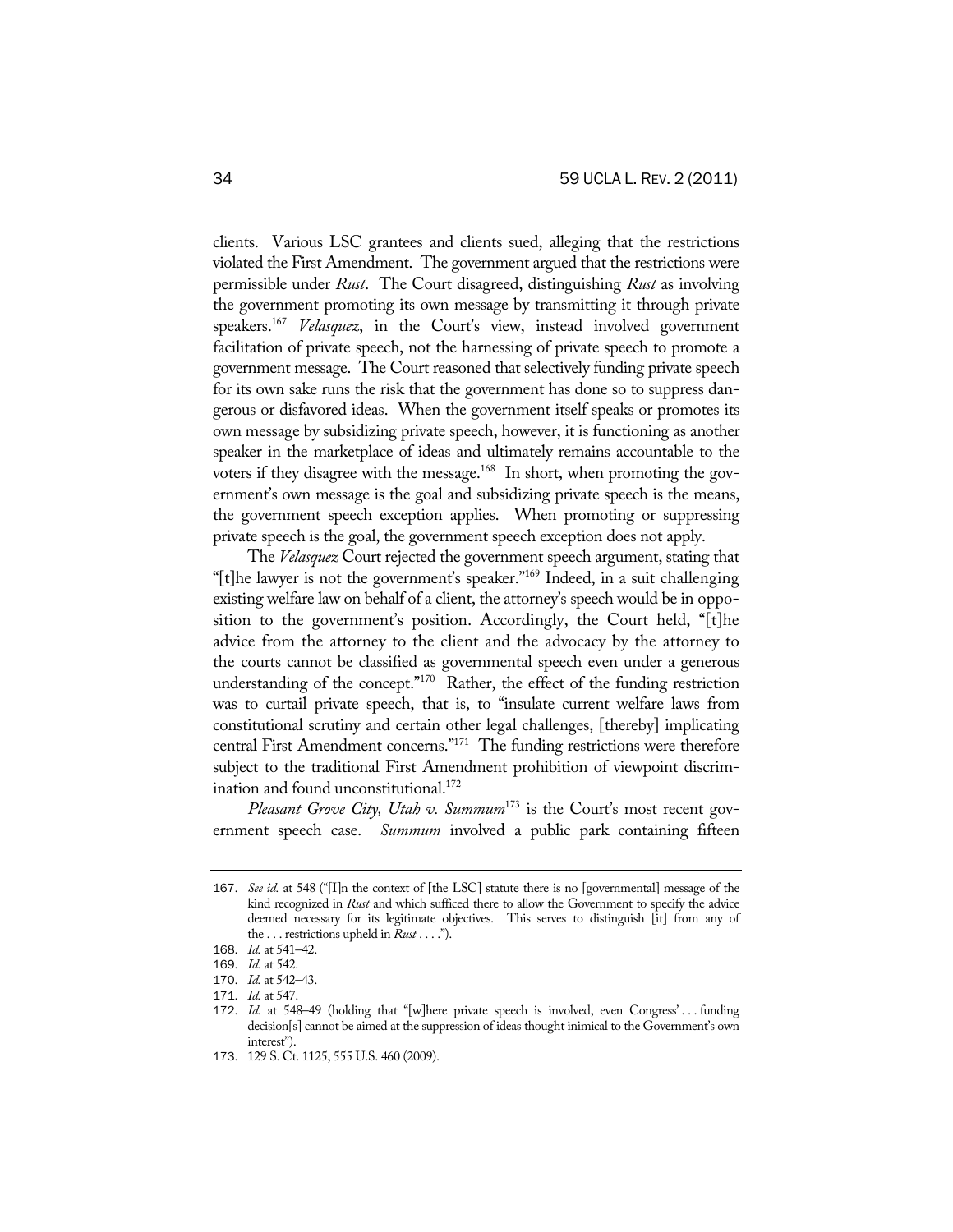permanent displays, of which at least eleven were donated to the park by private persons or groups.174 The monuments included historical items, such as an historic granary, the city's first fire station, and a September 11th monument, as well as a Ten Commandments monument that the Fraternal Order of Eagles donated in 1971.<sup>175</sup> Summum, a religious organization, wished to donate a monument containing its "Seven Aphorisms," which were religious tenets.<sup>176</sup> The proposed monument was to be "similar in size and nature" to the existing Ten Commandments monument.177 The city refused Summum's donation, citing its policy that monuments in the park were limited to those relating to the city's history or donated by groups with "longstanding ties" to the community.178

Summum sued, alleging that the city violated the Free Speech Clause by distinguishing between the religious monuments that it would accept—the Ten Commandments—and those that it would reject—the Seven Aphorisms based on content and/or the speaker's identity.<sup>179</sup> The Court rejected this claim, holding that the display of permanent monuments in a public park on city-owned property fell within the government speech doctrine.<sup>180</sup> The Court stated that a government entity "has the right to speak for itself [and] is entitled to say what it wishes, and to select the views that it wants to express. Indeed, it is not easy to imagine how government could function if it lacked this freedom."181

Although the *Summum* Court did not embrace a single bright-line rule, it unanimously held that the monument display had the attributes of government speech. While admitting "there may be situations in which it is difficult to tell whether a government entity is speaking on its own behalf,"<sup>182</sup> the Court found that it was clear that the placement of monuments in the park amounted to government speech. The Court held that visitors to the park would likely perceive the monuments as expressing a government message and that the government in

<sup>174</sup>. *Id.* at 1129.

<sup>175</sup>. *Id.*

<sup>176</sup>. *Id.* at 1129–30. Although *Summum* had Establishment Clause overtones, the only issue before the Court was the Free Speech Clause claim. *See id.* at 1130 (noting that after losing in the district court, "[Summum] appealed, pressing solely its free speech claim").

<sup>177</sup>. *Id.* at 1129.

<sup>178</sup>. *Id.* at 1130.

<sup>179</sup>. *Id.* at 1129–30.

<sup>180</sup>. *Id.* at 1134 ("In this case, it is clear that the monuments in Pleasant Grove's Pioneer Park represent government speech."); *see also id.* at 1131 ("If [the city and local officials] were engaging in their own expressive conduct, then the Free Speech Clause has no application.").

<sup>181</sup>. *Id.* at 1131 (citations and internal quotation marks omitted).

<sup>182</sup>. *Id.* at 1132.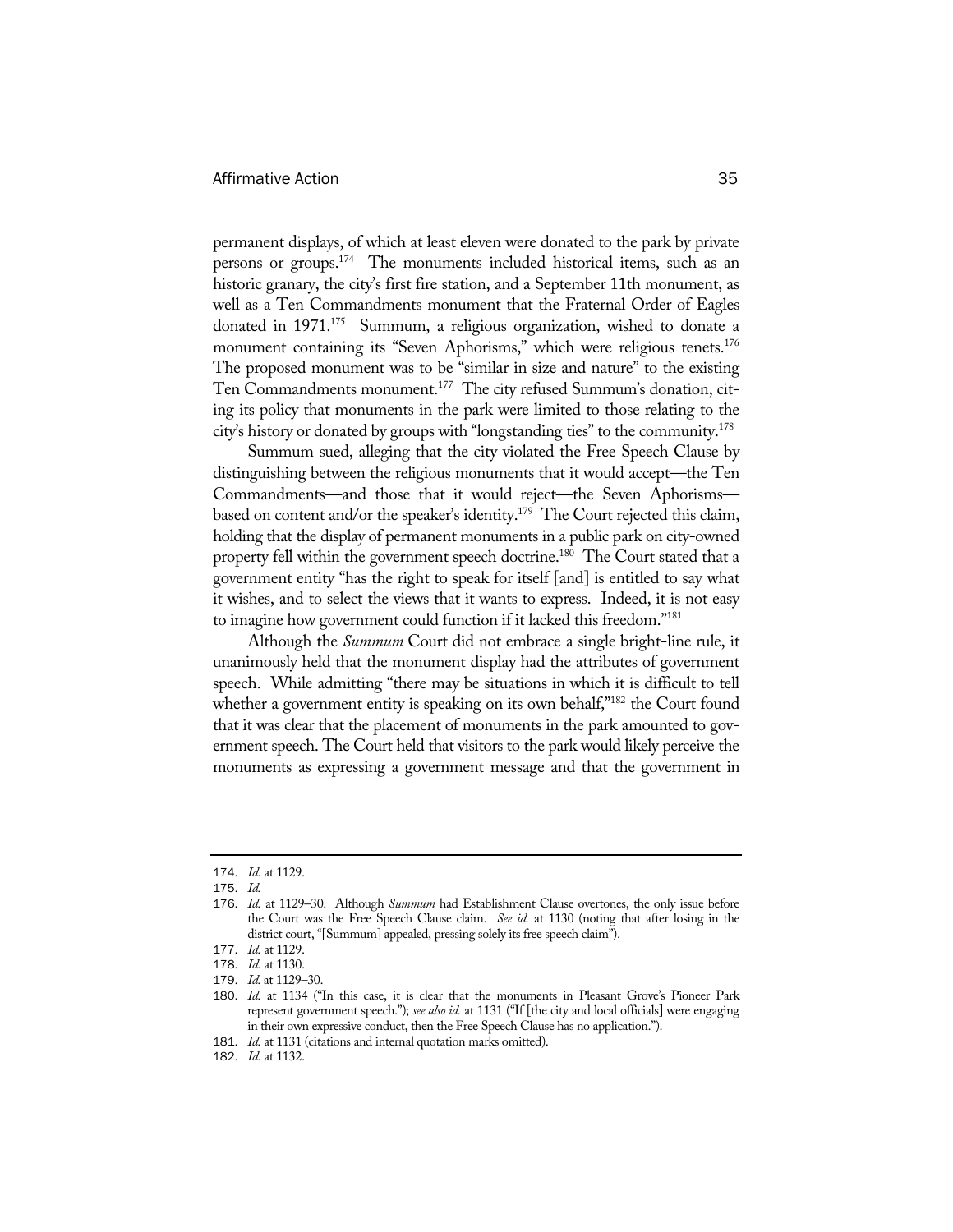fact established and fully controlled that message.<sup>183</sup> Accordingly, the Court found the government speech exception satisfied.

#### **B. Applying the Speech Paradigm to Government Race Consciousness**

While the government speech doctrine has been criticized,<sup>184</sup> this Article takes the doctrine as it stands and demonstrates its relevance to the Court's colorblindness jurisprudence. This Subpart first addresses how government action of the kind at issue in *Shaw*, *Parents Involved*, and *Ricci* can be considered a form of symbolic speech. It then applies government speech principles to specific examples of government race consciousness.

#### **1. Race Consciousness as Expressive Conduct**

The First Amendment's Free Speech Clause only prohibits abridgment of "speech."185 It is well established, however, that the First Amendment also applies to symbolic speech or expressive conduct.<sup>186</sup> The First Amendment, does not, however, protect all conduct that has an expressive component.<sup>187</sup> The Court has identified three factors to be considered in determining whether conduct has a sufficient expressive component to be treated as speech: (1) whether the conduct was performed with "[a]n intent to convey a

<sup>183</sup>. *See id.* at 1132–37 (noting, inter alia, that the city exercised complete authority over the contents of the park and that governments have historically used public monuments to express government messages and have done so selectively).

<sup>184</sup>. *See, e.g.*, Erwin Chemerinsky, *Moving to the Right, Perhaps Sharply to the Right*, 12 GREEN BAG 2D 413, 427 (2009) (critiquing the government speech doctrine because it could lead the government to engage in "blatant viewpoint discrimination simply by adopting private speech as its own"); Steven G. Gey, Why Should the First Amendment Protect Government Speech When the *Government Has Nothing to Say?*, 95 IOWA L. REV. 1259, 1262–63 (2010) (criticizing the government speech doctrine, and arguing, inter alia, that "it is unclear . . . why the government should have the affirmative First Amendment right to speak, since the structural function of the First Amendment is to limit government power"); Norton & Citron, *supra* note 150, at 917 (criticizing the doctrine for its lack of clarity, and stating that "the Supreme Court has yet to articulate a clear rule for parsing government from private speech," thereby leading to confusion in the lower courts).

<sup>185</sup>. U.S. CONST. amend. I; *see also* Texas v. Johnson, 491 U.S. 397, 404 (1989) (stating that "[t]he First Amendment literally forbids the abridgment only of speech" (internal quotation marks omitted)).

<sup>186</sup>. *Johnson*, 491 U.S. at 404 (finding flag burning to be expressive conduct protected by the First Amendment, and stating that the Court has "long recognized that [the First Amendment's] protection does not end at the spoken or written word . . . . [and] we have acknowledged that conduct may be sufficiently imbued with elements of communication to fall within the scope of the First [Amendment]" (citations and internal quotation marks omitted)).

<sup>187</sup>. *See, e.g.*, Wisconsin v. Mitchell, 508 U.S. 476, 484 (1993) (stating that the Court's cases "reject the view that an apparently limitless variety of conduct can be labeled speech whenever the person engaging in the conduct intends thereby to express an idea" (internal quotation marks omitted)).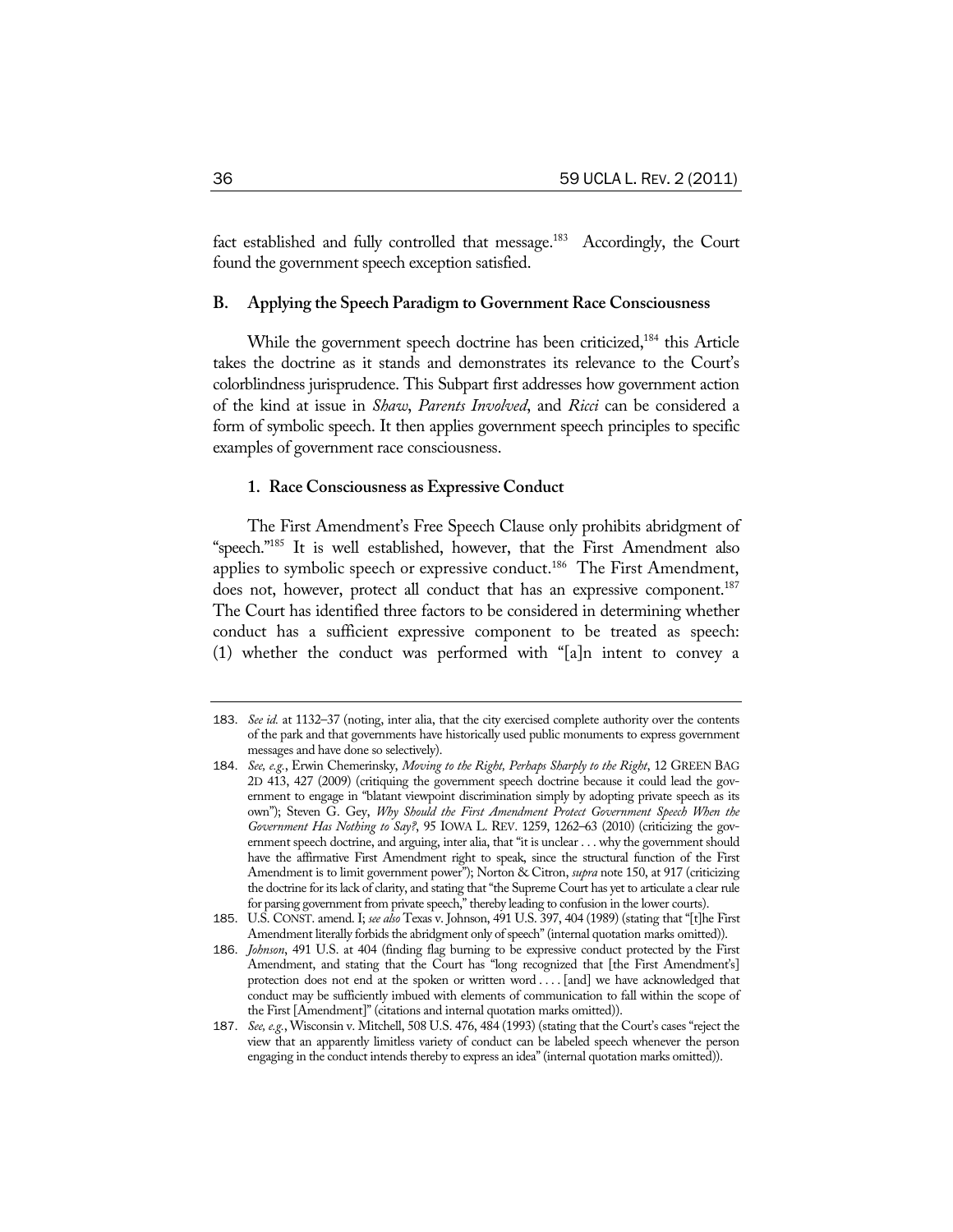particularized message;"188 (2) whether "the likelihood was great that the message would be understood by those who viewed it;"<sup>189</sup> (3) in light of the context in which the conduct occurred.<sup>190</sup> Thus, the test for expressive conduct contains subjective and objective elements, the latter of which is to be assessed contextually.

Much has been written about the expressive function and social meaning of the law.191 One can think of government action as existing along a spectrum in terms of expressive content, from those laws that are almost purely instrumental to those that are almost solely expressive. Laws that prohibit running red lights—a classic malum prohibitum scenario, in which the prohibition serves the purely instrumental purpose of regulating traffic flow have no significant expressive component. No moral condemnation or other expressive content attaches to the prohibition. In contrast, consider a law that prohibits non-Christian displays in a city's public square. The government action is almost wholly expressive; it serves no instrumental purpose.<sup>192</sup> The resultant Establishment Clause harm would be dignitary or expressive in nature.

The fact that some government action has an expressive component, however, does not mean that all such government action will be considered

<sup>188</sup>. *Johnson*, 491 U.S*.* at 404 (alteration in original) (internal quotation marks omitted).

<sup>189</sup>. *Id.* (internal quotation mark omitted).

<sup>190</sup>. *See id.* at 405 ("We have not automatically concluded . . . that any action taken with respect to our flag is expressive. Instead, in characterizing such action for First Amendment purposes, we have considered the context in which it occurred."); *see also* Spence v. Washington, 418 U.S. 405, 410 (1974) (holding that, in applying the expressive conduct analysis, "the context in which a symbol is used for purposes of expression is important, for the context may give meaning to the symbol").

<sup>191</sup>. *See, e.g.*, Anderson & Pildes, *supra* note 22, at 1533 ("[E]xpressive considerations . . . apply throughout much of American constitutionalism."); Deborah L. Brake, *When Equality Leaves Everyone Worse Off: The Problem of Leveling Down in Equality Law*, 46 WM. & MARY L. REV. 513, 579 (2004) ("[T]he expressive force of law and other government action shapes social meaning [and] this influence on social meaning may affect individual and collective behavior wholly apart from the sanctions of law enforcement."); Lawrence Lessig, *The Regulation of Social Meaning*, 62 U. CHI. L. REV. 943, 951 (1995) ("Any society or social context has . . . social meanings—the semiotic content attached to various actions, or inactions, or statuses, within a particular context."); Primus, *supra* note 65, at 1347 ("Symbolism and social meaning have always shaped the law of equal protection . . . . "); Cass R. Sunstein, *On the Expressive Function of Law*, 144 U. PA. L. REV. 2021, 2051 (1996) ("There can be no doubt that law, like action in general, has an expressive function. . . . Many debates over the appropriate content of law are really debates over the statement that law makes, independent of its (direct) consequences.").

<sup>192</sup>. Maximizing the use of limited public space in the way the government believes best could be characterized as an instrumental purpose. But the government would be basing its judgment about the best use of public space on the expressive value of non-Christian displays. *Cf.* Pleasant Grove City, Utah v. Summum, 129 S. Ct. 1125, 1139, 1134, 555 U.S. 460 (2009) (noting that, in deciding what monuments to display on limited public land, "[g]overnment decisionmakers select the monuments that portray what they view as appropriate for the place in question, taking into account such content-based factors as esthetics, history, and local culture").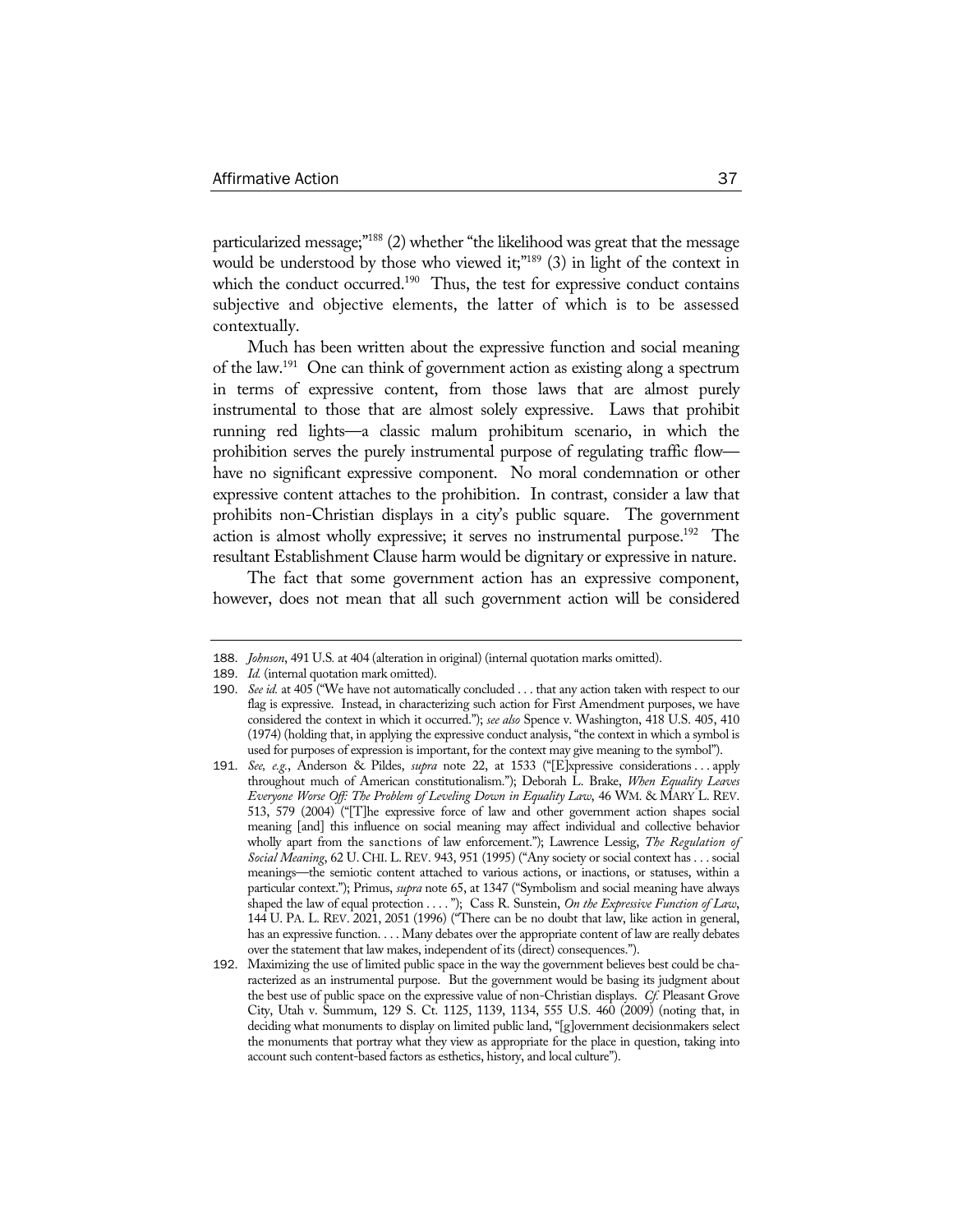expressive conduct under the First Amendment. First Amendment analysis requires sensitive and value-laden judgments as to whether certain expression should be treated as speech.<sup>193</sup> The approach this Article suggests would therefore require a case-by-case determination of whether particular government action is expressive conduct under the First Amendment.

Applying the expressive conduct analysis to the facts of the Court's strict colorblindness cases is revealing. Recall that *Ricci v. DeStefano*194 involved the efforts of public officials to prevent a racially disparate impact with regard to who would be eligible for promotion to supervisory positions in the New Haven fire department. The officials put all promotions on hold until they could develop an alternative process that would not create such a disparate impact. The facts revealed three reasons for the city officials' actions. First, they sought to avoid legal liability: They believed the disparate impact would violate Title VII.195 Second, they were concerned about distributive justice: They believed it was substantively unfair to needlessly exclude racial minorities from the higher pay and greater prestige of supervisory positions.<sup>196</sup> Third, they were concerned about the symbolic legitimacy of the safety forces: They wished to avoid the perception of racial inequity created by a situation where "New Haven, a city in which African-Americans and Hispanics account for nearly 60 percent of the population, [would] be served—as it was in the days of undisguised discrimination—by a fire department in which members of racial and ethnic minorities are rarely seen in command positions."197

The expressive conduct analysis first asks whether the conduct at issue was performed with an intent to convey a specific message. Expressive concerns clearly motivated the city's actions. For example, the district court in *Ricci* made the following findings of fact:

> [The city's actions were motivated by] the following concerns: that the test had a statistically adverse impact on African-American and Hispanic

<sup>193</sup>. *See, e.g.*, ERWIN CHEMERINSKY, CONSTITUTIONAL LAW 1208 (3d ed. 2009) ("Because even for originalists there is little guidance from history or the framers' intent as to the meaning of the First Amendment [beyond the prohibition on prior restraints and rejection of the crime of seditious libel], the Supreme Court inescapably must make value choices as to what speech is protected.").

<sup>194</sup>. 129 S. Ct. 2658 (2009).

<sup>195</sup>. *Id.* at 2695 (Ginsburg, J., dissenting) (describing city officials' concerns that "[e]ven if the exams were 'facially neutral,' significant doubts had been raised about whether they properly assessed the key attributes of a successful fire officer," thereby potentially leading to disparate impact liability).

<sup>196</sup>. *Id.* at 2670 (majority opinion) (citing city officials' concerns that going forward with promotions would result in "black and Hispanic candidates [being] disproportionately excluded from opportunity" and that "there [were] more appropriate ways to assess one's ability to serve as a captain or lieutenant" (internal quotation marks omitted)).

<sup>197</sup>. *Id.* at 2690 (Ginsburg, J., dissenting).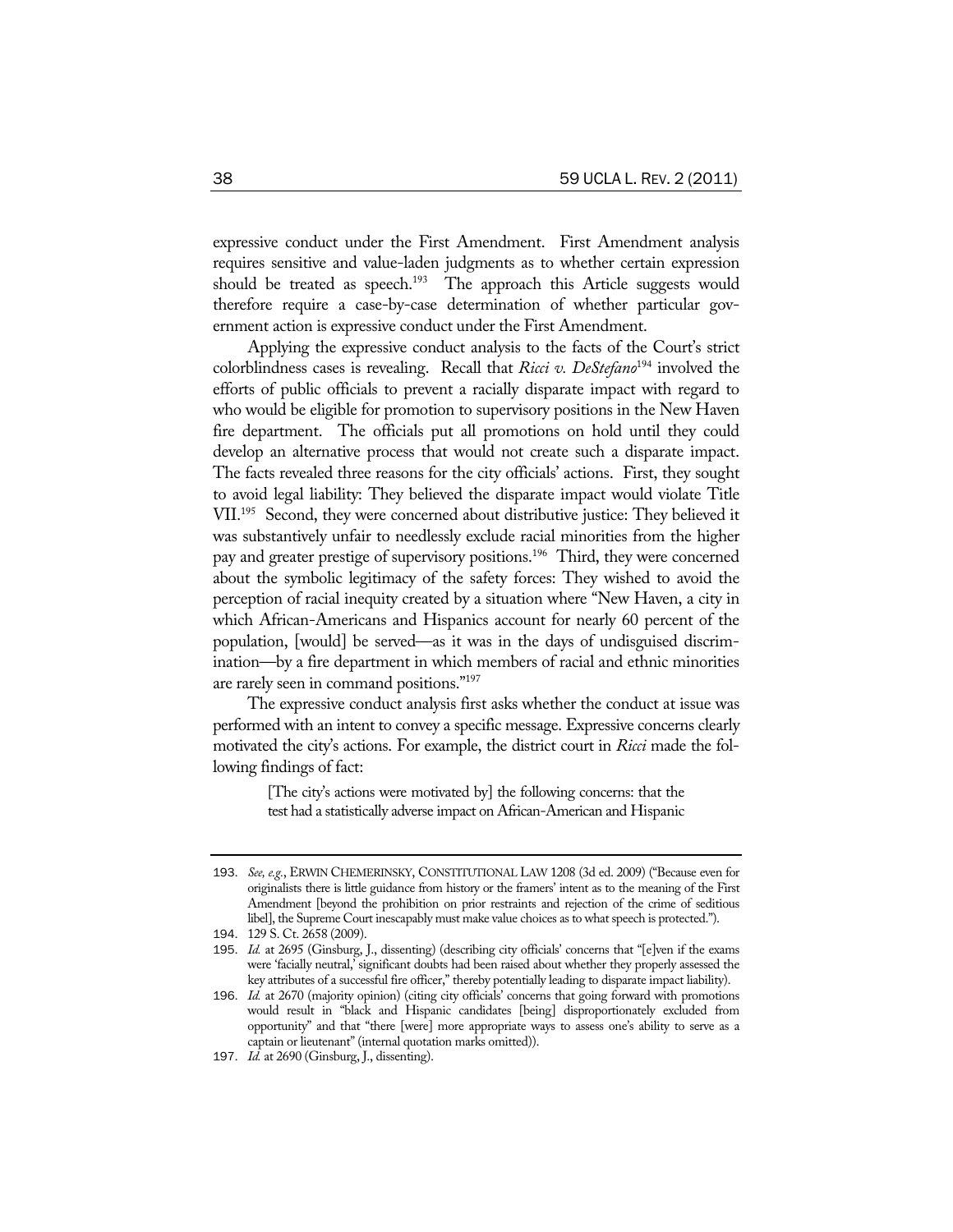examinees; that promoting off of this list would *undermine their goal of diversity* in the Fire Department and *would fail to develop managerial role models* for aspiring firefighters; that it would subject the City to *public criticism*; and that it would likely subject the City to Title VII lawsuits from minority applicants that, *for political reasons*, the City did not want to defend.<sup>198</sup>

The appearance of diversity, the visibility of role models, and the desire to avoid public criticism and remain in the favor of an important political constituency<sup>199</sup> are all expressive in nature. Thus, the city's intent to communicate certain messages was clearly critical in its decision.

Moreover, Justice Alito's concurring opinion in *Ricci* made much of the fact that, in his view, the city refused to certify the test results not for the instrumental purpose of avoiding Title VII liability but instead for expressive reasons—to please the black community because an influential African American pastor had illegitimately "captured" the political process.<sup>200</sup> Additionally, as the majority opinion recognized, the issue of the representativeness of the fire department was so contentious precisely because "firefighters prize their promotion to and within the officer ranks [and] an agency's officers command respect within the department and in the whole community."201

The expressive conduct analysis next requires an assessment of whether "the likelihood was great that the message would be understood by those who viewed it"<sup>202</sup> in light of the context.<sup>203</sup> The question of an audience's comprehension

<sup>198</sup>. Ricci v. DeStefano, 554 F. Supp. 2d 142, 162 (D. Conn. 2006) (emphasis added).

<sup>199</sup>. I do not suggest that government action should be insulated from equal protection scrutiny simply because it is undertaken to avoid public criticism or retain the favor of voters. To the contrary, in cases where such actions result in unequal treatment, subordination, or stigma, I would argue that they do implicate the Equal Protection Clause. *See, e.g.*, Benjamin Schwarz, *Insidious Weakness*, ATLANTIC MONTHLY, May 1998, http://www.theatlantic.com/past/docs/issues/98may/weak. htm (discussing the career of Orval Faubus, governor of Arkansas during the Little Rock school integration crisis in 1957, and stating that his actions in opposing the integration of Little Rock Central High School were largely motivated by political expediency and electoral concerns). As discussed in Part II, however, I do not believe that the city's actions in *Ricci* resulted in unequal treatment, subordination, or stigma.

<sup>200</sup>. *Ricci*, 129 S. Ct. at 2685 (Alito, J., concurring) (arguing that the city's actions were not truly intended to avoid disparate impact liability, but that instead one could "infer that city officials worked behind the scenes to sabotage the promotional examinations because they knew that, were the exams certified, the Mayor would incur the wrath of [Reverend] Kimber and other influential leaders of New Haven's African-American community" (quoting *Ricci*, 554 F. Supp. 2d at 162)). Justice Alito's imagery of radical black "wrath" and "sabotage" was both unfairly pejorative and unnecessarily inflammatory (pun intended). The characterization of the black community's successful political advocacy as amounting to sinister subversion of the political process falsely equated "political considerations with unlawful discrimination." *Id.* at 2709 (Ginsburg, J., dissenting).

<sup>201</sup>. *Id.* at 2664 (majority opinion).

<sup>202</sup>. Texas v. Johnson, 491 U.S. 397, 404 (1989).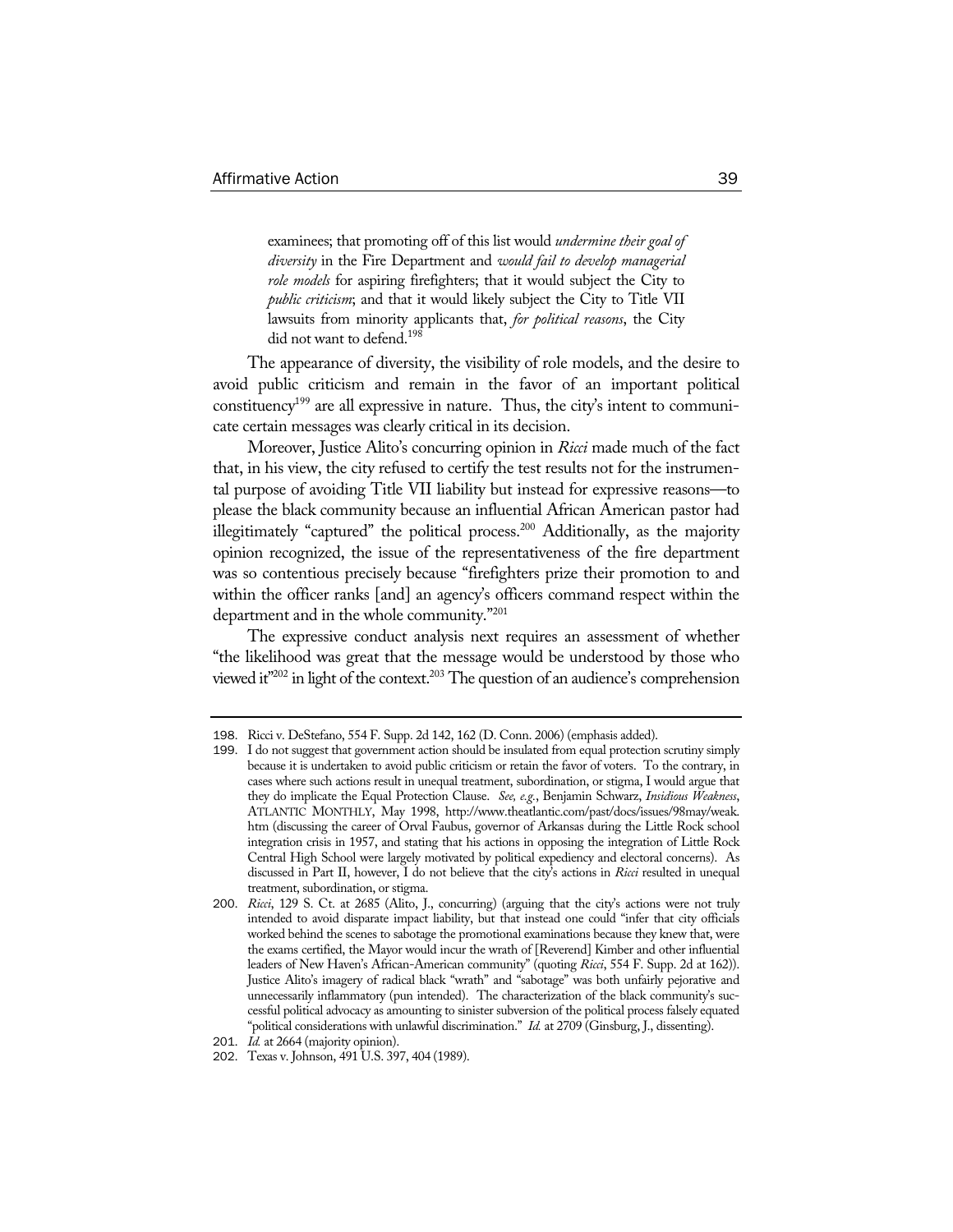of a message is complex. The social meaning of a message can be defined as "the meaning that a competent participant in the society in question would see in that event or expression."204 But equally competent audiences can reasonably take different messages from the same communication or expressive act.<sup>205</sup> Moreover, the necessary consideration of the context in which the communication takes place further complicates the question.206 Nonetheless, it is likely that all of the relevant audiences<sup>207</sup> in New Haven would have understood that the city was expressing a message of racial egalitarianism by its refusal to certify test results that would exacerbate a visible racial disparity between the supervised and their supervisors.<sup>208</sup>

<sup>203</sup>. *See* Spence v. Washington, 418 U.S. 405, 410 (1974).

<sup>204</sup>. Mary Jean Dolan, *Government Identity Speech and Religion: Establishment Clause Limits After*  Summum, 19 WM. & MARY BILL RTS. J. 1, 52 (2010) (quoting CHRISTOPHER L. EISGRUBER & LAWRENCE G. SAGER, RELIGIOUS FREEDOM AND THE CONSTITUTION 127 (2007)) (internal quotation marks omitted).

<sup>205</sup>. The critical race theory insight of perspectivalism, for example, insists that race, culture, gender, sexual orientation, political affiliation, and other group identities should matter a great deal in determining social meaning. *See, e.g.*, RICHARD DELGADO & JEAN STEFANCIC, CRITICAL RACE THEORY: AN INTRODUCTION 55 (2001). The insight that one's mode of cognition may be strongly affected by group identity is not limited to critical race theorists. For example, a recent empirical study reveals substantial group differences in the perceived meaning of the same communication. In *Scott v. Harris*, 550 U.S. 372 (2007), the Supreme Court affirmed summary judgment in favor of a police officer who was sued for ending a high-speed chase by ramming his police car into the fleeing vehicle, causing serious injuries to the suspect. The Court found, based on a video recording of the chase, that "no reasonable juror" could believe other than that the decision to use deadly force was justified. In the study, the same video was shown to a diverse group of approximately 1350 laypeople. *See* Dan M. Kahan, David A. Hoffman & Donald Braman, *Whose Eyes Are You Going to Believe?* Scott v. Harris *and the Perils of Cognitive Illiberalism*, 122 HARV. L. REV. 837 (2009). The study found, inter alia, that when shown the video, substantial majorities agreed with the Court's resolution of the facts, but that "African Americans, lowincome workers, and residents of the Northeast, for example, tended to form more pro-plaintiff views of the facts than did the Court. So did individuals who characterized themselves as liberals and Democrats." *Id.* at 841.

<sup>206</sup>. A straightforward example is the difference in meaning likely to be ascribed to a common racial epithet when uttered in the context of, for example, a rap song, versus a stranger of a different race directing the same word at an African American personally. Similarly, it is likely that a different meaning would be ascribed to a swastika viewed as part of a documentary about World War II than one spray-painted on the wall of a synagogue. For a sophisticated examination of the role of context in ascribing social meaning to government action, see generally B. Jessie Hill, *Putting Religious Symbolism in Context: A Linguistic Critique of the Endorsement Test*, 104 MICH. L. REV. 491 (2005).

<sup>207</sup>. There were at least four relevant audiences in *Ricci*: black and Latino residents of the city; black and Latino rank-and-file firefighters; white residents; and white rank-and-file firefighters.

<sup>208</sup>. As discussed *infra* in notes 224–231 and accompanying text, the matter of whether to make the promotions in *Ricci* was widely debated in New Haven prior to the decision being made, and various city officials communicated their concerns regarding the racial disparity.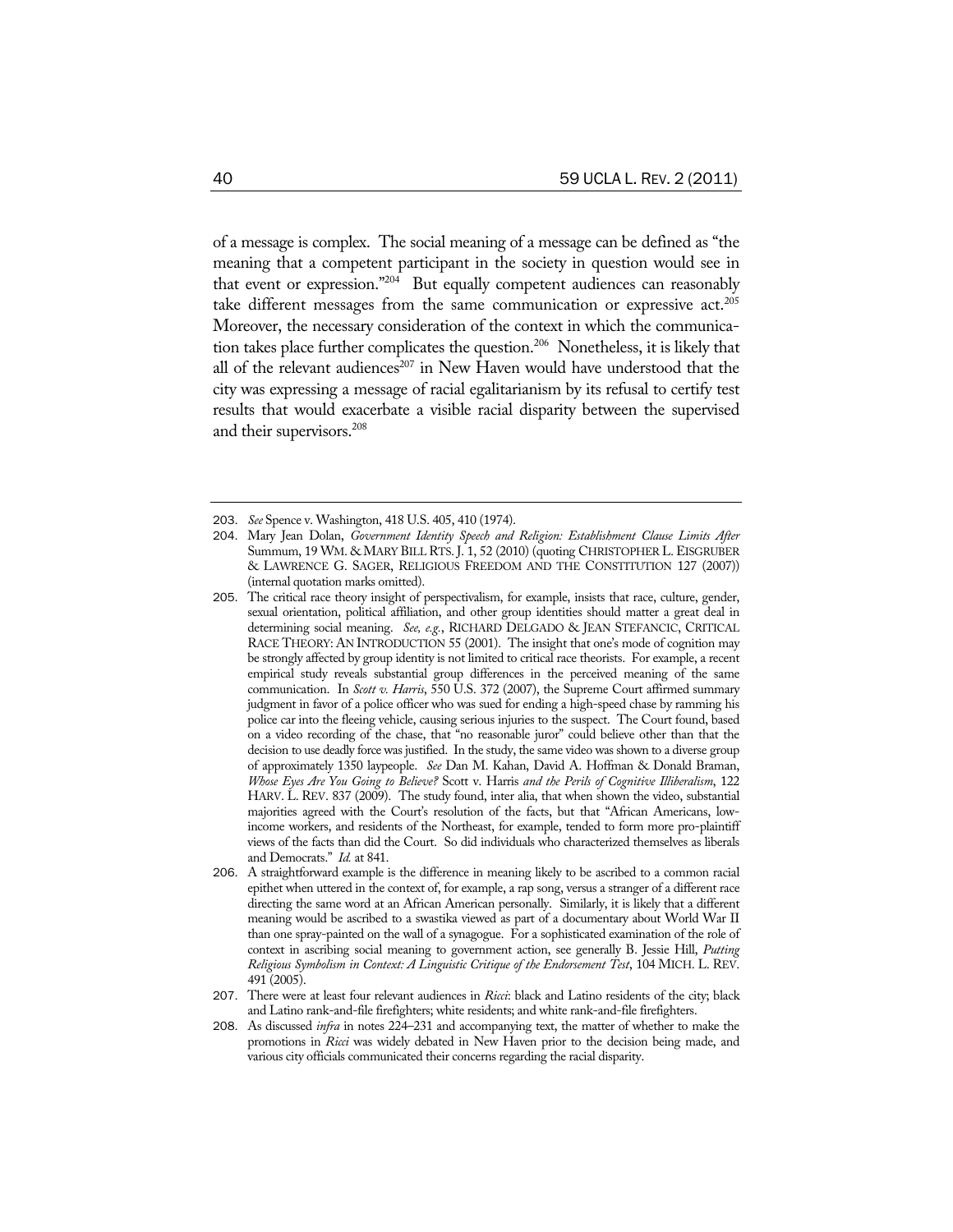The reaction to this message was in large part the reason why the disappointed firefighters fought the city all the way to the Supreme Court. The message of racial egalitarianism conflicted with their fundamental beliefs about liberal individualism. For example, in his testimony at Justice Sotomayor's U.S. Senate confirmation hearings, Frank Ricci, the lead plaintiff in *Ricci*, criticized the Second Circuit's opinion upholding the city's actions, stating that "[t]he lower court's belief that citizens should be reduced to racial statistics is flawed. It only divides people who don't wish to be divided along racial lines."<sup>209</sup> He continued, "When we finally won our case [at the Supreme Court] and saw the messages we received from every corner of the country, we understood that we did something important together. We sought basic fairness and evenhanded enforcement of the laws, something all Americans believe in."<sup>210</sup> By contrast, given the history and context of racial exclusion in fire, police, and other safety forces nationally as well as in New Haven, $^{211}$  it seems likely that black and Latino firefighters and residents of the city would have understood the city's action as expressing a message of racial inclusion and the disavowal of the exclusionary policies of the past. $^{212}$ 

Similarly, the school boards' actions in *Parents Involved* are amenable to an expressive conduct analysis. The boards had at least two purposes in adopting their policies. First, the boards sought to maintain integrated schools as a means of achieving the educational goal of cross-racial socialization, following the reasoning of Justice Marshall's admonition in *Milliken v. Bradley* that "unless our children begin to learn together, there is little hope that our people

210. *Id.*

<sup>209</sup>. Transcript, *Frank Ricci Testifies at Sonia Sotomayor's Confirmation Hearings*, WASH. POST, July 16, 2009, http://www.washingtonpost.com/wp-dyn/content/article/2009/07/16/AR2009071603090.html.

<sup>211</sup>. *See* Cheryl I. Harris & Kimberly West-Faulcon, *Reading* Ricci: *Whitening Discrimination, Racing Test Fairness*, 58 UCLA L. REV. 73, 88–89 (2010) (describing this history, and noting that New Haven "had been repeatedly and successfully sued by African Americans and Latinos over its hiring and promotional practices—virtually all facially race neutral—that operated to shut nonwhites out. . . . . [and that o]vert and intentional racial exclusion and segregation remained pervasive in many urban fire departments even decades after *Brown*"); Ann C. McGinley, Ricci v. DeStefano*: A Masculinities Theory Analysis*, 33 HARV. J.L. & GENDER 581, 588–95 (2010) (tracing the history of exclusion of white women and racial minorities from firefighting jobs in New Haven and other urban fire departments and the resultant desegregation and discrimination lawsuits).

<sup>212</sup>. *See, e.g.*, Ricci v. DeStefano, 554 F. Supp. 2d 142, 150 (D. Conn. 2006) (*"*Plaintiffs' theory is that [city officials] urged the [civil service board] not to certify the results in the interest of pleasing minority voters and other constituents in New Haven whose priority was increasing racial diversity in the ranks of the Fire Department.").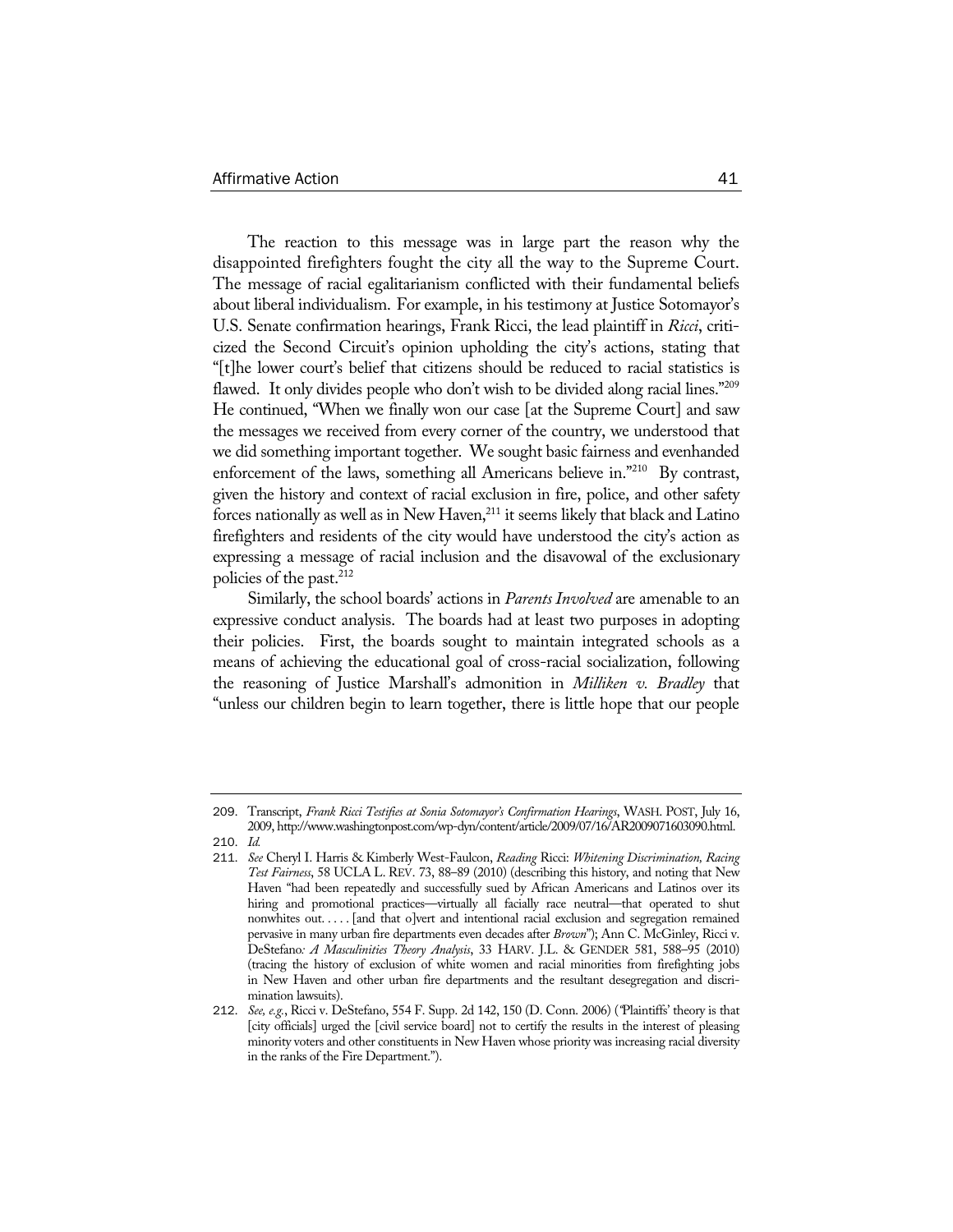will ever learn to live together."<sup>213</sup> Second, the boards sought to convey a message by the actions taken to maintain integration. As the Seattle school board's website stated at the time, the board believed that the "emphasizing [of] individualism as opposed to a more collective ideology" is a form of "cultural racism" and stated that the district had no intention "to hold onto unsuccessful concepts such as [a] . . . colorblind mentality."214 In short, a message of racial egalitarianism triumphed over the competing messages of colorblindness and/or liberal individualism in the court of public opinion in Seattle, as expressed in the policies of its school board. Indeed, the Supreme Court quoted the foregoing language "in contrast"215 to the Court's preferred message that "[a]t the heart of the Constitution's guarantee of equal protection lies the simple command that the Government must treat citizens as individuals, not as simply components of a racial, religious, sexual or national class."216

As in *Ricci*, the context of *Parents Involved* makes it highly likely that the relevant audiences understood the school boards' messages. That context involved the Seattle and Louisville school districts' struggles to prevent school resegregation, due to the long history and continued effects of de jure and de facto school and residential segregation in those cities.<sup>217</sup> In Seattle, as noted above, the school board's message was stated explicitly in official communications, making it unlikely that it could be misunderstood, either by supporters or opponents. In Louisville, the community largely rallied behind the school integration plan,<sup>218</sup> in support of the message sent by the state's reputation,

<sup>213</sup>. 418 U.S. 717, 783 (1974) (Marshall, J., dissenting); Parents Involved in Cmty. Schs. v. Seattle Sch. Dist. No. 1, 551 U.S. 701, 725 (2007) (plurality opinion) ("Each school district argues that educational and broader socialization benefits flow from a racially diverse learning environment.").

<sup>214</sup>. 551 U.S. at 731 n.14 (second alteration in original) (quoting the board's website).

<sup>215</sup>. *Id.*

<sup>216</sup>. *Id.* at 730 (alterations in original) (quoting Miller v. Johnson, 515 U.S. 900, 911 (1995)) (internal quotation marks omitted).

<sup>217</sup>. *See* Parents Involved in Cmty. Schs. v. Seattle Sch. Dist. No. 1, 137 F. Supp. 2d 1224, 1225 (W.D. Wash. 2001) (upholding Seattle's school assignment plan, and finding that "[f]or over thirty years the Seattle School District has made efforts to ameliorate the often pernicious consequences of the racial isolation in its schools that would, but for those efforts, track the racial segregation of the city's housing patterns"), *rev'd and remanded*, 551 U.S. 701; Hampton v. Jefferson Cnty. Bd. of Educ., 72 F. Supp. 2d 753, 755–67 (W.D. Ky. 1999) (describing in detail the history of segregation in Louisville public schools).

<sup>218</sup>. For example, a 2001 survey found that over 80 percent of parents in the Louisville/Jefferson County school district supported the desegregation plan at issue in *Parents Involved*. Chris Kenning, *Supreme Court to Hear Jefferson's School Suit*, LOUISVILLE COURIER-J., June 6, 2006, at A1; *see also* Meaghan Hines, Note, *Fulfilling the Promise of* Brown*? What* Parents Involved *Means for Louisville and the Future of Race in Public Education*, 83 NOTRE DAME L. REV. 2173, 2218 (2008) (citing local news reports and letters to newspapers for the proposition that "many Jefferson County parents and students demonstrated their disappointment after [the Supreme Court's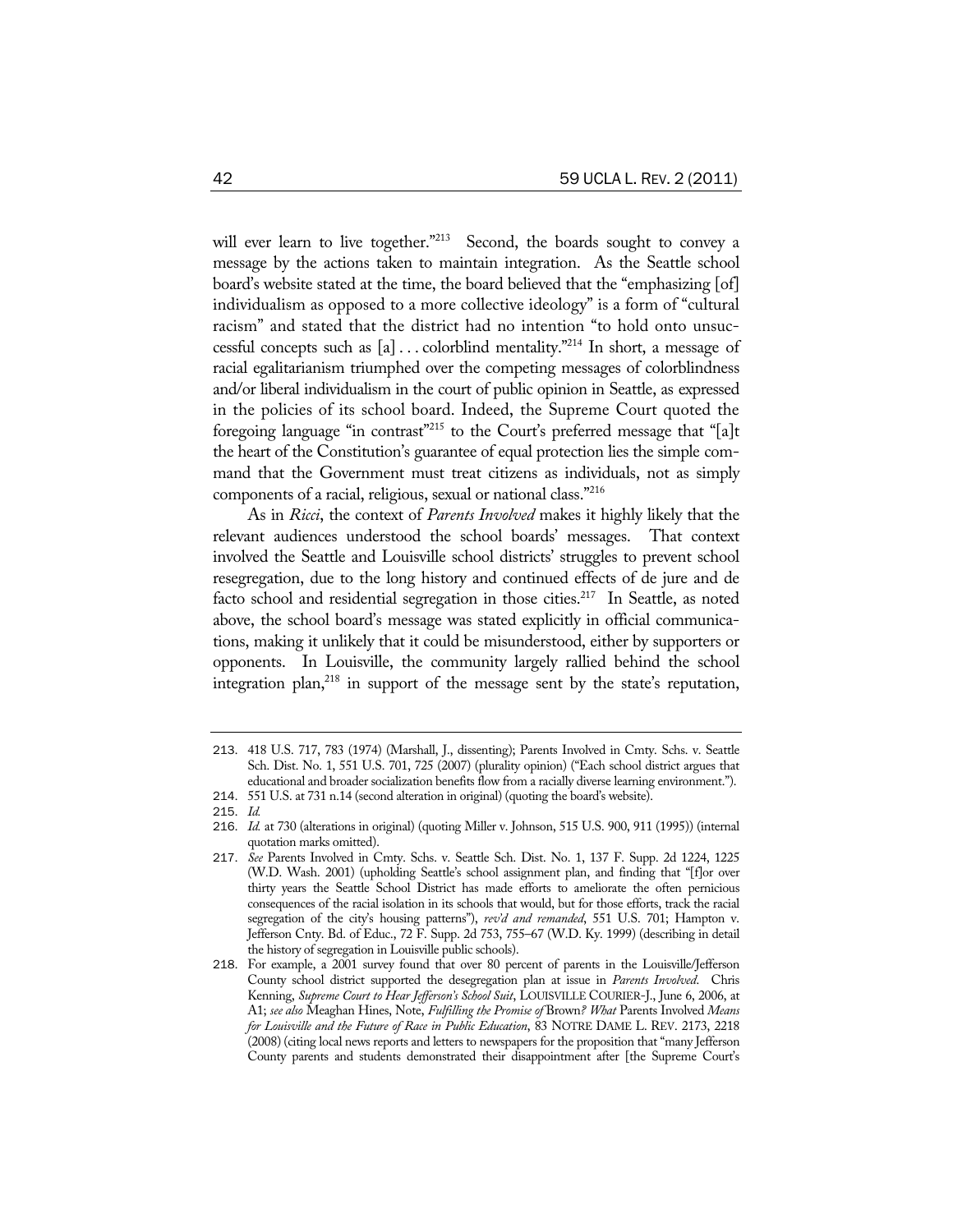and the city's image in particular, as one of the most integrated areas for blacks in the country.<sup>219</sup>

As the preceding analysis demonstrates, race-conscious government action will often be sufficiently communicative to be considered expressive conduct.<sup>220</sup> Indeed, given that the Court's strict colorblindness cases speak primarily in terms of expressive harms, those cases implicitly assume that such action is primarily expressive. The next Part of this Article analyzes such action using government speech principles.

#### **2. Race Consciousness as Government Speech: Application**

At this point, the premise of this Article bears repeating: When the government's race consciousness does not result in the redistribution of limited resources, disparate treatment, subordination, or other racialized tangible harm, any harm at issue is primarily expressive. When race-conscious government action allegedly inflicts harm that is primarily expressive and nonstigmatic, First Amendment principles should inform the equal protection analysis. Because such messages regarding the continued salience of race are both generated by and subject to correction through the political process, government speech principles counsel against allowing individuals to transform their disagreements with those messages into constitutional claims.<sup>221</sup>

In determining when the government speech doctrine applies, the Court has considered the degree of government control over the message and whether listeners would be likely to attribute the message to the government.<sup>222</sup> Both factors are present in cases like *Ricci*, *Parents Involved*, and *Shaw*. When the government undertakes a race-conscious policy such as public school integration,

ruling in *Parents Involved*], imploring the school district to continue its efforts to instill its students with an appreciation for diversity").

<sup>219</sup>. *See* Hines, *supra* note 209, at 2218 (stating that Louisville's busing policy had been "lauded as the source of Kentucky's 2001 status as the most integrated state for blacks").

<sup>220</sup>. For the sake of length, I have purposefully omitted an expressive conduct analysis of *Shaw v. Reno*, 509 U.S. 630 (1993). Suffice it to say that (1) the Court treated the case as one involving solely an expressive harm, and (2) I believe the redistricting in *Shaw* had sufficient expressive content to meet the expressive conduct test.

<sup>221</sup>. This Article does not take a position as to whether individuals in such circumstances should ever have standing to sue. Rather, even assuming that an expressive harm is sufficient to confer standing under the Equal Protection Clause, this Article argues that such claims should fail on the merits in the circumstances described herein, subject to the limitations discussed in Part III.B.3, *infra*. This is consistent with the Court's analysis in cases such as *Rust* and *Summum*, wherein the Court found (or assumed) standing but held that the plaintiffs' claims failed because of the government speech doctrine.

<sup>222</sup>. *See, e.g.*, Pleasant Grove City, Utah v. Summum, 129 S. Ct. 1125, 1132–37, 555 U.S. 460 (2009).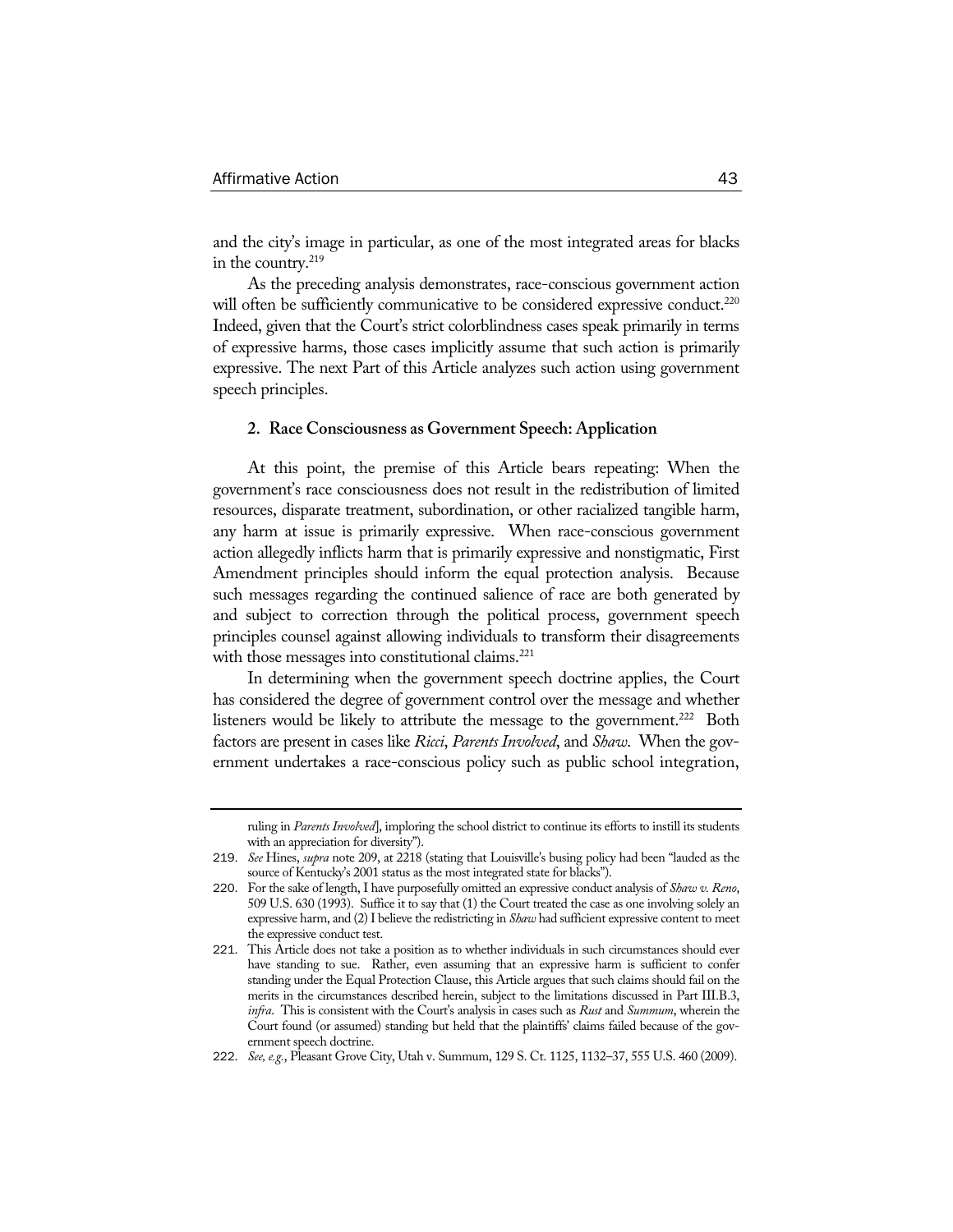diversification of a public fire department, or the establishment of blackmajority voting districts, the government fully controls such action. Moreover, unlike a case such as *Summum*, in which the government incorporated private speech into its own message, there is no risk of misattribution of the message. The speech is clearly the government's own. Additionally, the underlying rationales for the government speech doctrine apply with equal force to the Court's strict colorblindness cases. Government entities, such as school boards, legislatures, and municipalities, should be able to express messages and take positions regarding racial equality, just as they routinely do regarding other contentious matters of social policy.223 To the extent that individuals disagree with such messages, they can use the political process to change them.

To take one example, applying government speech principles to the facts of *Ricci* would result in the city's actions being upheld. As discussed fully above, one of the primary rationales for the government speech doctrine is that when an individual's primary objection to government action is grounded in disagreement with the message such action sends, the proper remedy is to change the government speech through the political process rather than through the courts. It is clear that the political process actually functioned properly in *Ricci*. Government officials made the decision not to certify the test results by taking into account the kinds of input from citizens that are the workings of ordinary politics. New Haven's procedures required that the Civil Service Board (CSB) certify a list of applicants who would be eligible for civil service positions. Once the controversy over the test results erupted, the CSB, which is an

<sup>223</sup>. Examples include messages regarding abortion, war, drug policy, homosexuality, and religion. *See, e.g.*, Hein v. Freedom From Religion Found., Inc., 551 U.S. 587, 593–94 (2007) (quoting the Executive Order establishing the White House Office of Faith-Based and Community Initiatives for the purpose of ensuring that "private and charitable community groups, including religious ones . . . have the fullest opportunity permitted by law to compete on a level playing field [for federal funds]"); Rust v. Sullivan, 500 U.S. 173 (1991) (abortion); Andy Birkey, *Minneapolis City Council Passes Resolution Denouncing Uganda's Anti-Homosexuality Bill*, MINN. INDEP., Dec. 18, 2009, http://minnesotaindependent.com/52186/minneapolis-city-council-passes-resolutiondenouncing-ugandas-anti-homosexuality-bill (describing a city council resolution opposing a Ugandan bill that would impose harsh criminal penalties for homosexual conduct); *Bloomington Resolutions Oppose Iraq War, Patriot Act, Seek Higher Minimum Wage*, DEMOCRACY NOW, May 6, 2005, http://www.democracynow.org/2005/5/6/bloomington\_resolutions\_oppose\_iraq\_war\_ patriot (discussing municipal resolution opposing the U.S. invasion of Iraq); Scott Mobley, *Redding Council Votes to Oppose Legalizing Marijuana*, REDDING RECORD-SEARCHLIGHT, Aug. 3, 2010, http://www.redding.com/news/2010/aug/03/redding-council-votes-oppose-legalizing-marijuana (discussing a city resolution opposing California Proposition 19, which would have legalized possession of marijuana).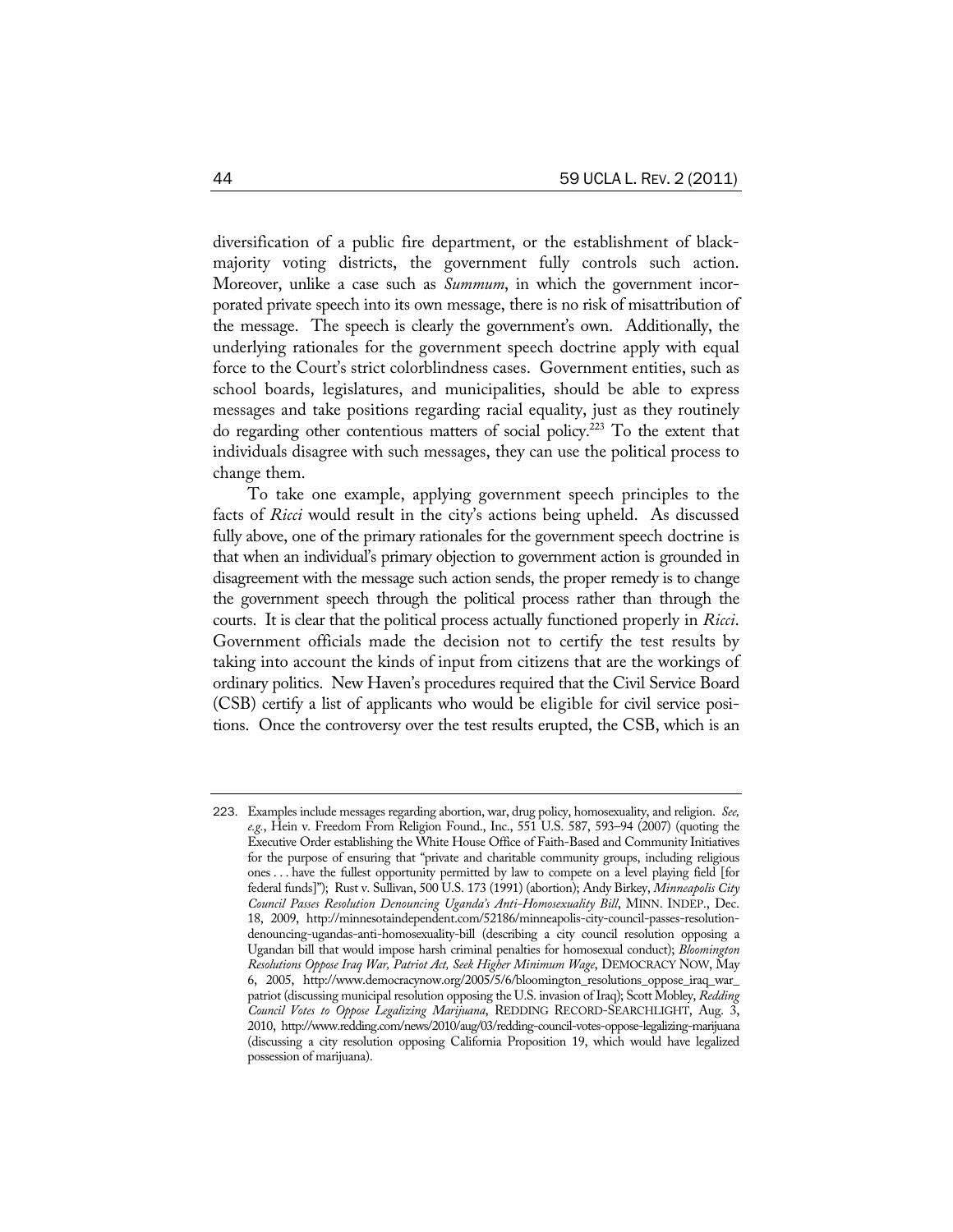"autonomous body of City of New Haven citizens,"224 held a series of five open hearings at which members of the public as well as government officials spoke for and against certifying the results.<sup>225</sup> The CSB heard testimony "from test takers, the test designer, subject-matter experts, City officials, union leaders, and community members,"226 including individuals and organized interest groups, such as the International Association of Black Professional Firefighters. In addition to the transparency of the process, the matter was in public view and part of the public discourse in New Haven at the time.<sup>227</sup> Moreover, the city's Board of Aldermen (the elected city council) was briefed on the situation, providing another outlet for community input and participation.<sup>228</sup> In short, *Ricci* involved a public matter roundly debated in public fora that provided opportunities for democratic engagement. At the end of the process, democratically accountable officials took a position on a political controversy.

The political process in *Ricci* also likely would have been perceived as functioning properly. The disappointed firefighters did not claim that the city's action stigmatized them, nor were they or their allies effectively shut out of the political process. Whites were well represented in city government and the final decision on certification—a 2–2 split by the CSB—belies the impression of minority subversion or capture of the city government.<sup>229</sup> It may be true that

<sup>224</sup>. *Civil Service*, CITY OF NEW HAVEN HUMAN RESOURCES, http://www.cityofnewhaven.com/ HumanResources/CivilService.asp (last visited Sept. 27, 2011).

<sup>225</sup>*. See* Joint Appendix, Ricci v. DeStefano, 129 S. Ct. 2658 (2009) (Nos. 07-1428, 08-328) (providing transcripts of the hearings). Notably, these hearings were held over the initial protest of Reverend Kimber, who apparently would have preferred that the Board of Fire Commissioners first have the opportunity to meet privately with the CSB. *Ricci*, 129 S. Ct. at 2685 (Alito, J., concurring) (stating that "Reverend Kimber protested the public meeting, arguing that he and the other fire commissioners should first be allowed to meet with the CSB in private"). This fact does much to dispel the notion that the process operated through secret back-room dealing.

<sup>226</sup>*. Ricci*, 129 S. Ct. at 2692 (Ginsburg, J., dissenting) (summarizing the hearings).

<sup>227</sup>. For example, the issue was thoroughly covered in the local media. *See, e.g.*, William Kaempffer & Angela Carter, *City Fire Tests Have No Easy, Cheap Fix*, NEW HAVEN REG., Feb. 2, 2004, http://www.nhregister.com/articles/2004/02/02/import/10901527.txt; William Kaempffer, *Fire Department Sure to Be Sued Over Exams*, NEW HAVEN REG., Feb. 6, 2004, http:// www.nhregister.com/articles/2004/02/06/import/10927406.txt [hereinafter Kaempffer, *Fire Department Sure to Be Sued*]; William Kaempffer, *Fire Exams Pose Problems, City Lawyer Says*, NEW HAVEN REG., Jan. 23, 2004, http://www.nhregister.com/articles/2004/01/23/import/ 10855004.txt; William Kaempffer, *Firefighters Say Tests for Promotions Are Flawed*, NEW HAVEN REG., Jan. 21, 2004, http://www.nhregister.com/articles/2004/01/21/import/ 10840559.txt.

<sup>228</sup>*. See* Kaempffer & Carter, *supra* note 227 (describing the reaction of aldermen to the situation).

<sup>229</sup>. At the time of the decision regarding whether to certify the test results, the CSB had three white members, one Latino member, and one black member. *See* Kaempffer, *Fire Department Sure to Be Sued*, *supra* note 227. The one black member was recused from the hearings and the vote because her brother was a New Haven firefighter and a candidate for promotion. Ricci v. DeStefano, 554 F. Supp. 2d 142, 150 n.5 (D. Conn. 2006). The New Haven Board of Aldermen at that time was comprised of twelve white members, twelve black members, five Latino members, and one Asian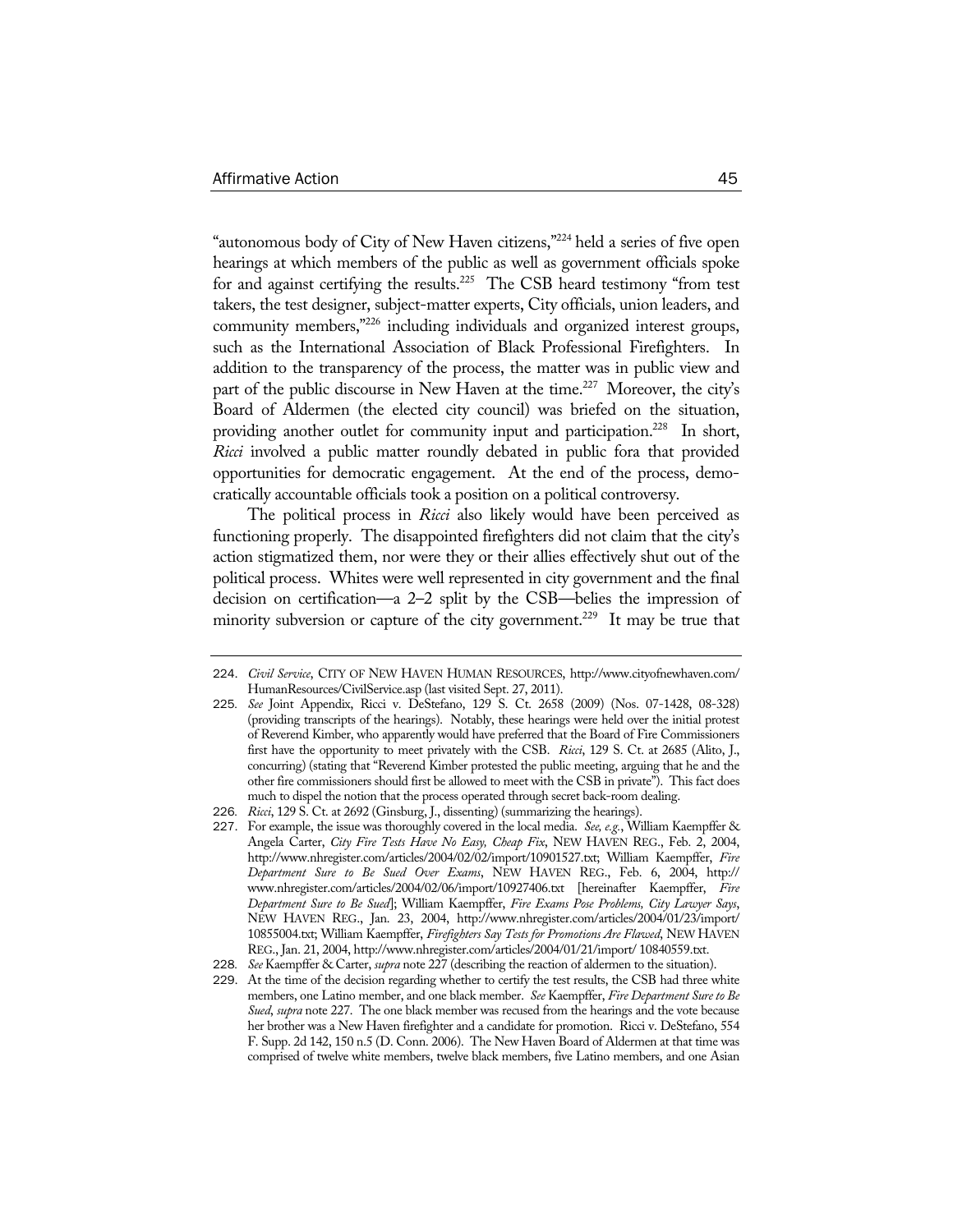blacks and Latinos were "a politically important racial constituency"230 in New Haven, that a local black minister apparently had the ear of the mayor,  $231$  and that city officials and the CSB were persuaded for political reasons not to certify the test results. Nonetheless, it is difficult to see how these facts could amount to a systemic defect in New Haven's democratic processes, unless successful political advocacy is grounds for judicial suspicion. The allegedly offensive message expressed by the city's actions in *Ricci* was amenable to correction through democratic means. Government speech principles would therefore counsel that concerns about the social meaning of the city's actions be left to the democratic process.

Looking forward, the approach suggested in this Article should be applied in future cases where individuals claim nonstigmatizing expressive harm from race-conscious government action. For example, the federal census and similar state procedures have been attacked for violating equal protection because they collect racial data. From a strict colorblindness perspective, it is irrelevant that collecting such information is vital to enforcing antidiscrimination laws and addressing racial disparities in areas such as health and education.232 Nor would it matter that collecting such information does not inflict a tangible injury on any individual. Under the strict colorblindness doctrine, such measures would be considered constitutionally suspect simply because they are race conscious.<sup>233</sup> The colorblindness doctrine, taken to its

member. Telephone Interview by Jonathan Mayer With Albert Lucas, Dir. of the Office of Legislative Servs. for New Haven, Conn. (July 28, 2011).

<sup>230</sup>*. Ricci*, 129 S. Ct. at 2688 (Alito, J., concurring).

<sup>231</sup>*. Id.* at 2684.

<sup>232</sup>. Among other matters, racial and ethnic data is used by the Justice Department to make determinations about compliance with the Voting Rights Act and by private plaintiffs in Voting Rights Act litigation. *See Recommendations From the Interagency Committee for the Review of the Racial and Ethnic Standards to the Office of Management and Budget Concerning Changes to the Standards for the Classification of Federal Data on Race and Ethnicity*, U.S. CENSUS BUREAU, July 9, 1997, http://www.census.gov/population/www/socdemo/race/Directive\_15.html (explaining that claims of vote dilution under Section 2 of the Voting Rights Act and requests for preclearance under Section 5 of the Act for changes to voting procedures "are usually determined by reference to decennial census data on race and ethnicity"); *Language Use: Frequently Asked Questions*, U.S. CENSUS BUREAU, http://www.census.gov/hhes/socdemo/language/about/faqs.html (last updated Nov. 15, 2010) (explaining that "[o]ne of the main purposes of collecting information on languages is for Voting Rights determination [and i]nformation about languages spoken at home and English-speaking ability is used to determine bilingual election requirements under the Voting Rights Act"). Such information is also used to determine compliance with various provisions of the federal No Child Left Behind Act, 20 U.S.C. §§ 6301–7941 (2006). *See, e.g.*, *id.* § 6301(3) (stating that a purpose of the Act is "closing the achievement gap between high- and low-performing children, especially the achievement gaps between minority and nonminority students").

<sup>233</sup>. *See, e.g.*, Siegel, *supra* note 34, at 1470–71 (discussing the 2003 "Racial Privacy Initiative" (Proposition 54) in California, which would have prohibited the state from collecting data on race,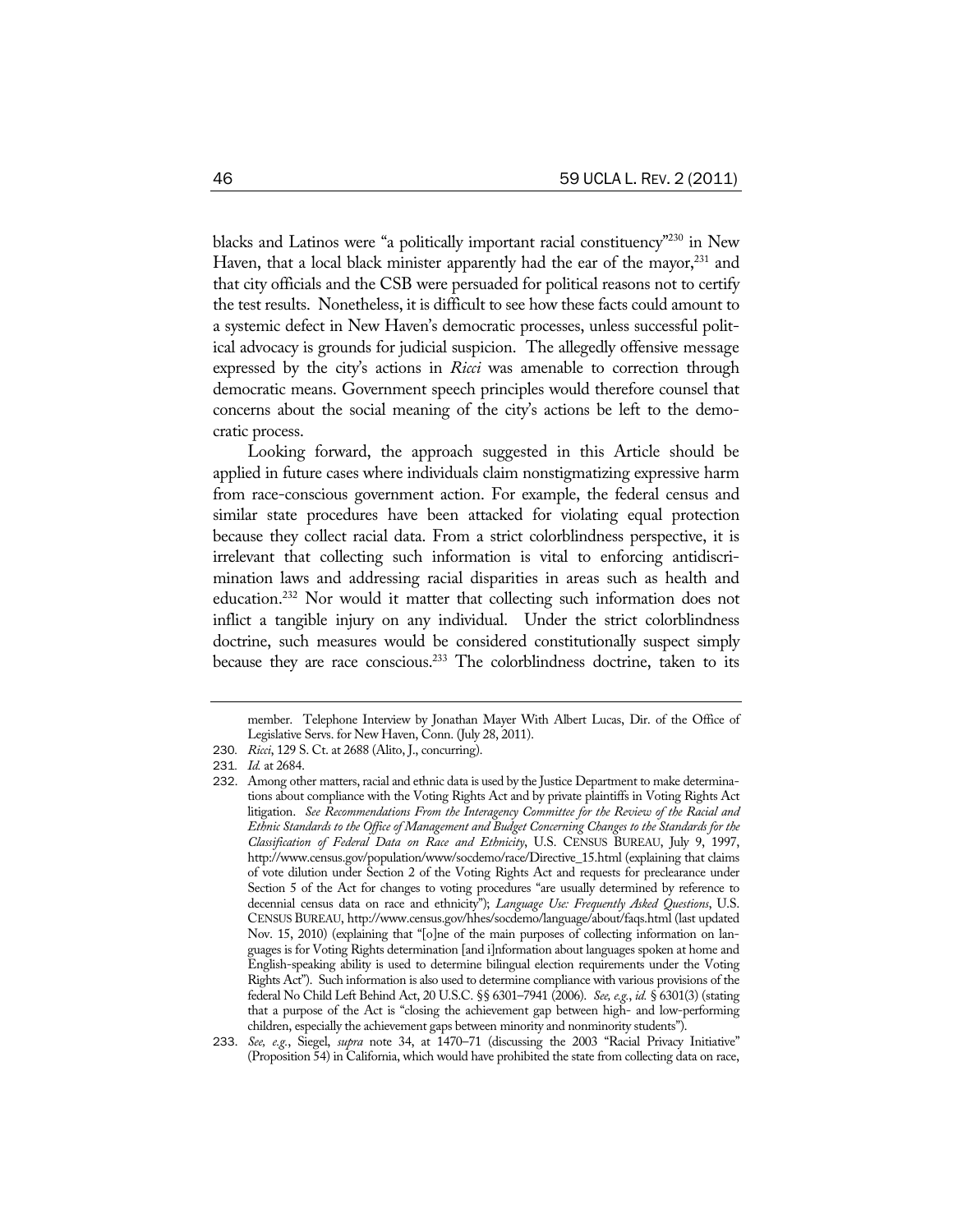logical conclusion, similarly threatens a variety of other government programs, such as minority outreach programs<sup>234</sup> or government data collection to identify racial disparities,<sup>235</sup> that are race conscious but do not operate to disadvantage or stigmatize nonminorities.

ethnicity, color, or national origin); Alex Seitz-Wald, *Beck: The Census Is the Government's Attempt to 'Increase Slavery*,*'* THINKPROGRESS.ORG, Mar. 9, 2010, http://thinkprogress.org/2010/03/09/ beck-census-slavery (discussing a popular television commentator's opposition to the collection of census data regarding respondents' race). Lest the reader believe that opposition to the collection of such data is far-fetched or limited to fringe opinion, it is worth noting that supporters of Proposition 54 couched their arguments explicitly in constitutional terms and that the measure, although defeated, was supported by a third of the voters. *See* Siegel, *supra* note 34, at 1470–71 (quoting press releases and other public statements by Proposition 54's supporters to contend that they "[s]ummon[ed] Thurgood Marshall's arguments in *Brown*, the legacy of Martin Luther King, Jr., and the memory of slavery and segregation, [in arguing] that the anticlassification commitments of *Brown* required an end to the kind of racial data collection that has long been used to enforce the nation's antidiscrimination laws"); *see also* Ritu Kelotra, *Civil Rights Groups: Proposition 54 Defeat Is Victory for All*, LEADERSHIP CONF., Oct. 8. 2003, http://www. civilrights.org/equal-opportunity/proposition-54/civil-rights-groups-proposition-54-defeat-isvictory-for-all.html (noting that the measure was defeated 64 to 36 percent).

<sup>234</sup>. *See, e.g.*, *Minority and Women Outreach Program*, FED. DEPOSIT INS. CORP., http://www.fdic. gov/buying/goods/mwop/index.html (last updated Apr. 14, 2009) (describing the Federal Deposit Insurance Corporation's Minority and Women Outreach Program, which seeks to "ensure the inclusion, to the maximum extent possible, of minorities and women . . . in all contracts entered into by the FDIC" by providing outreach, education, and networking for firms owned by minorities and women); Brent Staples, Editorial, *The Country Can Learn a Lesson From These Students*, N.Y. TIMES, Dec. 6, 2010, at A26 (discussing the Annual Biomedical Research Conference for Minority Students, which is sponsored by the National Institute of General Medical Sciences (a division of the federal National Institutes of Health) and aims to increase the participation of underrepresented racial minorities in the sciences). The threat to such programs from a strict colorblindness principle is not hypothetical. In *Hi-Voltage Wire Works, Inc. v. City of San Jose*, 12 P.3d 1068 (Cal. 2000), the California Supreme Court held that a city program mandating that government contractors conduct minority and women's outreach violated California Proposition 209, which generally forbids government consideration of race. The court stated that the program illegally required contractors to treat minority and women subcontractors "more advantageously by providing them notice of bidding opportunities, soliciting their participation, and negotiating for their services, none of which they must do for non-[minority or women subcontractors]. The fact that prime contractors are not precluded from contacting non-[women or minority firms] is irrelevant." *Id.* at 1084; *see also* Devon W. Carbado & Cheryl I. Harris, *The New Racial Preferences*, 96 CALIF. L. REV. 1139, 1144 n.19 (2008) (noting that the University of California ended various minority outreach programs after the enactment of California Proposition 209).

<sup>235</sup>. For example, in order to detect racial profiling, many states require the collection of racial data on traffic stops and other law enforcement encounters. *See* Paul Heaton, *Understanding the Effects of Antiprofiling Policies*, 53 J.L. & ECON. 29, 29 (2010) ("By 2007, a total of 25 states had enacted legislation requiring police agencies to collect data on the race of motorists involved in traffic stops, with selected police departments in 22 other states voluntarily agreeing to collect such data."). Similarly, Executive Order 12,898, issued by President Clinton, requires federal agencies to make environmental justice part of their mission "by identifying and addressing . . . disproportionately high and adverse human health or environmental effects of [their programs] on minority populations . . . . " 3 C.F.R. § 859 (1995).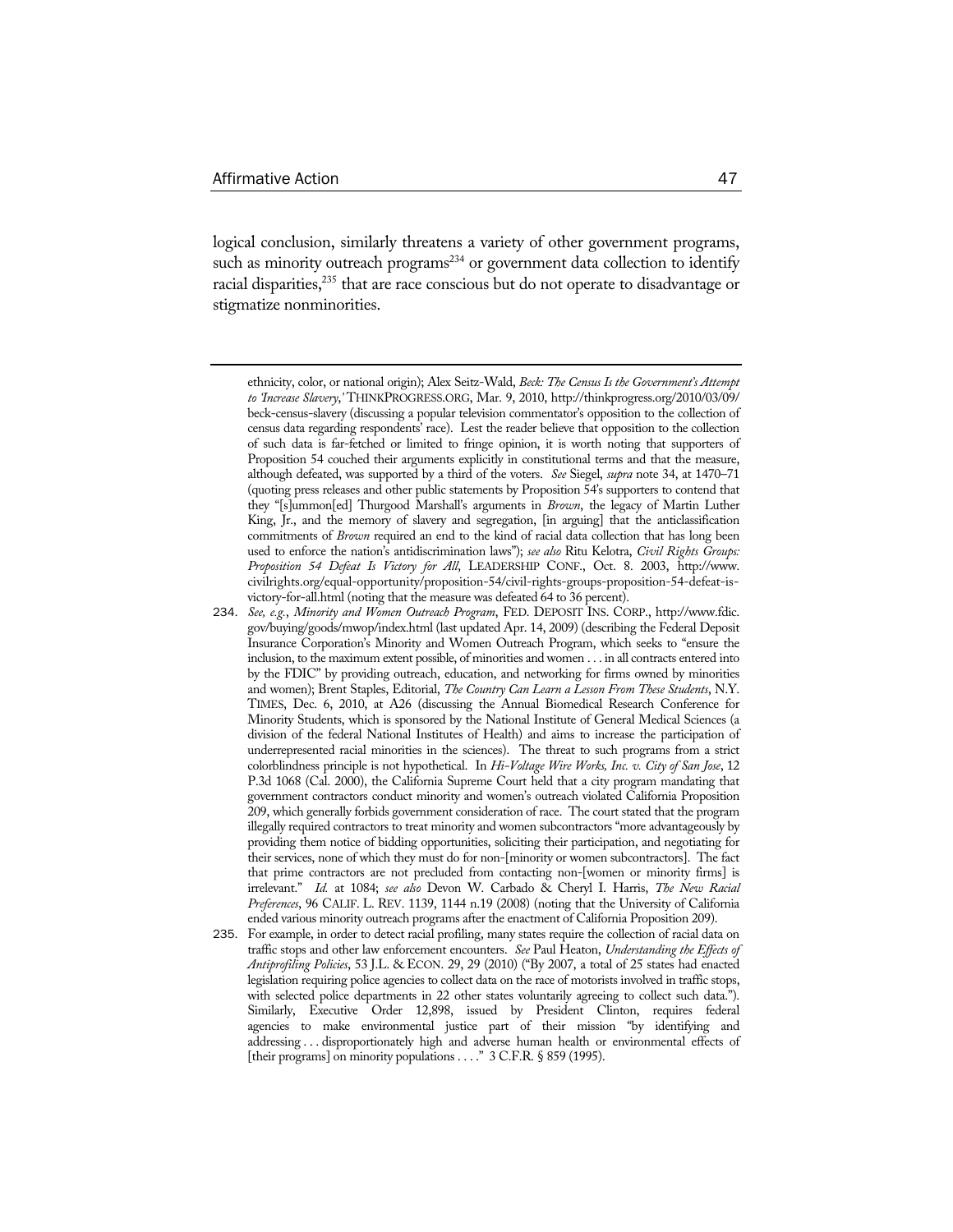All of these measures, like the government action in *Shaw*, *Ricci*, and *Parents Involved*, involve government race consciousness. None of them, like *Shaw*, *Ricci*, and *Parents Involved*, cause tangible harm, inflict stigma, or distribute limited resources unequally.<sup>236</sup> Such programs do, through the government's attentiveness to continued racial disparities and exclusion, contradict postracialism. Rather than seeing these programs as discrimination against whites, the theory of this Article would hold that the analysis of such programs should be informed by First Amendment principles. Under those principles, objection to the expressive content of such government action would not by itself state a constitutional claim.

#### **3. Race Consciousness as Government Speech: Limitations**

The government speech doctrine is not and should not be without limitation, either generally or specifically in the context of race-conscious government action. Several limitations on the government speech doctrine are especially pertinent to the theory of this Article. The first is that the government speech doctrine does not apply when the government's expression violates some constitutional provision other than the First Amendment.<sup>237</sup> There is therefore an apparent tautology: The government speech doctrine does not apply when the government's action violates another constitutional provision, and the strict colorblindness doctrine holds that government expression of racial messages always violates the Equal Protection Clause. As discussed earlier,<sup>238</sup> however, the expressive content of race-conscious government action traditionally has not been sufficient by itself to state a claim under the Equal Protection Clause. The Equal Protection Clause therefore should not preclude the use of government speech principles in such cases. Moreover, this Article is not arguing that cases

<sup>236</sup>. It is of course true that in a world of limited resources, every dollar spent on, for example, minority outreach programs, enforcement of civil rights laws, or collecting data to monitor racial discrimination and disparities could be spent elsewhere. But generalized grievances regarding government spending priorities are generally nonjusticiable. *See, e.g.*, Allen v. Wright, 468 U.S. 737 (1984) (holding that parents of African American public school students lacked standing to bring a claim alleging that the IRS improperly failed to terminate tax-exempt status of racially discriminatory private schools). When I speak of distributing limited resources, I have in mind discrete decisions regarding allocation of a specific government resource to one person rather than another, such as admission of certain students to a university, or the award of a particular government benefit (for example, employment or government funds) to a specific individual.

<sup>237</sup>. *See* Pleasant Grove City, Utah v. Summum, 129 S. Ct. 1125, 1139, 555 U.S. 460 (2009) (Stevens, J., concurring) ("[E]ven if the Free Speech Clause neither restricts nor protects government speech, government speakers are bound by the Constitution's other proscriptions, including those supplied by the Establishment and Equal Protection Clauses.").

<sup>238</sup>. *See supra* Part II.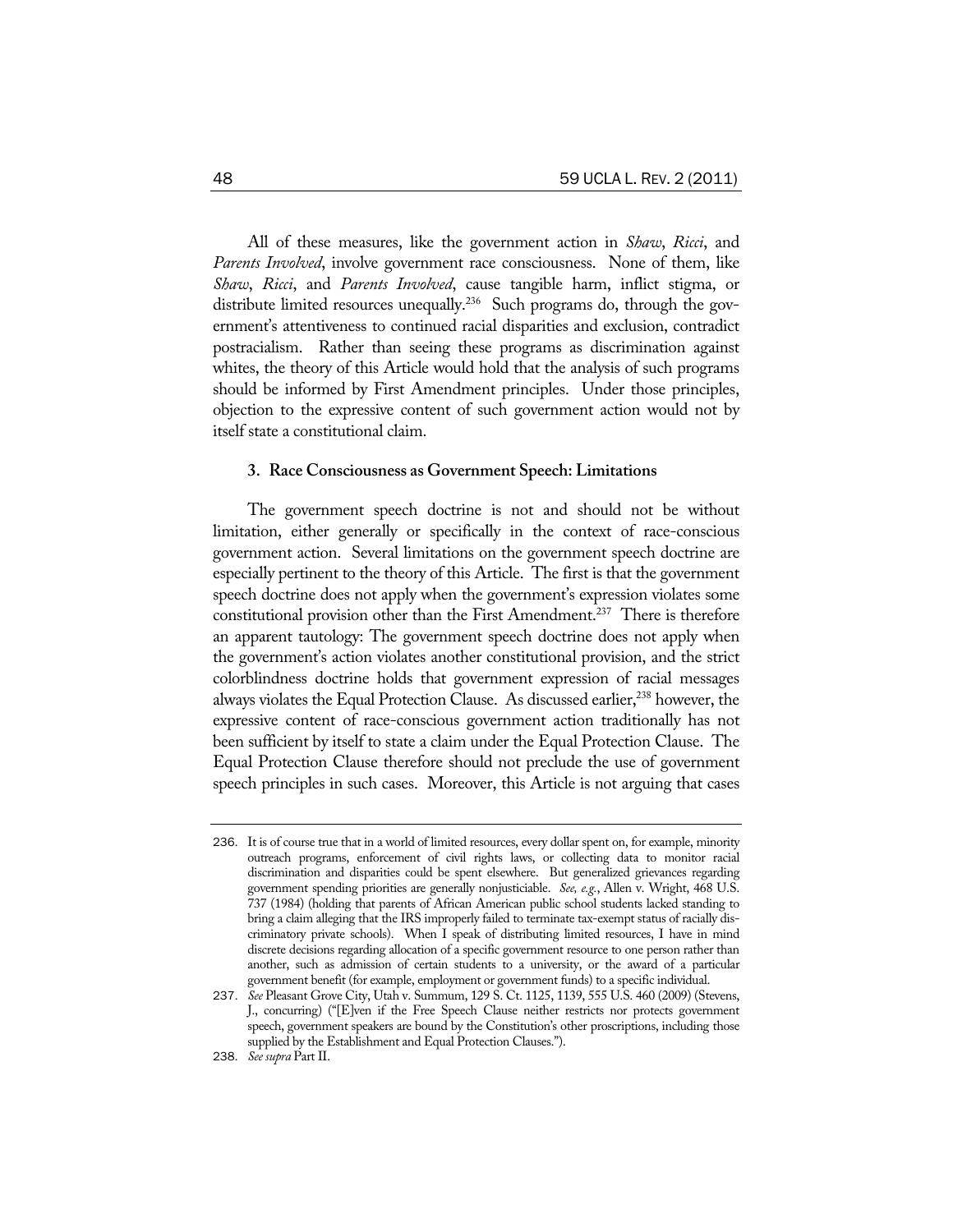involving objections to the social meaning of positive government race consciousness be analyzed under the formal doctrinal rubric of the government speech doctrine. Rather, this Article argues that the principles and policies of the government speech doctrine should be incorporated into equal protection doctrine in such cases. Thus, equal protection would not act as an external check on the government speech doctrine; instead, government speech principles would inform and moderate the colorblindness doctrine.

Incorporating government speech principles into equal protection analysis would not be appropriate, however, when the government acts in a raceconscious manner to distribute benefits or engage in actual differential treatment, or when the expressive content of the government's action causes racial stigmatization. As stated at the beginning of this Article, the theory posited here would not apply in cases involving the race-conscious and zero-sum distribution of inherently limited resources, such as money or seats at a university.<sup>239</sup>

Second, using government speech principles to inform equal protection doctrine would be inappropriate when the message at issue is not in fact the government's own or would not reasonably be perceived as the government's own. When, for example, the government's speech has been captured (or would reasonably be perceived as captured) by private parties, government speech principles should not apply. Thus, if it were true in *Ricci*—which it was not—that city officials declined to make any promotions because the allegedly subversive black minister evoked by Justice Alito's concurrence<sup>240</sup> had illegitimately captured the political process, then government speech principles would have no place in the analysis. The government speech doctrine only exempts the government's speech from First Amendment scrutiny when it is truly and transparently the government's own, generated through normal political processes.<sup>241</sup>

Additionally, the approach this Article advocates should not apply when the message sent by race-conscious government action is alleged to have a significant injurious effect beyond or in addition to expressive harm. For example,

<sup>239</sup>. Thus, while I believe that cases such as *Adarand*, *Gratz*, and *Bakke* were incorrectly decided, I do not quarrel with the applicability of traditional equal protection doctrine in such cases.

<sup>240</sup>. *See supra* Part III.B.1, discussing Justice Alito's concurrence in *Ricci*.

<sup>241</sup>. *See Summum*, 129 S. Ct. at 1131 ("A government entity has the right to speak for *itself*. It is entitled to say what *it* wishes, and to select the views that *it* wants to express." (emphasis added) (citations, alteration, and internal quotation marks omitted)); Legal Servs. Corp. v. Velazquez, 531 U.S. 533, 541 (2001) ("We have said that viewpoint-based funding decisions can be sustained in instances in which the government is itself the speaker . . . . "). Moreover, as discussed earlier, the political process rationale for the government speech doctrine also implicitly requires that it be clear that the speech is the government's. *See* Lee, *supra* note 160, at 988–89 (arguing that the government speech doctrine should only apply where it is transparent that the government is the speaker); Norton & Citron, *supra* note 150, at 902, 936 (same).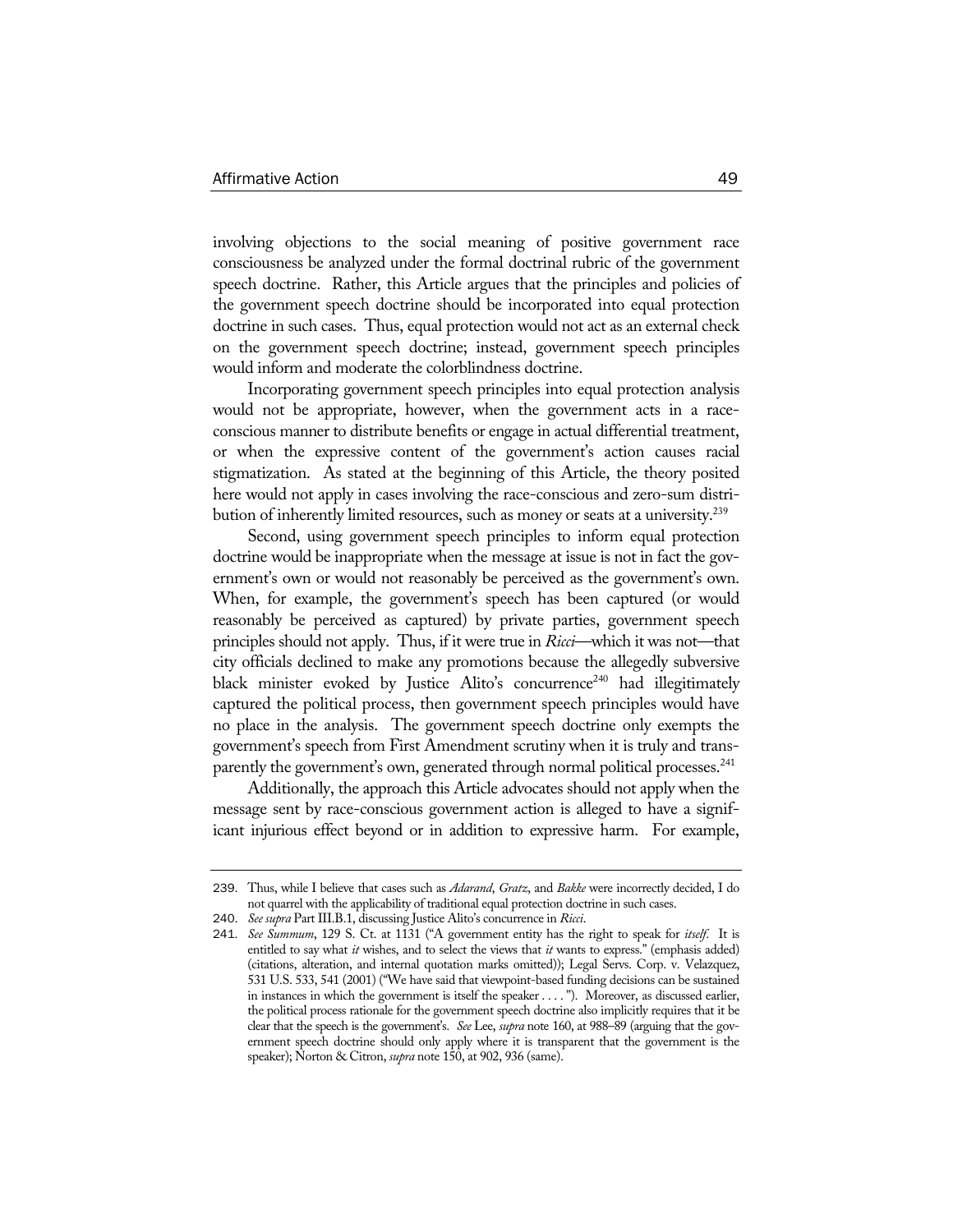certain government messages can be so racially silencing or hostile that they have the effect of excluding a group from the very political processes that could change the message. Government hate speech can carry a sufficiently strong social meaning of official racial hostility that members of certain racial groups are effectively excluded from participation in the political process. Thus, some scholars have argued that prominent and official government displays of the Confederate Flag violate the First and Fourteenth Amendments because of their racially exclusionary effect.<sup>242</sup> In such cases, the message creates the kind of process defect traditionally justifying strict scrutiny under the Equal Protection Clause.<sup>243</sup> That same process defect would also undermine one of the primary rationales for the government speech doctrine—that the objectionable speech is generated by and subject to correction through political processes in which the objecting individuals can fully participate.244 No such racial silencing or process defect is apparent in the Court's strict colorblindness cases.

### **IV. BENEFITS OF THE SPEECH PARADIGM IN ANALYZING RACE-CONSCIOUS GOVERNMENT ACTION**

The preceding discussion demonstrates that the Court's strict colorblindness cases are based on notions of the expressive harms caused by government action in contradiction to postracialism. This final Part addresses on its

<sup>242</sup>. *See, e.g.*, Alexander Tsesis, *The Problem of Confederate Symbols: A Thirteenth Amendment Approach*, 75 TEMP. L. REV. 539, 609 (2002) (arguing that "[t]he civil rights gained through the Reconstruction Amendments . . . trump government speech" because "the incorporation of Confederate imagery into state symbolism . . . draws meaning from a history in which the Confederacy stifled the voices of blacks and abolitionists"); James Forman, Jr., Note, *Driving Dixie Down: Removing the Confederate Flag From Southern State Capitals*, 101 YALE L.J. 505, 515 (1991) (stating that "[t]he selection of an exclusionary symbol to fly above the state capitol is harmful in part because of the effect it may have on the desire and ability of the excluded to participate in the political and legal processes"); *cf.* Sarabyn, *supra* note 47, at 559 (positing the following hypothetical: "Consider if Congress established a policy of donning [Ku] Klux Klan outfits for official business. This policy expresses a belief in white supremacy . . . and the policy poses no physical or behavioral harm to black citizens. Yet, it appears to violate the command of equal protection" because of its social meaning and effect.").

<sup>243</sup>. *See* United States v. Carolene Prods. Co., 304 U.S. 144, 152 n.4 (1938) (recognizing without deciding that "prejudice against discrete and insular minorities may be a special condition, which tends seriously to curtail the operation of those political processes ordinarily to be relied upon to protect minorities, and which may call for a correspondingly more searching judicial inquiry").

<sup>244</sup>. Bd. of Regents of Univ. of Wis. Sys. v. Southworth, 529 U.S. 217, 235 (2000) ("When the government speaks, for instance to promote its own policies or to advance a particular idea, it is, in the end, accountable to the electorate and the political process for its advocacy.").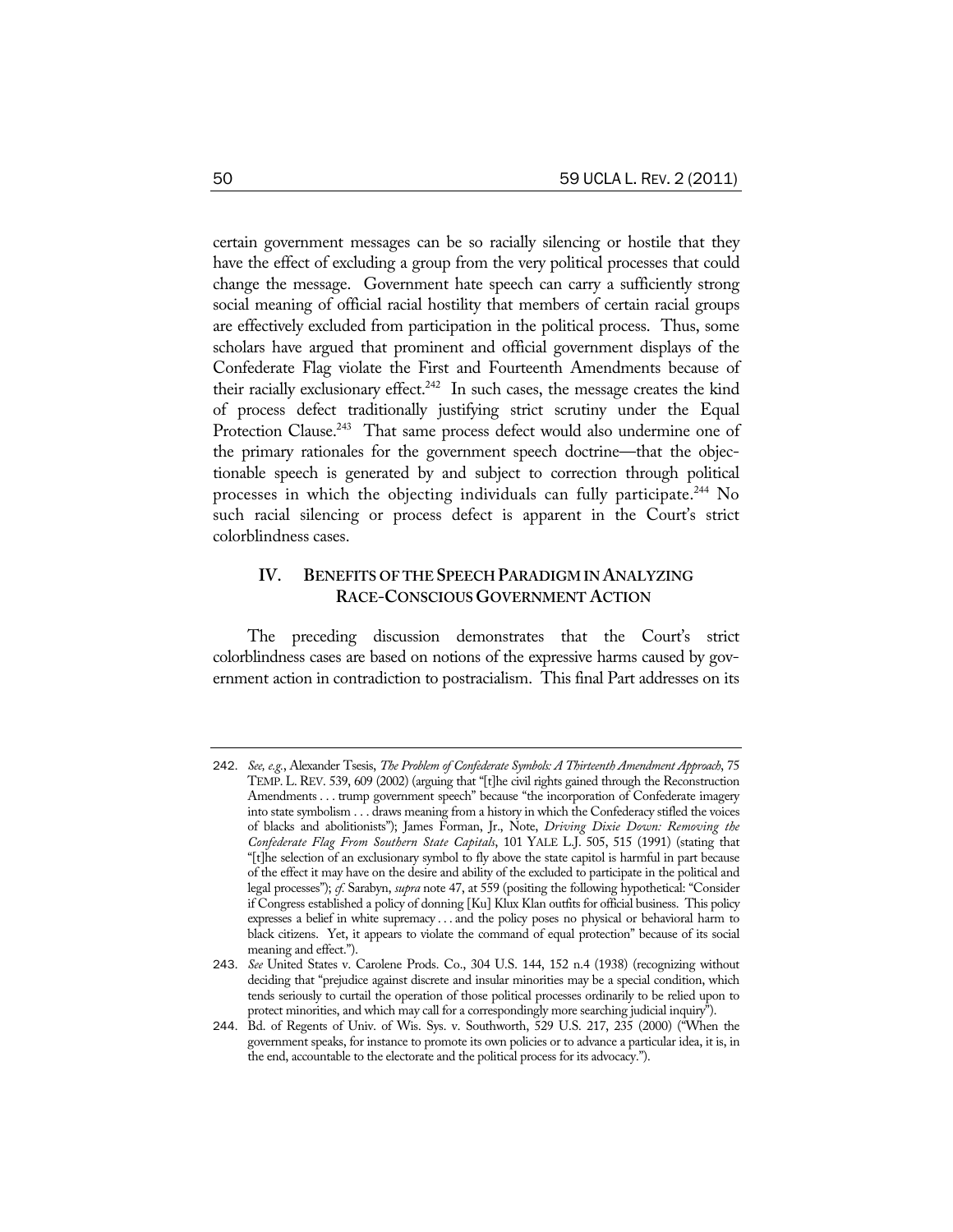own merits the benefits of using First Amendment principles to inform the Court's strict colorblindness doctrine.

There are both benefits and dangers to constitutional borrowing; that is, the practice of transplanting legal doctrines developed in one area of constitutional law into another.<sup>245</sup> Although a full examination of constitutional borrowing is beyond the scope of this Article, some of the risks include intellectual incoherence,<sup>246</sup> unprincipled selectivity in deciding what and when to borrow,<sup>247</sup> and possible unintended or unanticipated consequences for the borrowed-from area.<sup>248</sup>

Despite these concerns, borrowing from First Amendment doctrine is particularly appropriate here for several independent reasons. First, the Court has already borrowed extensively from equal protection doctrine in its First Amendment cases. The Court has held that content-based restrictions on speech

<sup>245</sup>. "A person engages in borrowing when, in the course of trying to persuade someone to adopt a reading of the Constitution, that person draws on one domain of constitutional knowledge in order to interpret, bolster, or otherwise illuminate another domain." Nelson Tebbe & Robert L. Tsai, *Constitutional Borrowing*, 108 MICH.L.REV. 459, 463 (2010).

<sup>246</sup>. *R.A.V. v. City of St. Paul, Minnesota*, 505 U.S. 377 (1992), provides an example of the incoherence that can be caused by borrowing. In *R.A.V.*, Justice Scalia's majority opinion struck down a hate speech ordinance on the ground that the law violated the First Amendment as an impermissible content-based distinction within a category of unprotected speech. In reaching this conclusion, the opinion borrowed concepts from equal protection doctrine to inform its interpretation of the First Amendment in several ways. First, the opinion spoke repeatedly of "content *discrimination*," rather than "content-based distinctions." *See, e.g.*, *id.* at 388 (emphasis added). Framing the issue as one of discrimination between types of speech allowed the Court to import the equal protection concept that similarly situated people (or speech) must be treated the same. Because, for example, the law punished race- or gender-based hate speech, but not hate speech directed at political affiliation, it impermissibly discriminated against the latter speech. The incoherence comes in *R.A.V.*'s result. In order to comply with *R.A.V.*'s holding, the government must punish all expression falling within a category of unprotected speech or none at all. Thus, *R.A.V.*'s borrowing of equal protection concepts created a doctrine under which more speech must be restricted, contrary to prior doctrine and one's First Amendment intuitions. *See id.* at 401 (White, J., concurring) (stating that under the majority's reasoning, "[s]hould the government want to criminalize certain fighting words, the Court now requires it to criminalize all fighting words," which is "at odds with common sense and with our jurisprudence as well").

<sup>247</sup>. *R.A.V.* again provides an example. Having borrowed equal protection concepts, one would expect the Court's analysis to rest almost entirely on the application of strict scrutiny, that is, whether the law used narrowly tailored means in furtherance of a compelling government interest. The Court's analysis instead rested almost entirely on the law's failure to meet any of a series of exceptions to the requirement of content neutrality developed in prior First Amendment cases. When the Court finally mentioned strict scrutiny, it did so cursorily in the last paragraph of the opinion. And, as Justice White's concurrence noted, rather than actually applying strict scrutiny, the majority opinion seemed to assume ex ante that "a narrowly drawn, content-based ordinance could never pass constitutional muster if the object of that legislation could be accomplished by banning a wider category of speech. This appears to be a general renunciation of strict scrutiny review, a fundamental tool of First Amendment analysis." *Id.* at 404.

<sup>248</sup>. For a more detailed discussion of the risks of constitutional borrowing, see Tebbe & Tsai, *supra*  note 245, at 469–71.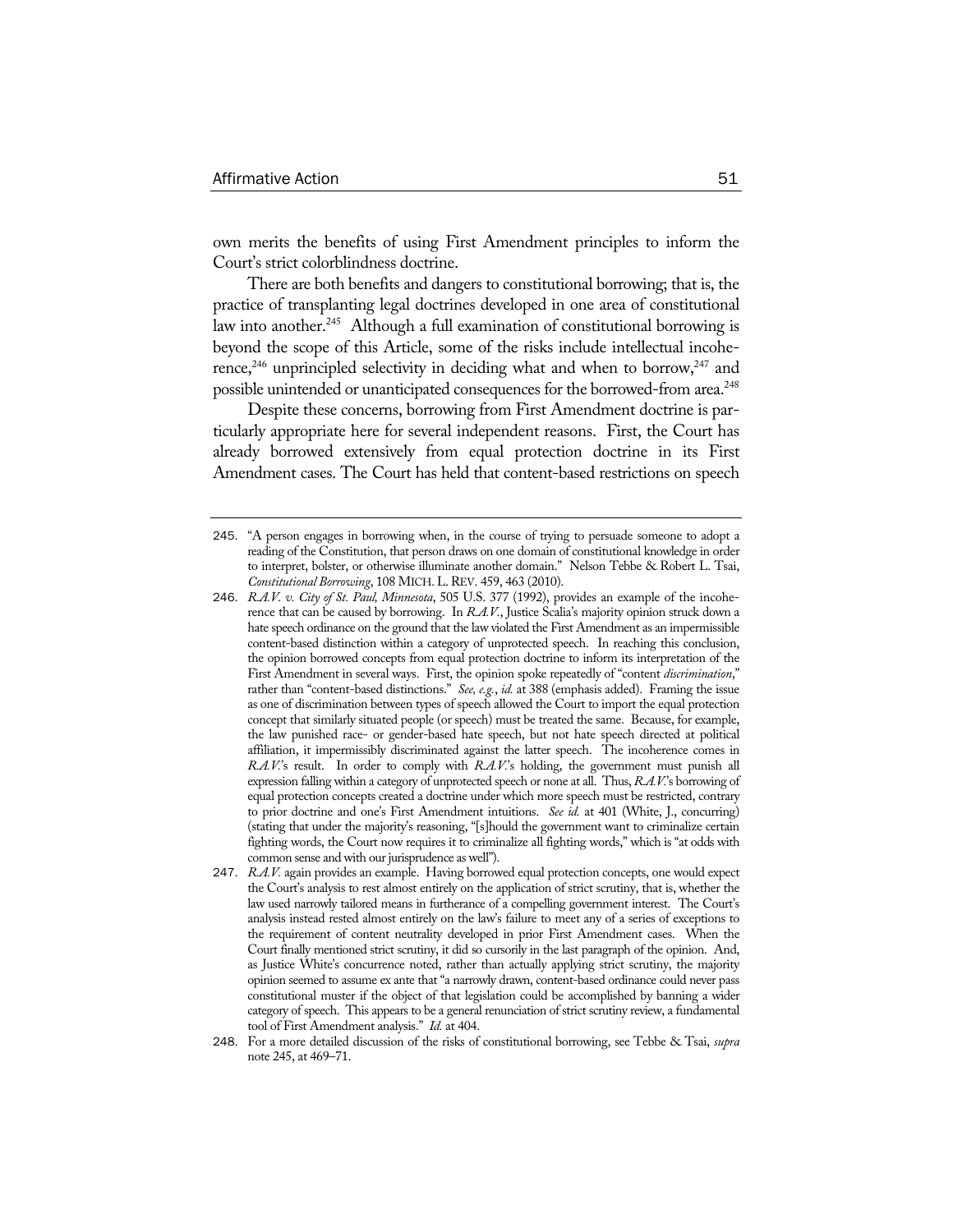are to be analyzed using strict scrutiny, while content-neutral restrictions are to be analyzed using intermediate scrutiny.<sup>249</sup> Thus, applying First Amendment principles to inform the colorblindness analysis would be following the channel the Court's precedents have already carved, but in reverse. There is no apparent reason why this channel should flow in only one direction. If equal protection principles are useful in ascertaining when government discrimination against certain speech violates the First Amendment, then First Amendment principles can be equally useful in determining when the government's expression of messages contradicting postracialism amounts to discrimination in violation of the Equal Protection Clause.

Second, the Court has in fact already borrowed from the First Amendment in at least two seminal equal protection cases. In *Regents of the University of California v. Bakke*, 250 Justice Powell's opinion relied heavily on First Amendment principles of academic freedom in finding that the "the attainment of a diverse student body . . . is a constitutionally permissible goal for an institution of higher education."<sup>251</sup> The opinion stated that "[a]cademic freedom . . . long has been viewed as a special concern of the First Amendment. The freedom of a university to make its own judgments as to education includes the selection of its student body."252 In *Grutter v. Bollinger*, 253 the Court, citing Justice Powell's opinion in *Bakke*, found that even under strict scrutiny, it owed some degree of deference to the University of Michigan Law School's consideration of race in admissions decisions. The Court reasoned that "the Law School's educational judgment that [racial] diversity is essential to its educational mission is one to which we defer,"<sup>254</sup> in light of universities' "expansive freedoms of speech and thought [grounded in the First Amendment]."255 Accordingly, there is precedent for borrowing First Amendment principles to inform equal protection doctrine.<sup>256</sup>

<sup>249</sup>. *See, e.g.*, Republican Party of Minn. v. White, 536 U.S. 765, 774–75 (2002) (applying strict scrutiny to a state law prohibiting candidates for judicial elections from announcing their views on disputed legal or political issues); Turner Broad. Sys., Inc. v. FCC, 512 U.S. 622, 642 (1994) ("[T]he most exacting scrutiny [applies] to regulations that suppress, disadvantage, or impose differential burdens upon speech because of its content . . . . In contrast, regulations that are unrelated to the content of speech are subject to an intermediate level of scrutiny. . . ." (citations omitted)).

<sup>250</sup>. 438 U.S. 265 (1978).

<sup>251</sup>. *Id.* at 311–12.

<sup>252</sup>. *Id.* at 312.

<sup>253</sup>. 539 U.S. 306 (2003).

<sup>254</sup>. *Id.* at 328.

<sup>255</sup>. *Id.* at 329.

<sup>256</sup>. To be clear, I am not suggesting that government race consciousness outside of the university context should enjoy the protections of academic freedom. Nor am I suggesting that, even in the university context, state universities should be entitled to deference to make racially exclusionary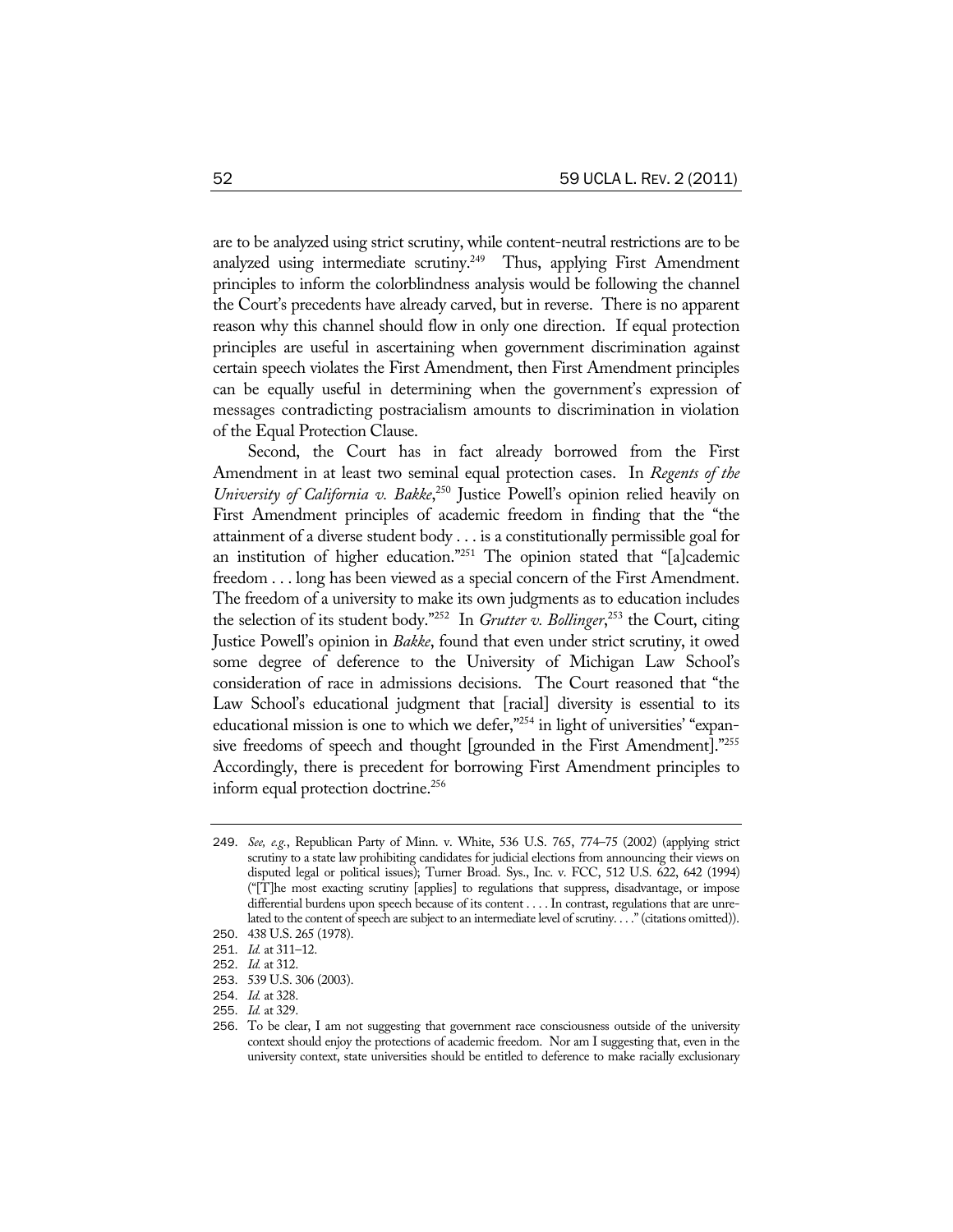Third, forthrightly incorporating First Amendment principles would better reflect the reality of the Court's strict colorblindness jurisprudence. As discussed throughout this Article, the Court's strict colorblindness cases are explicitly grounded in the Court's condemnation of the message that it believes race-conscious government action sends. The Court's cases condemn the semiotics of the "appearances"<sup>257</sup> and "perception[s]"<sup>258</sup> created by government "endorse[ment]"259 of certain "message[s]."260 Framing all instances of government color consciousness as a matter of discrimination obscures the fact that the Court's underlying concern is with social meaning, not equal treatment. The value and effect of government messages is a quintessential First Amendment issue.<sup>261</sup>

Fourth, a First Amendment perspective helps solve the riddle of standing in the Court's strict colorblindness cases. If cases such as *Shaw*, *Parents Involved*, or *Ricci*<sup>262</sup> are reconceptualized as involving expressive harms rather than unequal treatment, it becomes easier to understand the nature of standing in those cases. Standing requires proof of injury in fact, causation, and redressability.<sup>263</sup> The injury in fact in such cases, as this Article explains, cannot be unequal treatment. However, in cases where the constitutional injury is expressive harm, such as in free speech or Establishment Clause claims, the injury is the

258. *Id.*

decisions under the guise of academic freedom. Among other concerns, extending this idea to its logical extreme would require a court to defer to a state university's judgment that refusing to admit racial minorities would further its academic mission. Finally, I am not arguing here that Justice Powell's opinion in *Bakke* and the majority's opinion in *Grutter* necessarily struck the correct balance between strict scrutiny and academic freedom. *See, e.g.*, *id.* at 362 (Thomas, J., dissenting) (arguing that "under strict scrutiny, the Law School's assessment of the benefits of racial discrimination . . . are not entitled to any sort of deference, grounded in the First Amendment or anywhere else"). My only point with regard to *Grutter* and *Bakke* is that they provide precedent for borrowing First Amendment principles in equal protection cases.

<sup>257</sup>. Shaw v. Reno, 509 U.S. 630, 647 (1993).

<sup>259</sup>. Parents Involved in Cmty. Schs. v. Seattle Sch. Dist. No. 1, 551 U.S. 701, 746 (2007) (plurality opinion) (internal quotation marks omitted).

<sup>260</sup>. *Shaw*, 509 U.S. at 648.

<sup>261</sup>. *See, e.g.*, Norton & Citron, *supra* note 150, at 902 (arguing that, to the extent government speech has value, that value "springs primarily from its capacity to inform the public of its government's principles and priorities").

<sup>262</sup>. As previously noted, *Ricci*'s holding technically involved only Title VII, not the Equal Protection Clause. *See* Part I, *supra*, discussing the facts and reasoning of *Ricci*. If anything, the case for standing under Title VII was even weaker than it would have been under equal protection, given that Title VII explicitly requires that a plaintiff have suffered disparate treatment, which plaintiffs in *Ricci* did not. *See supra* Part I.

<sup>263</sup>*. See* Lujan v. Defenders of Wildlife, 504 U.S. 555, 560–61 (1992).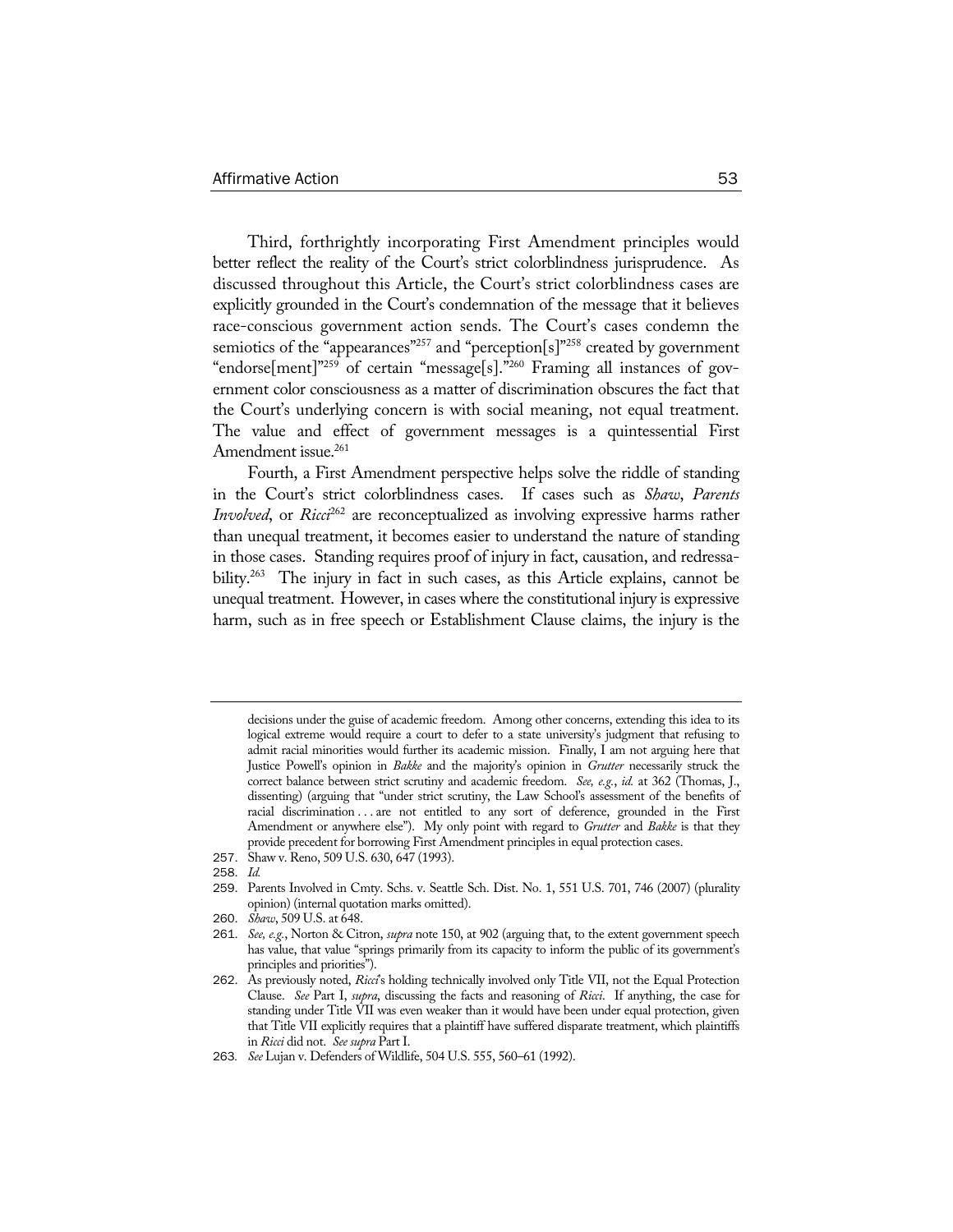government's failure to remain neutral on the subject matter in question.<sup>264</sup> Thus, if Congress were to compel observance of Christianity as the official religion of the United States, presumably standing would exist despite the fact that all persons are being treated equally because all are compelled to worship. Similarly, in the strict colorblindness cases, the Court has implicitly created a rule of standing under which the injury is the government's failure to remain neutral on the issue of racial inequality.265

Fifth, informing the colorblindness doctrine with First Amendment principles would better accord with democratic self-governance. As currently construed and applied by the Supreme Court, equal protection doctrine is "difference-disrespecting."266 It finds no doctrinal relevance in underlying differences in government purposes or the social reality of the groups and individuals affected by government action.<sup>267</sup> Thus, "[i]n attempting to be colorblind, the judiciary often garners results that not only ignore the real disparities between whites and blacks but evaluate blacks by implicitly white standards."<sup>268</sup> An example is the Court's application of strict scrutiny to racial classifications adopted by a white majority to the benefit of a racial minority—that is, affirmative action plans. Under the traditional justifications for strict scrutiny, such action would

<sup>264</sup>. *See* Hellman, *supra* note 54, at 42 (arguing that standing in these cases makes sense in light of the nature of expressive violations: "The state may not express that some people are less worthy than others (Equal Protection) or that some religious beliefs are superior to others (Establishment Clause). The violation is the failure by the state to comply with this prohibition; it does not require that any person be harmed thereby.").

<sup>265</sup>. Viewing the Court's strict colorblindness cases as involving expressive harms is more sensible as matter of standing than viewing them as involving unequal treatment, but it does not completely resolve the issue of standing in those cases. For example, the lack of unequal treatment or tangible injury calls into question whether the plaintiffs in those cases suffered the kind of particularized harm necessary for standing. In *Allen v. Wright*, 468 U.S. 737 (1984), for example, the Court held that parents of African American public school students lacked standing to challenge the IRS's failure to terminate racially discriminatory private schools' tax-exempt status. The Court reasoned that "the stigmatizing injury often caused by racial discrimination" was insufficient alone to confer standing because "such injury accords a basis for standing only to those persons who are *personally denied equal treatment* by the challenged discriminatory conduct." *Id.* at 755 (emphasis added) (internal quotation marks omitted). For further discussion of standing in equal protection cases involving expressive harms, see generally Samuel Issacharoff & Pamela S. Karlan, *Standing and Misunderstanding in Voting Rights Law*, 111 HARV.L.REV. 2276 (1998); Note, *Expressive Harms and Standing*, 112 HARV. L. REV. 1313 (1999); *see also* Pildes & Niemi, *supra* note 38, at 513–16 (discussing the issue of standing in *Shaw*).

<sup>266</sup>. Kenji Yoshino, *Covering*, 111 YALE. L.J. 769, 830 (2002) (discussing various ways in which equal protection doctrine manifests an "assimilationist bias" or disrespects difference).

<sup>267</sup>. *See, e.g.*, Parents Involved in Cmty. Schs. v. Seattle Sch. Dist. No. 1, 551 U.S. 701, 741 (2007) (plurality opinion) ("Our cases clearly reject the argument that motives affect the strict scrutiny analysis.").

<sup>268</sup>. Kenji Yoshino, *Assimilationist Bias in Equal Protection: The Visibility Presumption and the Case of "Don't Ask, Don't Tell*,*"* 108 YALE L.J. 485, 503 (1998).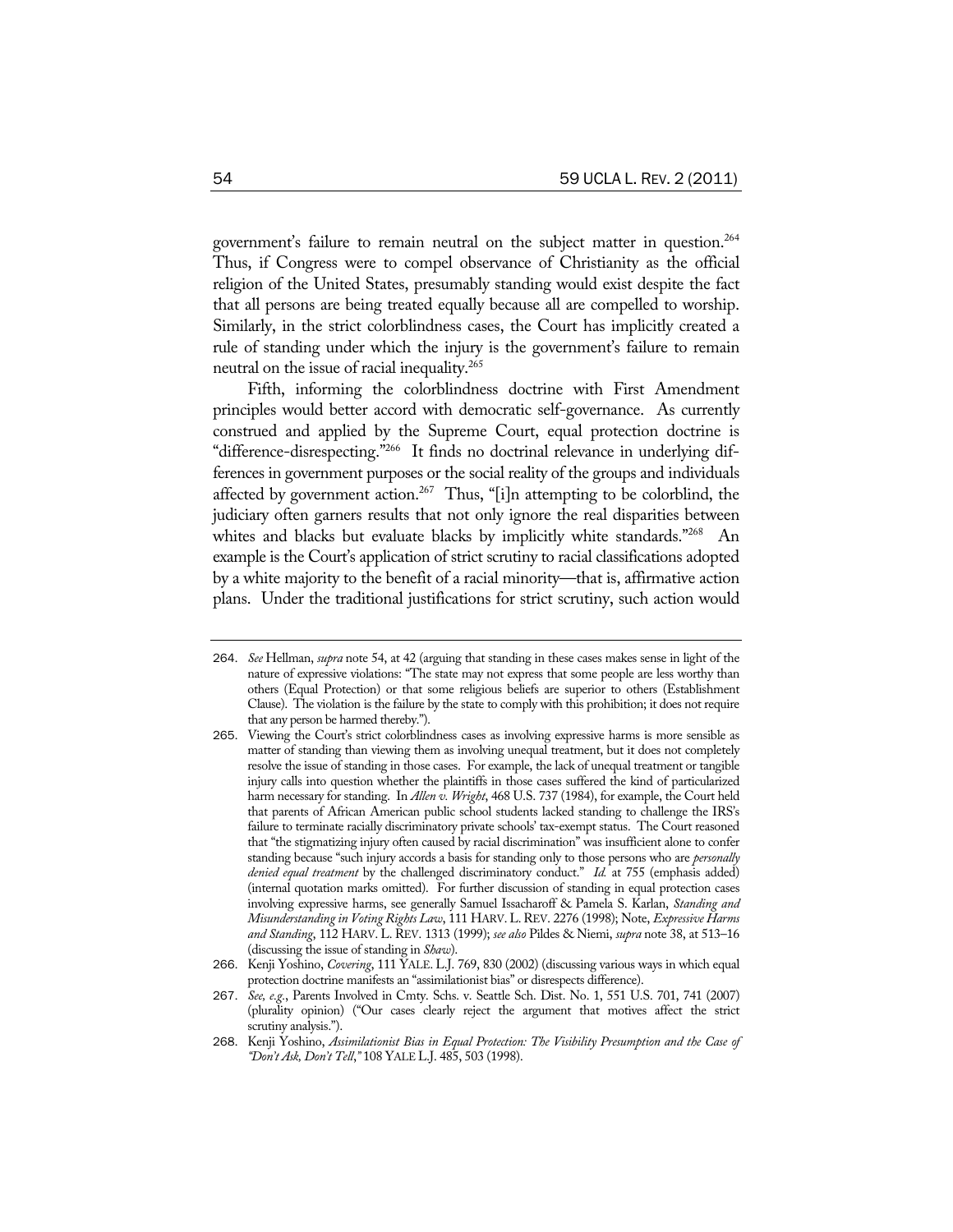not trigger heightened judicial suspicion. When a numerical and electoral majority that has not faced a history of subordination or stigmatization has freely chosen to disadvantage itself for what it sees as a greater social good, that majority is able to remedy its situation through the ballot box. There would presumably be no need for a judicial check on the majoritarian process because the self-disadvantaging group is the majority.<sup>269</sup> The Court, however, has held that the Equal Protection Clause mandates "consistency: '[T]he standard of review [of race-conscious action] is not dependent on the race of those burdened or benefited by a particular classification.'"270

By contrast, First Amendment doctrine is understood to be "differencerespecting."271 It protects pluralism of opinion on contested matters of social importance because it values the formulation of social policy through a dialogic process.272 Thus, informing equal protection doctrine with First Amendment principles in cases where the message of government race consciousness is the predominant injury would allow room for the democratic process to function.273 Indeed, a fundamental premise of the government

271. Yoshino, *supra* note 266, at 830.

<sup>269</sup>. *Cf.* City of Richmond v. J.A. Croson Co., 488 U.S. 469, 495 (1989) (plurality opinion) (stating that "[i]f one aspect of the judiciary's role under the Equal Protection Clause is to protect discrete and insular minorities from majoritarian prejudice or indifference, some maintain that these concerns are not implicated when the white majority places burdens upon itself," but rejecting that argument on the facts of the case (citations and internal quotation marks omitted)).

<sup>270</sup>. Adarand Constructors, Inc. v. Pena, 515 U.S. 200, 224 (1995) (first alteration in original) (quoting *Croson*, 488 U.S. at 494).

<sup>272</sup>. *See* Robert C. Post, *Racist Speech, Democracy, and the First Amendment*, 32 WM. & MARY L. REV. 267, 281–82 (1991) ("The will of the community, in a democracy, is always created through a running discussion between majority and minority . . . . [that] subjects the political and social order to public opinion, which is the product of a dialogic communicative exchange open to all." (internal quotation marks omitted)). Indeed, current First Amendment doctrine values pluralism of opinion so strongly that it protects hate speech, which scholars have suggested is more akin to an assault than an opinion and therefore has little social value. *See, e.g.*, Richard Delgado, *Words That Wound: A Tort Action for Racial Insults, Epithets, and Name-Calling*, 17 HARV. C.R.-C.L. L. REV. 133 (1982).

<sup>273</sup>. This should be particularly important for those Justices who most stridently proclaim the importance of judicial modesty and deference to legislatures. *See, e.g.*, Sosa v. Alvarez-Machain, 542 U.S. 692, 750 (2004) (Scalia, J., concurring) (criticizing the Court's alleged countermajoritarianism and stating that "[t]his Court seems incapable of admitting that some matters—*any* matters—are none of its business" (emphasis in original)); United States v. Virginia, 518 U.S. 515, 567 (1996) (Scalia, J., dissenting) ("The virtue of a democratic system with a First Amendment . . . is destroyed if the smug assurances of each age are removed from the democratic process and written into the Constitution."); Romer v. Evans, 517 U.S. 620, 636 (1996) (Scalia, J., dissenting) ("This Court has no business imposing upon all Americans the resolution [of the debate about the morality of homosexuality] favored by the elite class from which the Members of this institution are selected . . . .").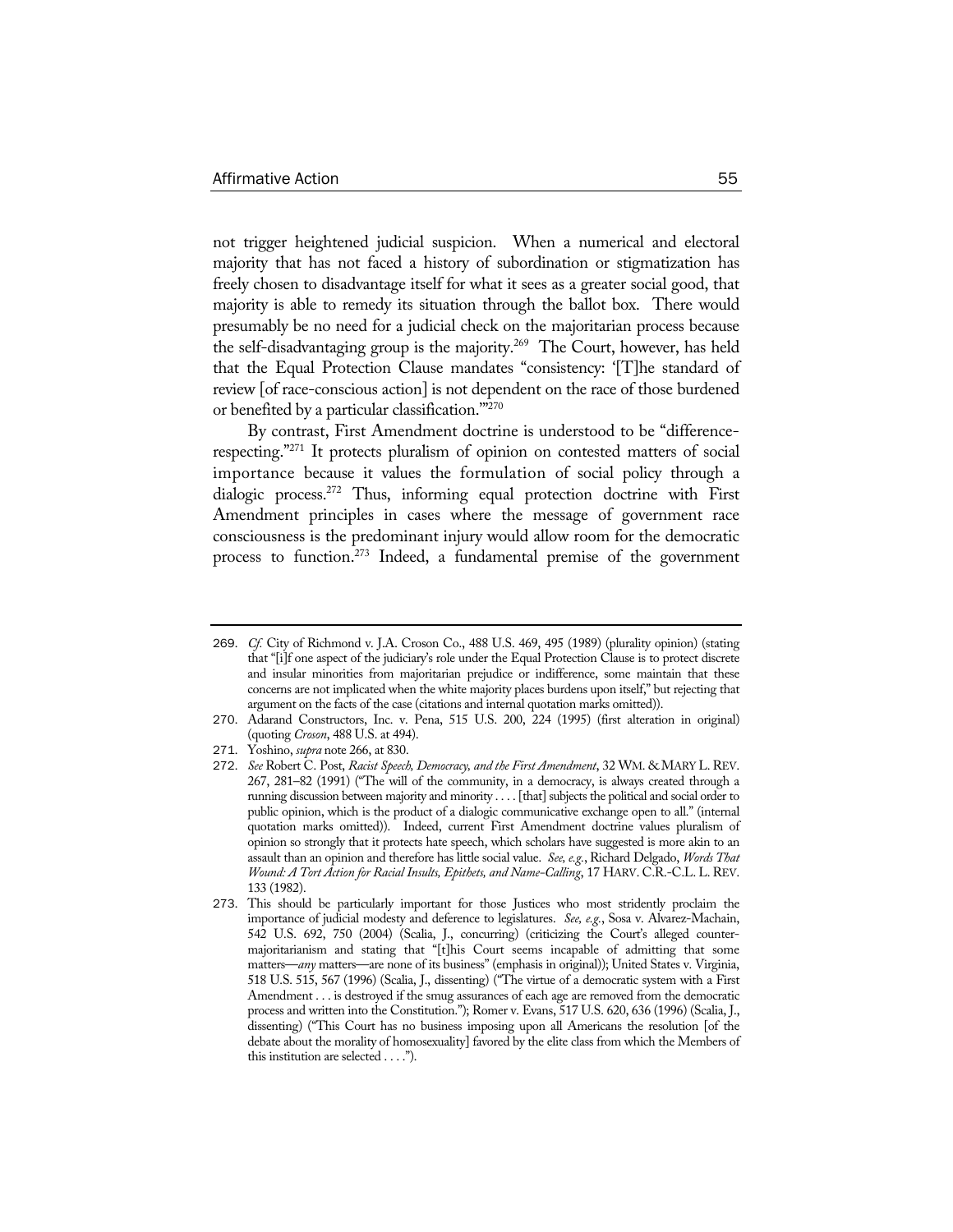speech doctrine is that when individuals' only objection is to the government's message, their remedy lies in the political process, not the courts.274

Finally, a First Amendment understanding could help shift the Court's analysis in such cases from platitudes aimed at ending the discussion<sup>275</sup> to a substantive debate that is "uninhibited, robust, and wide-open"276 regarding the role race still plays in American society. Much like the government officials in *New York Times Co. v. Sullivan*<sup>277</sup> who sought to use the law of libel to squelch discussion of racial inequality,<sup>278</sup> the Court's strict colorblindness doctrine shuts down any substantive discussion of the propriety of the government acknowledging or correcting racial inequality. To be sure, there is a real debate to be had. Even if one believes that racial disparities are real and substantial, many questions remain as to what government action, if any, should follow from that fact. The strict colorblindness doctrine inhibits that debate, falsely "level[ing] the discursive playing field" by placing those who notice and seek to correct racial inequities "in the same moral category as someone who consciously perpetuates racial inequities."279

- 274. Pleasant Grove City, Utah v. Summum, 129 S. Ct. 1125, 1132, 555 U.S. 460 (2009) ("If the citizenry objects [to a governmental message], newly elected officials later could espouse some different or contrary position." (internal quotation marks omitted)); Bd. of Regents of Univ. of Wis. Sys. v. Southworth, 529 U.S. 217, 235 (2000) ("When the government speaks, for instance to promote its own policies or to advance a particular idea, it is, in the end, accountable to the electorate and the political process for its advocacy.").
- 275. *See, e.g.*, Parents Involved in Cmty. Schs. v. Seattle Sch. Dist. No. 1, 551 U.S. 701, 748 (2007) (plurality opinion) ("The way to stop discrimination on the basis of race is to stop discriminating on the basis of race."); League of United Latin Am. Citizens v. Perry, 548 U.S. 399, 511 (2006) (Roberts, C.J., concurring in part, concurring in the judgment in part, and dissenting in part) (stating, in a vote dilution case, that "[i]t is a sordid business, this divvying us up by race"); *Adarand*, 515 U.S. at 239 (Scalia, J., concurring in part and concurring in the judgment) ("In the eyes of government, we are just one race here. It is American.").
- 276. New York Times Co. v. Sullivan, 376 U.S. 254, 270 (1964).
- 277. 376 U.S. 254.

<sup>278</sup>. In *Sullivan*, a public official in Montgomery, Alabama, sued private individuals and the New York Times for publishing an advertisement soliciting funds for civil rights activities and for the legal defense of Martin Luther King, Jr. The lawsuit alleged libel premised on inaccurate factual statements in the advertisement, which criticized the segregationist and racist policies and actions of Montgomery public officials. The Supreme Court held that, in order to protect the freedoms of speech and of the press, a public official alleging libel over criticism of his official conduct must prove that an allegedly defamatory statement was made with "actual malice—that is, with knowledge that it was false or with reckless disregard of whether it was false or not." *Id.* at 280 (internal quotation marks omitted).

<sup>279</sup>. Cho, *supra* note 3, at 1594–95; *see also* Barnes, Chemerinsky & Jones, *supra* note 3, at 976 (arguing that postracialism and calls for absolute colorblindness in the law "allow[ ] those who oppose affirmative action or the continuation of race-based remedies . . . to take the moral high ground; they are the ones who have moved on to a new, more enlightened era, while those who are trying to continue race-conscious remedies are mired in the past").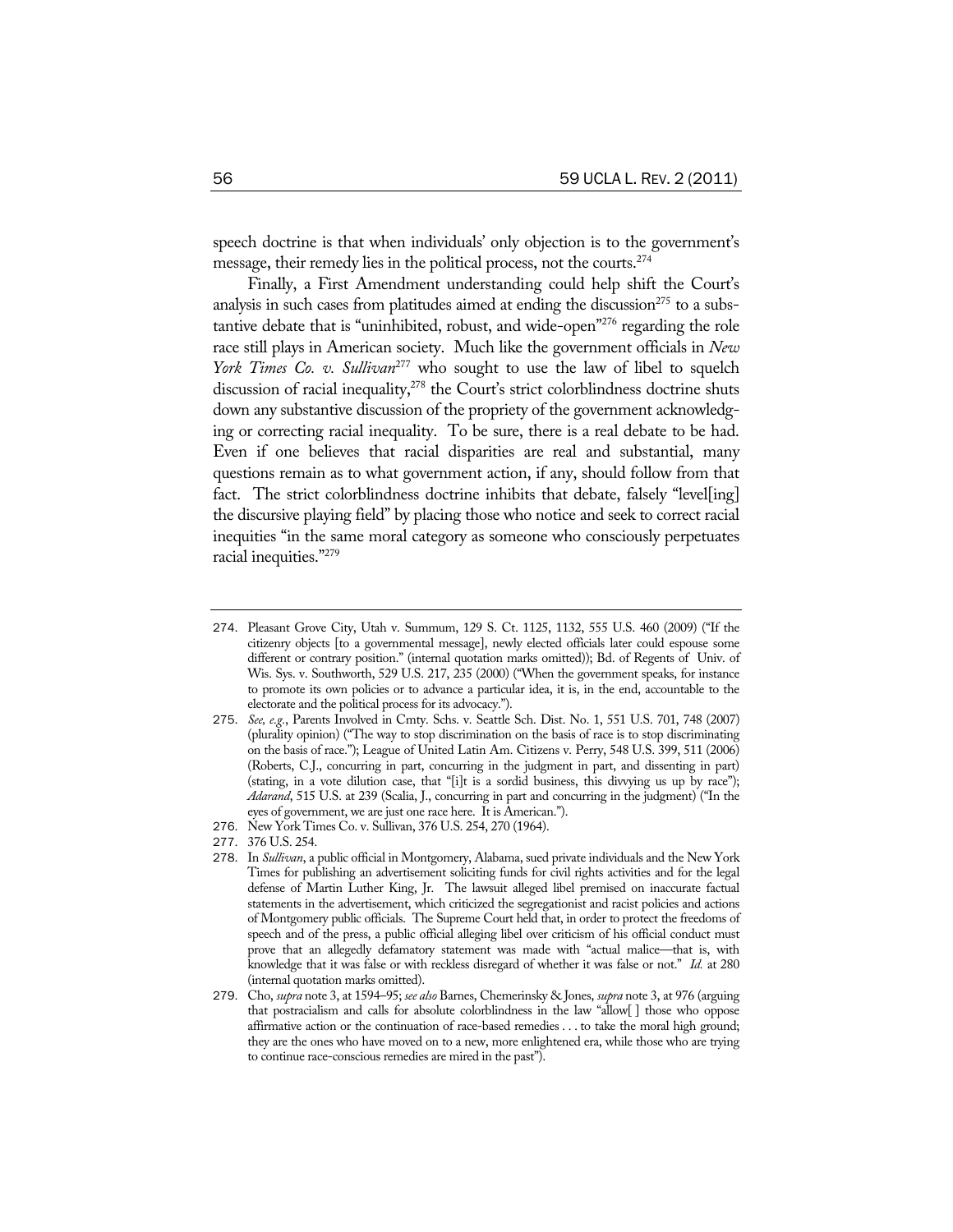Under the colorblindness doctrine, the Court need not engage the debate beyond a search for race consciousness and the strident condemnation thereof. The Court has embraced a kind of heckler's veto theory, long formally discredited in free speech jurisprudence, whereby the fact that government attention to racial inequality offends some individuals or allegedly creates divisiveness is sufficient to prohibit the message.<sup>280</sup> Informing equal protection jurisprudence with First Amendment principles, by contrast, would invoke a forthright balancing of the competing visions of the common good embodied by colorblindness versus remedial or diversifying color consciousness. Under this approach, government officials could reject colorblindness and seek to promote a message of positive color consciousness with the same vigor as the other messages they promote in the public sphere, rather than disavowing or hiding their antisubordination goals in order to avoid running afoul of the Court's colorblindness doctrine.

### **CONCLUSION**

The question of whether race still matters enough to justify government intervention is subject to debate. I believe that it does. Admittedly, it is not irrational to believe the opposite: that government attention to racial inequality is a cure worse than the disease. But that is an opinion, not a legal doctrine; it is a point of view masquerading as jurisprudence.<sup>281</sup> Moreover, it is not a belief that

<sup>280</sup>. I am not using the term heckler's veto in a strict First Amendment sense, which involves the concern that the government may silence a private speaker ostensibly to protect him or her from a hostile audience. *See, e.g.*, HARRY KALVEN,JR.,THE NEGRO AND THE FIRST AMENDMENT 140 (1965) (describing the concern about the heckler's veto as follows: "If the police can silence the speaker, the law in effect acknowledges a veto power in hecklers who can, by being hostile enough, get the law to silence any speaker of whom they do not approve."). Here, of course, my concern is not that the government will silence a private speaker due to a heckler's veto. Rather, it is that the heckler's veto consists of the divisiveness that government attention to racial inequality allegedly causes, which is sufficient to silence the government under the Court's colorblindness doctrine. The anticipated reaction of a few operates to silence the many who have adopted such policies through their democratically elected representatives, even where such policies cause no harm beyond offense at the message expressed.

<sup>281</sup>. I am highly skeptical, both as a scholar and as an African American, that colorblindness accurately describes the current state of either our minds or our society. *See, e.g.*, Jerry Kang & Kristin Lane, *Seeing Through Colorblindness: Implicit Bias and the Law*, 58 UCLA L. REV. 465 (2010) (arguing that scientific evidence from the field of implicit social cognition establishes that colorblindness as a description of human behavior is empirically unsound); *see also supra* note 5 and accompanying text (discussing continued racial disparities in the allocation of wealth, resources, and opportunities). I am also aware, however, that differences in cultural cognition may lead to different views regarding the prevalence of racial discrimination and inequality. *See, e.g.*, The Cultural Cognition Project at Yale Law School, http://www.culturalcognition.net (last visited July 24, 2011); *see also* Charles M. Blow, Op-Ed, *A Nation of Cowards?*, N.Y. TIMES, Feb. 20, 2009, at